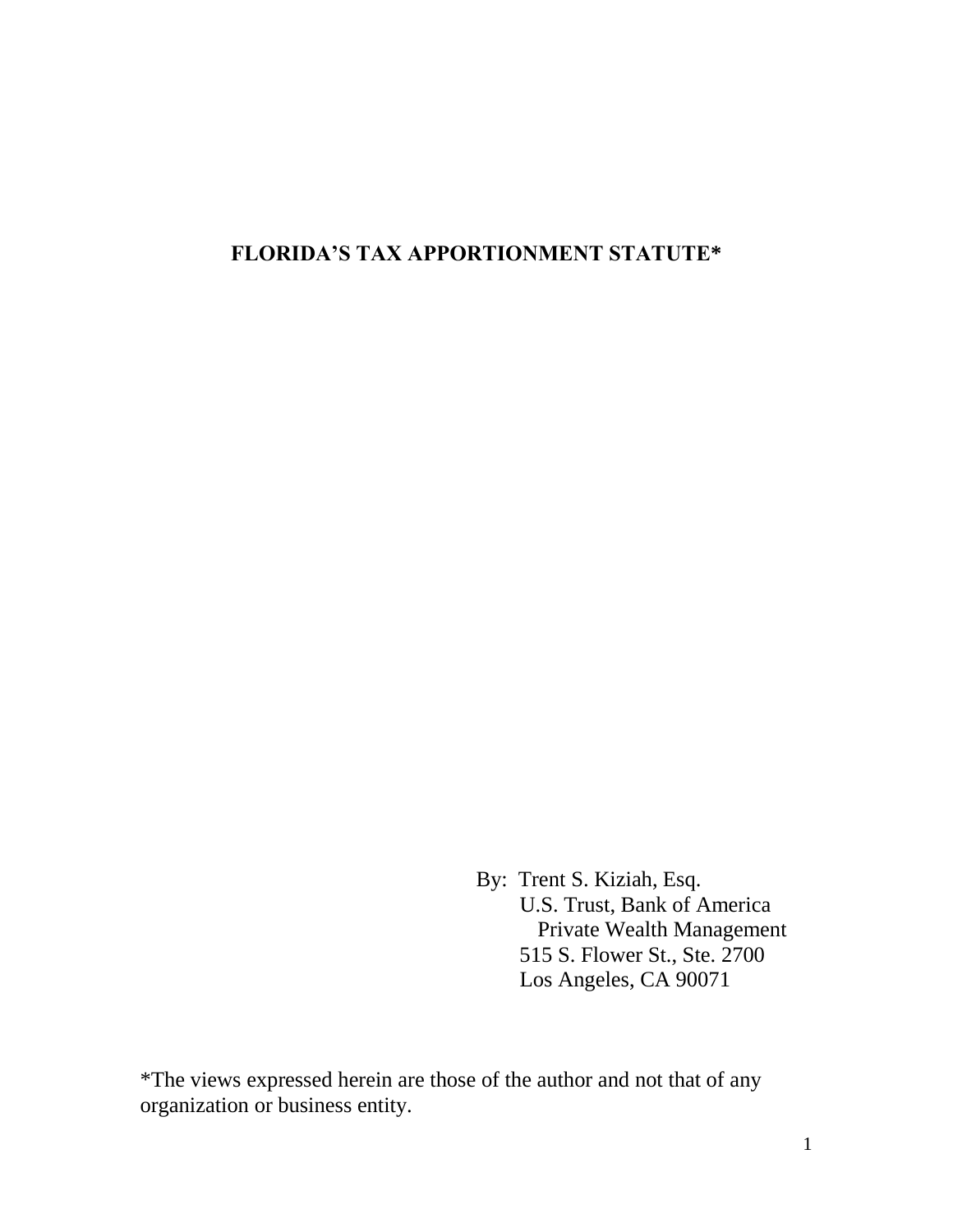# **FLORIDA'S TAX APPORTIONMENT STATUTE**

# **INDEX**

|           | <b>Page</b><br>5                                                                                                                                                                                                                                  |
|-----------|---------------------------------------------------------------------------------------------------------------------------------------------------------------------------------------------------------------------------------------------------|
| A.        | 6                                                                                                                                                                                                                                                 |
| <b>B.</b> | <b>Statutory Apportionment:</b><br>6                                                                                                                                                                                                              |
|           | 6<br>7                                                                                                                                                                                                                                            |
| C.        |                                                                                                                                                                                                                                                   |
|           |                                                                                                                                                                                                                                                   |
|           | a. Internal Revenue Code $\S 2032A$ and $\S 2057(f)$ 9<br>c. Determining Interests Included in the<br>d. Determining the Value of Each Interest  11<br>15<br>(iv). Common Instrument Construction 16<br>g. Protected Homesteads, Exempt Property, |
|           | 3. Other State Estate and Inheritance Taxes  18<br>4. Generation-Skipping Transfer Taxes  19                                                                                                                                                      |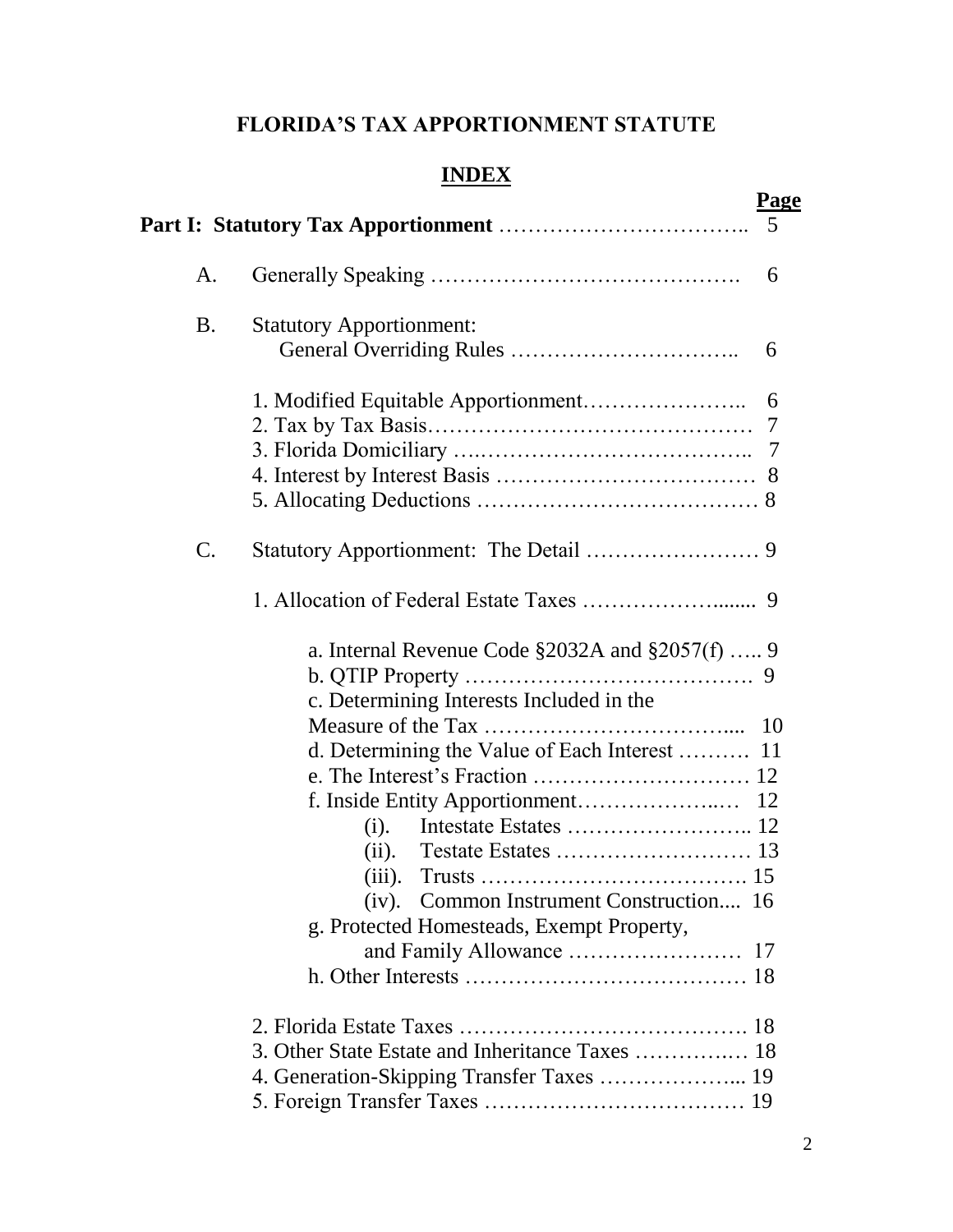| D.                                                                |                                                               |          |  |  |
|-------------------------------------------------------------------|---------------------------------------------------------------|----------|--|--|
|                                                                   | <b>Part II: Directing Against Statutory Tax Apportionment</b> |          |  |  |
| A.                                                                |                                                               |          |  |  |
|                                                                   | 1.<br>2.                                                      |          |  |  |
| <b>B.</b>                                                         |                                                               |          |  |  |
| $\mathcal{C}$ .                                                   |                                                               |          |  |  |
| D.                                                                |                                                               |          |  |  |
| E.                                                                |                                                               |          |  |  |
| F <sub>1</sub>                                                    | <b>Reasons for Directing Against Statutory</b>                |          |  |  |
|                                                                   | 3. Deceased Spousal Unused Exclusion Amount  34               |          |  |  |
| Part III: Tax Apportionment Petitions, Fiduciary Issues and<br>35 |                                                               |          |  |  |
| A.                                                                |                                                               |          |  |  |
| <b>B.</b>                                                         |                                                               |          |  |  |
|                                                                   | 1.<br>2.                                                      | 36<br>36 |  |  |
| $\mathsf{C}.$                                                     |                                                               | 37       |  |  |
| D.                                                                |                                                               | 37       |  |  |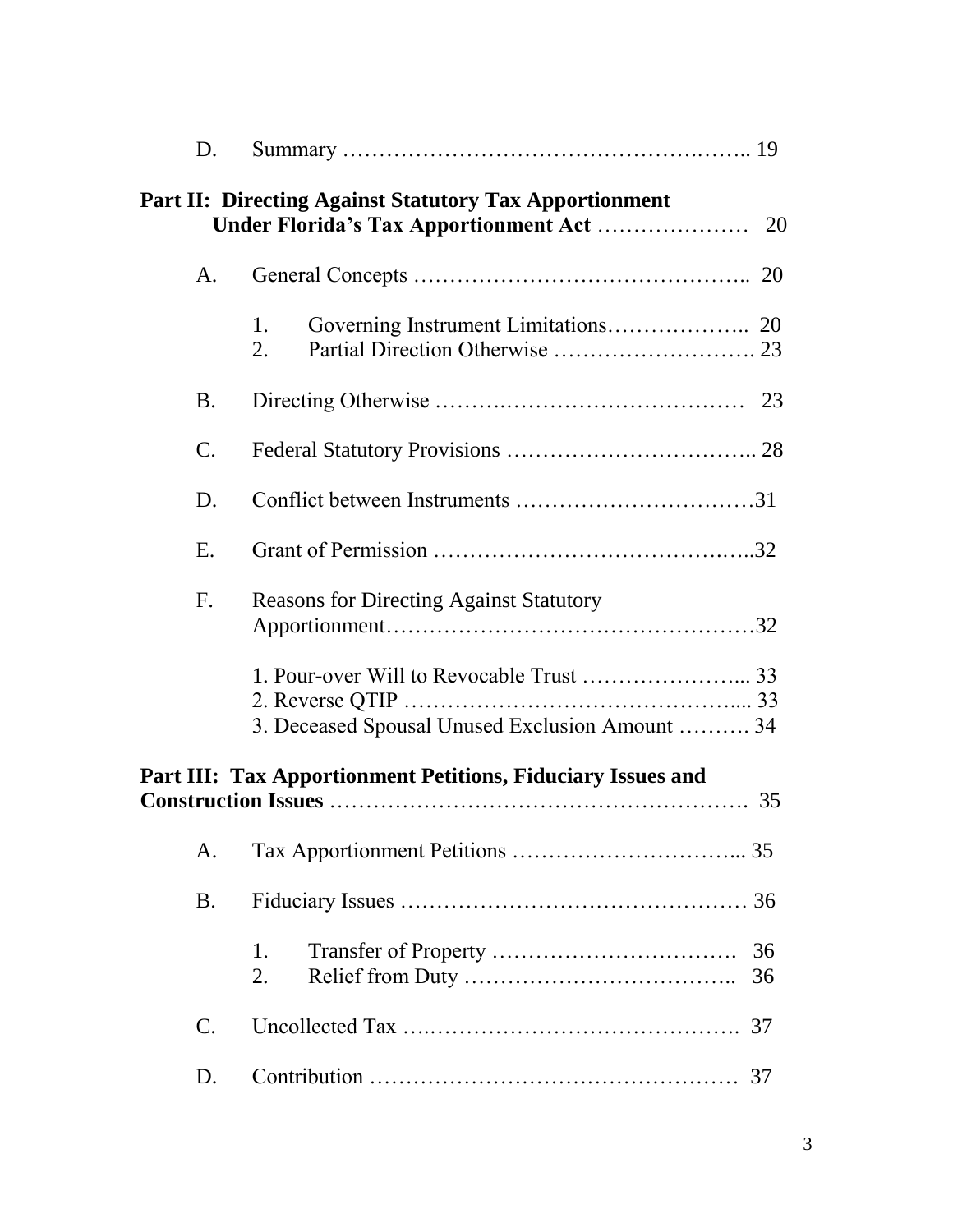| Ε. |                                                     |  |
|----|-----------------------------------------------------|--|
|    |                                                     |  |
|    |                                                     |  |
| A. | Modified Equitable Apportionment: 1949 – 1957 38    |  |
| B. |                                                     |  |
| C. | Modified Equitable Apportionment 1963 – 1992  40    |  |
| D. |                                                     |  |
| Ε. | Modified Equitable Apportionment 1992-1997  43      |  |
| F. | Modified Equitable Apportionment 1997 – Present  45 |  |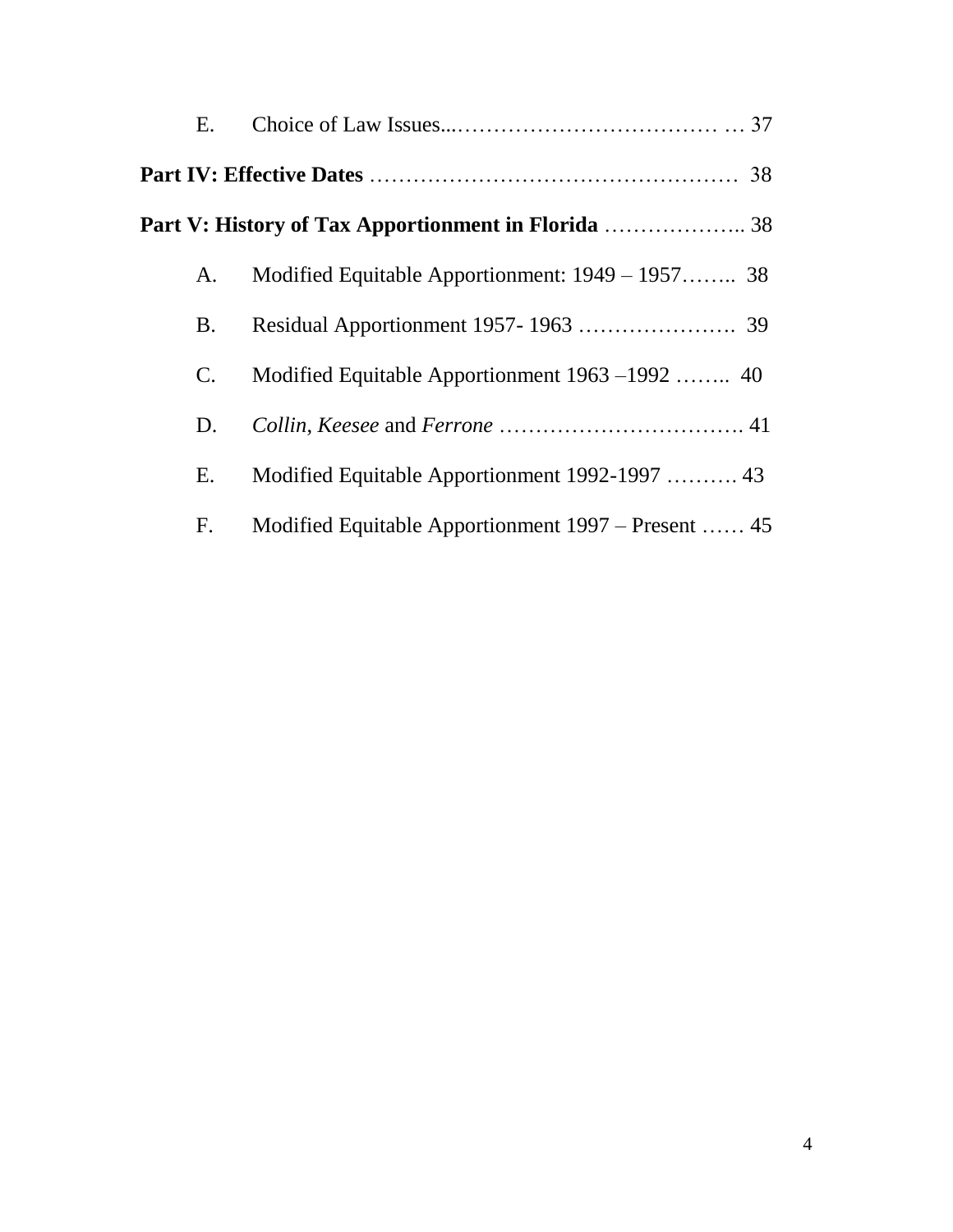### **FLORIDA'S TAX APPORTIONMENT STATUTE**

On May 15, 2015, Florida enacted a revised tax apportionment statute.<sup>1</sup> With a few notable exceptions, the changes to existing law were remedial in nature and merely intended to clarify existing law.<sup>2</sup> For the most part, the new statute repeats verbatim the wording of prior law, but substantially improves the law by rearranging the apportionment statute and adding titles.<sup>3</sup> Because most of the modifications were deemed a clarification of existing law, with a few exceptions, the new statute applies to every Florida resident decedent without regard to the date of the decedent's death and applies retroactively to all proceedings pending or commenced on or after July 1, 2015, in which the apportionment of taxes has not been finally determined or agreed.<sup>4</sup> With a few exceptions, the language of the current statute has been in place since 1997. 5

This outline has been divided into five parts. Part I concerns how the new statute apportions death taxes. Part II concerns drafting against statutory apportionment. Part III concerns statutory constructions problems and procedural and fiduciary issues. Part IV addresses effective dates. Part V gives a brief overview of the history of tax apportionment in Florida.

 $1$  Laws 2015, c. 2015-27, s. 6. The legislative history of the statute is set forth in the following nearly identical reports: (1) The Florida Senate, Bill Analysis and Fiscal Impact Statement, SB 872, March 9, 2015, prepared by The Professional Staff of the Committee on Judiciary (hereinafter "The Bill Analysis, Judiciary"), and (2) The Florida Senate, Bill Analysis and Fiscal Impact Statement, Bill: CS/CS/SB 872, April 8, 2015, prepared by The Professional Staff of the Committee on Rules (hereinafter "The Bill Analysis, Rules"). All references hereinafter are to §733.817 as codified by Laws 2015, c. 2015-27, c. 6 unless otherwise noted.

 $2$  Laws 2015, c. 2015-27, s. 10. The substantive changes are discussed herein.

<sup>3</sup> *See* Braun, Akins & Price, "Improvements Made to Florida's Estate Tax Apportionment Statute," *Action Line*, Summer 2015, p. 21.

<sup>4</sup> Laws 2015, c. 2015-27, s. 10. *See* Part IV for a discussion of effective dates of the statute.

 $5$  Laws 1997, c. 97-240, s. 9, effective October 1, 1998. The statute was further amended as follows: Laws 2004, c. 2000-159, s. 13; Laws 2001, c. 2001-226, s. 167; Laws 2006, c. 2006-217, s. 39; and Laws 2010, c. 2010-5, s. 122.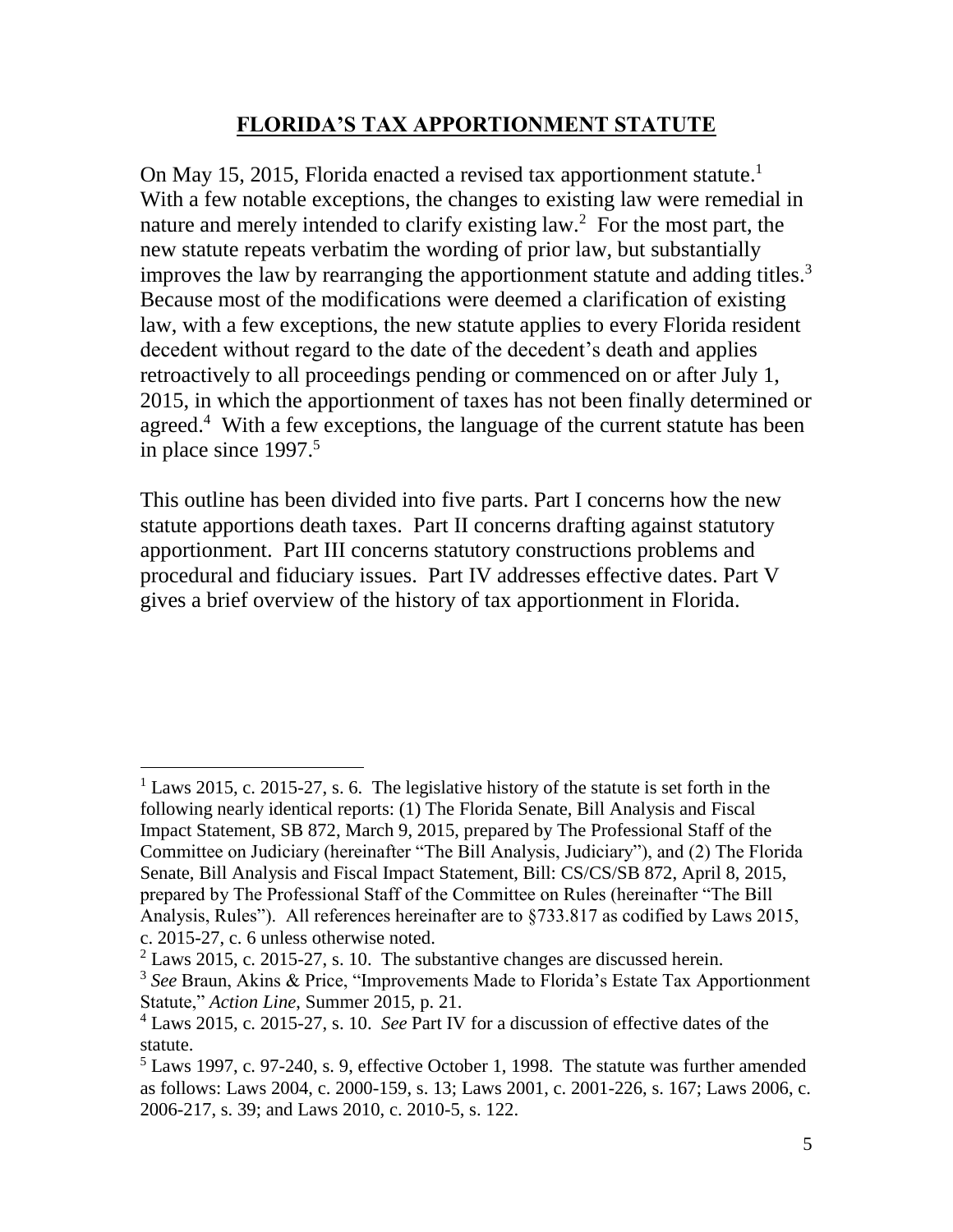## **Part I**

# **Statutory Tax Apportionment**

# **A. Generally Speaking**

Since most Florida residents die with less than the applicable exclusion amount, Florida's tax apportionment statute will only apply to a small percentage of Florida estates. As to any simple estate plan that is subject to death taxes, 6 the statute apportions death taxes quite easily. For a Florida domiciliary whose estate consists only of the assets passing under a will, all of the federal estates taxes will be borne by the residuary estate.<sup>7</sup> Nonresiduary devises<sup>8</sup> do not bear any of the tax.<sup>9</sup> For more complicated estates, several overriding principles should be borne in mind in order to grasp the more finite points and apply unless there is a direction against statutory apportionment.

# **B. Statutory Apportionment: General Overriding Rules**

## 1. Modified Equitable Apportionment

Florida's tax apportionment statute can best be described as "modified equitable apportionment."<sup>10</sup> Generally, property that gives rise to death taxes bears a portion of the taxes. Property that does not give rise to death taxes bears no part of the taxes. For example, if property over which the decedent had a general power of appointment gives rise to estate taxes, the general power of appointment property bears a portion of the estate taxes.

<sup>&</sup>lt;sup>6</sup> The author uses the term "death taxes" as a term to encompass estate taxes, inheritance taxes, generation-skipping transfer taxes, or any other tax levied or assessed under the laws of Florida or any other state, the United States, any other country, or any political subdivision of the foregoing.

 $7 \text{ }$ \$733.817(3)(c).

 $8$  The term "nonresiduary devise" is defined in  $$733.817(1)(h)$ .

 $9 \text{ } $733.817(3)$ (c).

<sup>10</sup> *See* The Bill Analysis, Judiciary, Part II, p. 5, and The Bill Analysis, Rules, Part II, p. 5.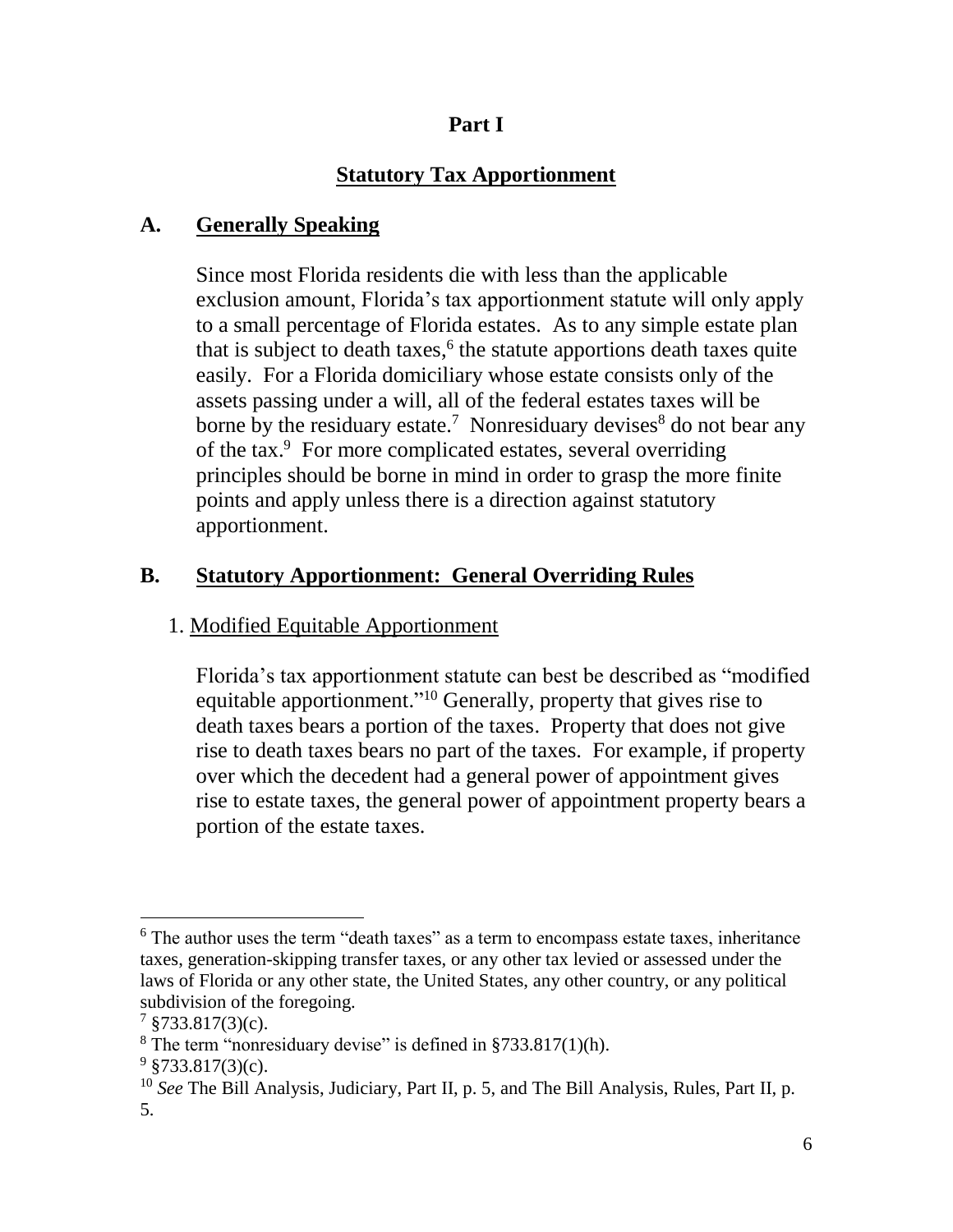Generally, property passing in a deductible manner to a surviving spouse or to charity does not bear any of the death taxes.<sup>11</sup> Deductible devises may bear estate taxes if these devises are located in the residuary estate or in a residuary interest in a trust and non-deductible nonresiduary interests generate estate taxes.<sup>12</sup> In such event, these deductible devises bear a portion of the tax generated by the nonresiduary devises or interests.<sup>13</sup>

The statute exempts protected homestead property, exempt property and family allowance from the estate tax.<sup> $14$ </sup> Nonresiduary devises and interests do not bear death taxes, unless the residue is insufficient to bear the tax.<sup>15</sup>

#### 2. Tax by Tax Basis

Death taxes are to be apportioned on a tax by tax basis.<sup>16</sup> Federal estate taxes are apportioned to property included in the federal taxable estate. Likewise, state estate taxes and generation-skipping transfer (GST) taxes are apportioned on a tax by tax basis to property included in the tax base of that tax. For example, New York estate taxes arising as a result of New York real property owned by a Florida domiciliary will be charged solely to the New York property.

### 3. Florida Domiciliary

Section 733.817 applies to decedents dying domiciled in Florida. The statute will not govern the apportionment of estate taxes for nonresidents of other states, unless the non-domiciliary's governing instrument directs apportionment in accordance with § 733.817.

<sup>&</sup>lt;sup>11</sup> Property passing in a deductible manner is not included in the definition of "included" in the measure of the tax" as defined in  $\S 733.817(1)$ (e).

<sup>&</sup>lt;sup>12</sup> *See* The Bill Analysis, Judiciary, Part II, p. 5, and The Bill Analysis, Rules, Part II, p. 5.

 $13 \text{ } $733.817(3)$ (c).

<sup>14</sup> §733.817(3)(e). *See infra* Part II(F) for further discussion.

<sup>15</sup> §733.817(3)(c)(1).

<sup>16</sup> §733.817(2) requires that "the net tax attributable to the interests included in the measure of **each** tax shall be determined by the proportion that the value of each interest included in the measure of the tax bears to the total value of all interests included in the measure of the tax" (emphasis added). See also  $\S 733.817(1)(p)$  provides that "unless the context indicates otherwise, the term [tax] means each separate tax."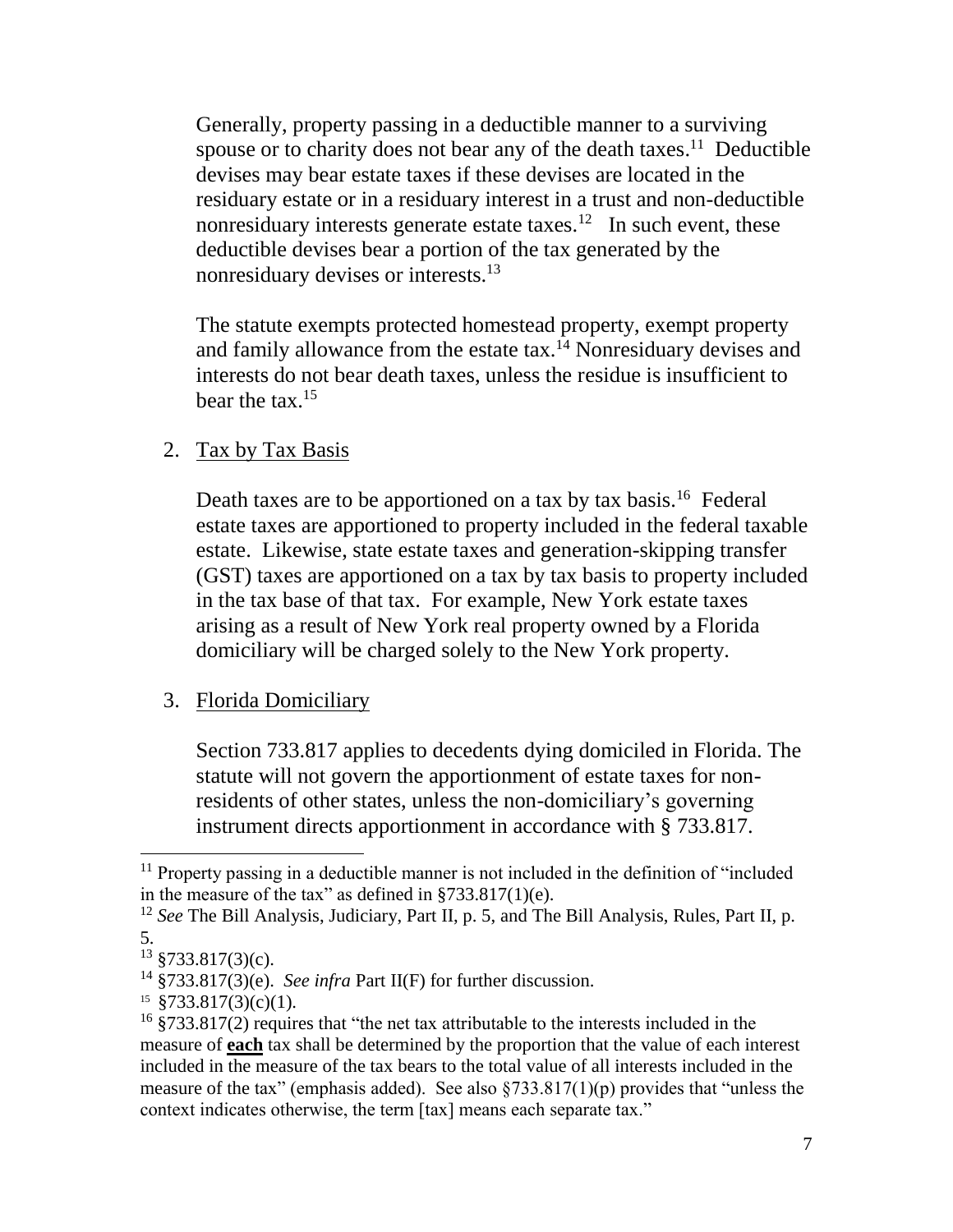### 4. Interest By Interest Basis

Generally, transfer taxes are to be apportioned on an interest by interest basis.

The initial step in apportioning each of the various death taxes is to identify the various interests included in the tax base of that tax. In allocating federal estate taxes, jointly held assets, the probate estate, revocable trusts, life insurance and the like are first identified. To determine the amount of estate tax allocated to each interest, the value of the interest (less allowed deductions) constitutes the numerator. The denominator is the taxable estate. In most instances, the multiplicand is the amount of the estate tax.<sup>17</sup>

### 5. Allocating Deductions

Deductions allowed under IRC §§ 2053 and 2054 are allocated to property paying the deductible expense or the loss.<sup>18</sup> For example, assume the federal gross estate is comprised of a life insurance policy with a death benefit of \$500,000 and a probate estate of \$500,000. Assume the probate estate is burdened with deductible (and actually deducted on the estate tax return) debts and administration expenses of \$100,000. In allocating the federal estate taxes, the taxes are allocated based on the following fractions:

| Probate Estate: | \$400,000<br>\$900,000 |
|-----------------|------------------------|
| Insurance:      | \$500,000<br>\$900,000 |

The numerator for allocating estate taxes to the probate estate is reduced by the allowed debts and administration expenses the probate estate bears. A fair result since the probate estate is bearing the costs which gave rise to the deductions.

<sup>17</sup> *See infra* Part I (C)(1)(d).

 $18$  §733.817(1)(e)(1).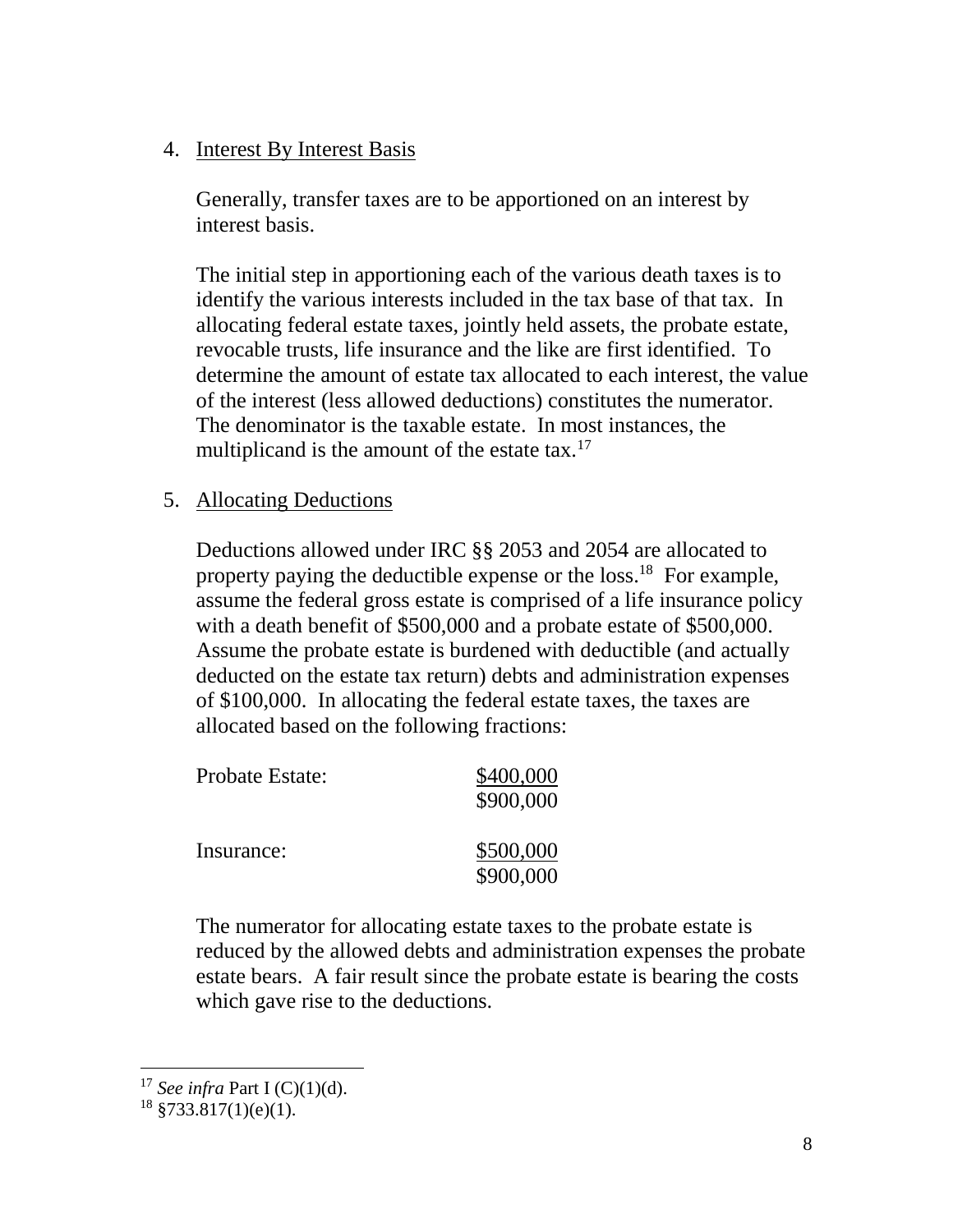### **C. Statutory Apportionment: The Detail**

 Under the apportionment statute, the first step in apportioning death taxes is to divide the various death taxes. Each death tax is to be apportioned separately.<sup>19</sup>

### 1. Allocation of Federal Estate Taxes

### a. Internal Revenue Code §2032A and §2057(f)

Recapture taxes arising a result of Internal Revenue Code ("IRC")  $\S 2032$  A (special use property) and  $\S 2057(f)$  (family owned business interests) are to be apportioned as provided in said code sections and are not to be considered as part of the federal estate tax.<sup>20</sup>

# b. QTIP Property

The next step in allocating the federal estate taxes is to identify qualified terminable interest property (QTIP), labeled in §733.817(1)(n) as "Section 2044 interest" and defined therein as "an interest include in the measure of the tax by reason of s. 2044 of the Internal Revenue Code."<sup>21</sup> If the federal gross estate contains QTIP property then the additional federal estate taxes resulting from the QTIP's inclusion in the federal gross estate must be determined in the manner provided in Internal Revenue Code ("IRC") §2207A and allocated to the QTIP.<sup>22</sup> After reduction by the additional estate taxes, the practitioner can then proceed to allocate the remaining federal estate taxes.

<sup>19</sup> §733.817(2).

 $20\frac{1}{3}733.817(1)(p)$ .

<sup>&</sup>lt;sup>21</sup> The label and definition of Section 2044 property was added by Laws 2015, c. 2015-27, s. 6. The term and an identical tax treatment appeared in the prior statute at §733.817(3)(a).

 $22 \frac{$23.817(2)(a)}{6}.$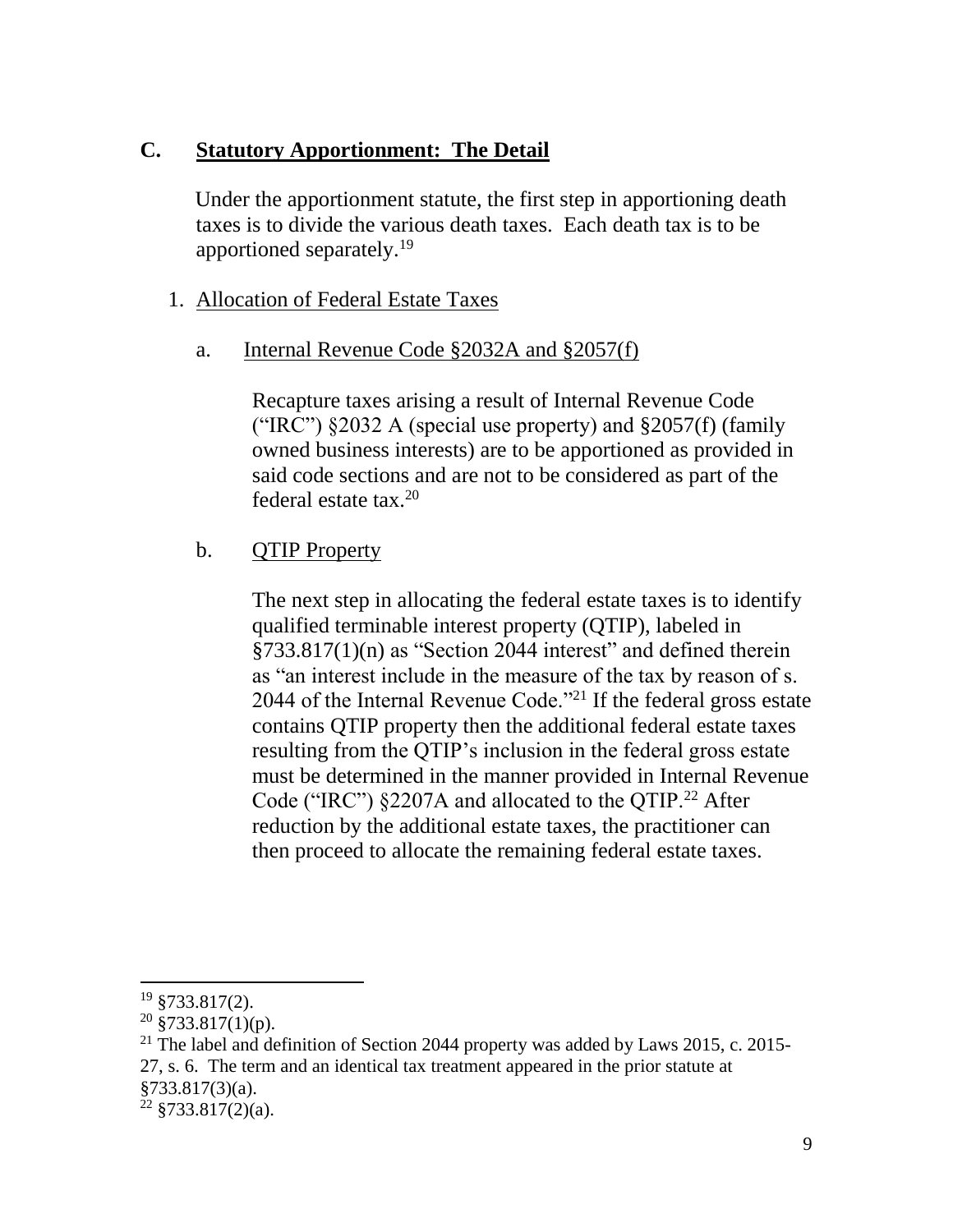#### c. Determining Interests Included in The Measure of the Tax

After allocating the additional federal estate taxes caused by the inclusion of any QTIP to the QTIP, the remaining federal estate taxes are allocated to those remaining interests included in the federal gross estate. Interests included in the measure of the tax must be identified initially. Examples of such interests are jointly held properties, general power of appointment properties, retained life estates, revocable trusts and the probate estate. After each interest is identified, deductible interests are removed, along with adjusted taxable gifts and gift taxes included in the gross estate pursuant to IRC  $\S 2035.^{23}$  A common deductible interest is tenancy by the entirety property. Because such property qualifies for the marital deduction, it is removed from the tax base. $24$ 

In addition to deductible interest, §733.817(1)(3) provides that the term "included in the measure of the tax" does not include "interests or amounts that are not included in the gross estate but are included in the amount upon which the applicable tax is computed, such as adjusted taxable gifts pursuant to s. 2001 of the Internal Revenue Code."<sup>25</sup> This reduction was found in the prior law at §733.817(1) (d).

The recently enacted statutory provides that gift tax included in the gross estate pursuant to IRC §2035 is not included within the measure of the tax. $26$  In addition, any inter vivos transfers included in the gross estate pursuant to IRC §529 are not included in the measure of the tax.<sup>27</sup> According to the legislative history, "a majority of decedents do not intend that the recipients of their gift bear the burden of the estate tax as such gifts often consist of contributions to 529 plans for minors or college aged relatives."<sup>28</sup> As noted by Braun, et al., the change results in shifting the estate taxes resulting in the

 $23$  §733.817(1)(e)(1).

 $^{24}$   $\dot{I}$ *d*.

 $25 \frac{\text{8733.817}}{10}$ (e)(2).

 $26$  §733.817(1)(e)(3).

<sup>27</sup> *Id.*

<sup>&</sup>lt;sup>28</sup> The Bill Analysis, Judiciary, Part III, p. 9, and The Bill Analysis, Rules, Part III, p. 9.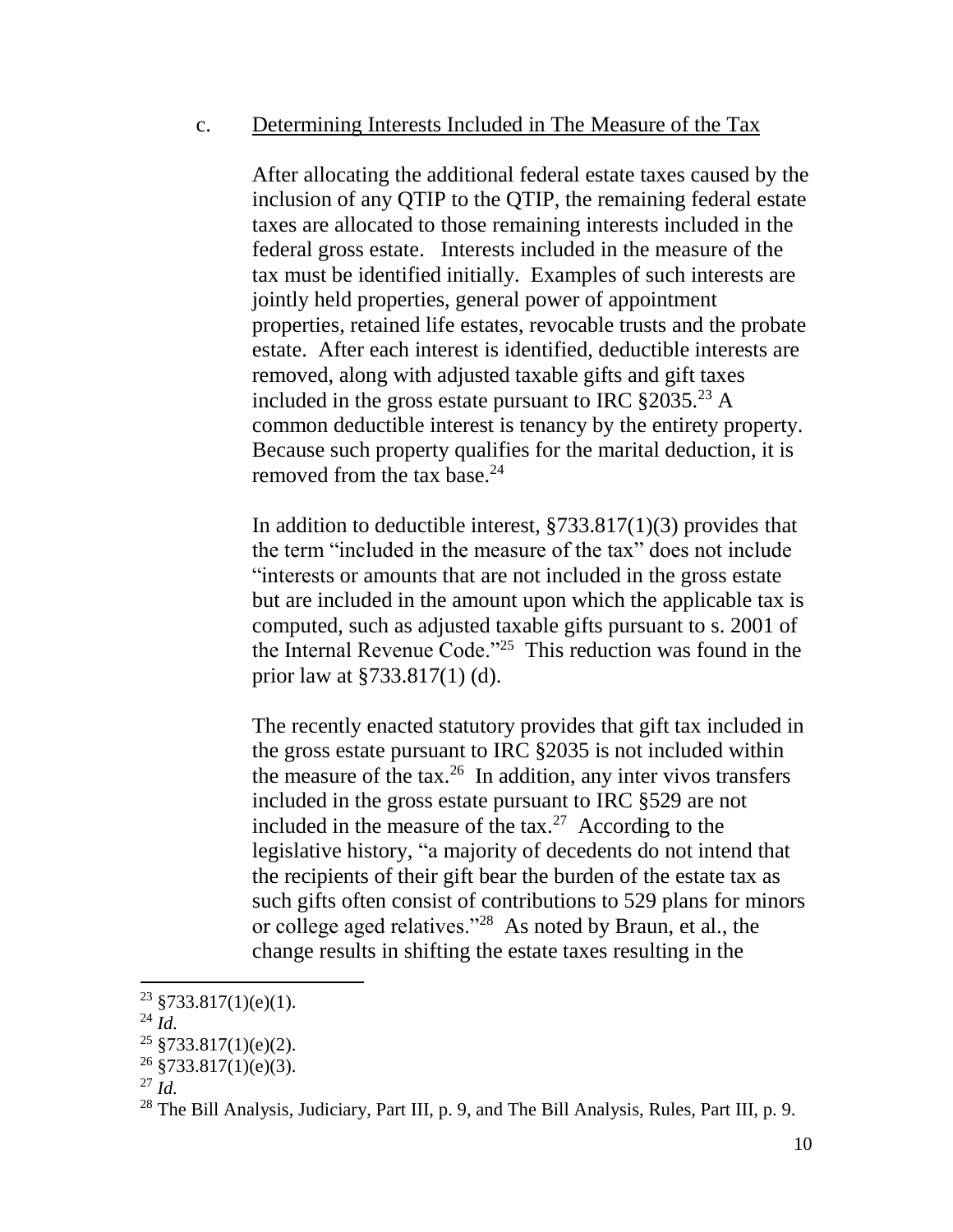inclusion of gift taxes and 529 contributions to other taxable interests included in the federal taxable estate.<sup>29</sup> This change only applies to decedents dying on or after July 1, 2015.<sup>30</sup>

In addition, the new statute provides that those interests which bear state estate taxes which give rise to a deduction for state death taxes under IRC §2058 are to be allocated the deduction.<sup>31</sup>

#### d. Determining The Value of Each Interest

After each non-deductible interest is identified, the "value" of such interest is determined. "Value" is defined in the statute to mean the pecuniary worth of the interest as finally determined for federal estate tax purposes less debts, expenses or other deductions borne by such property and deducted on the estate tax return. <sup>32</sup> Debts and administration expenses deductible under §2053 are the most common deductions. Most of those expenses are borne by the probate estate or decedent's revocable trust, but will also arise in general power of appointment trusts.

Interests which suffer a deductible loss under §2054 can also have the value of their interest reduced.

Only allowed deductions reduce the value of the interest regardless of whether the deduction should have been allowable.<sup>33</sup> Allowable deductions taken on a fiduciary income tax return rather than deducted on the estate tax return will not reduce the value of the interest for purpose of apportioning the estate tax.

<sup>29</sup> See *supra* Braun, et. al, p. 5,

<sup>30</sup> S. 10, ch. 2015-27.

 $31 \frac{1}{9}$  \$733.817(2)(c).

 $32 \frac{\text{ }8733.817(1)(s)}{s}$ .

<sup>33</sup> *Id.*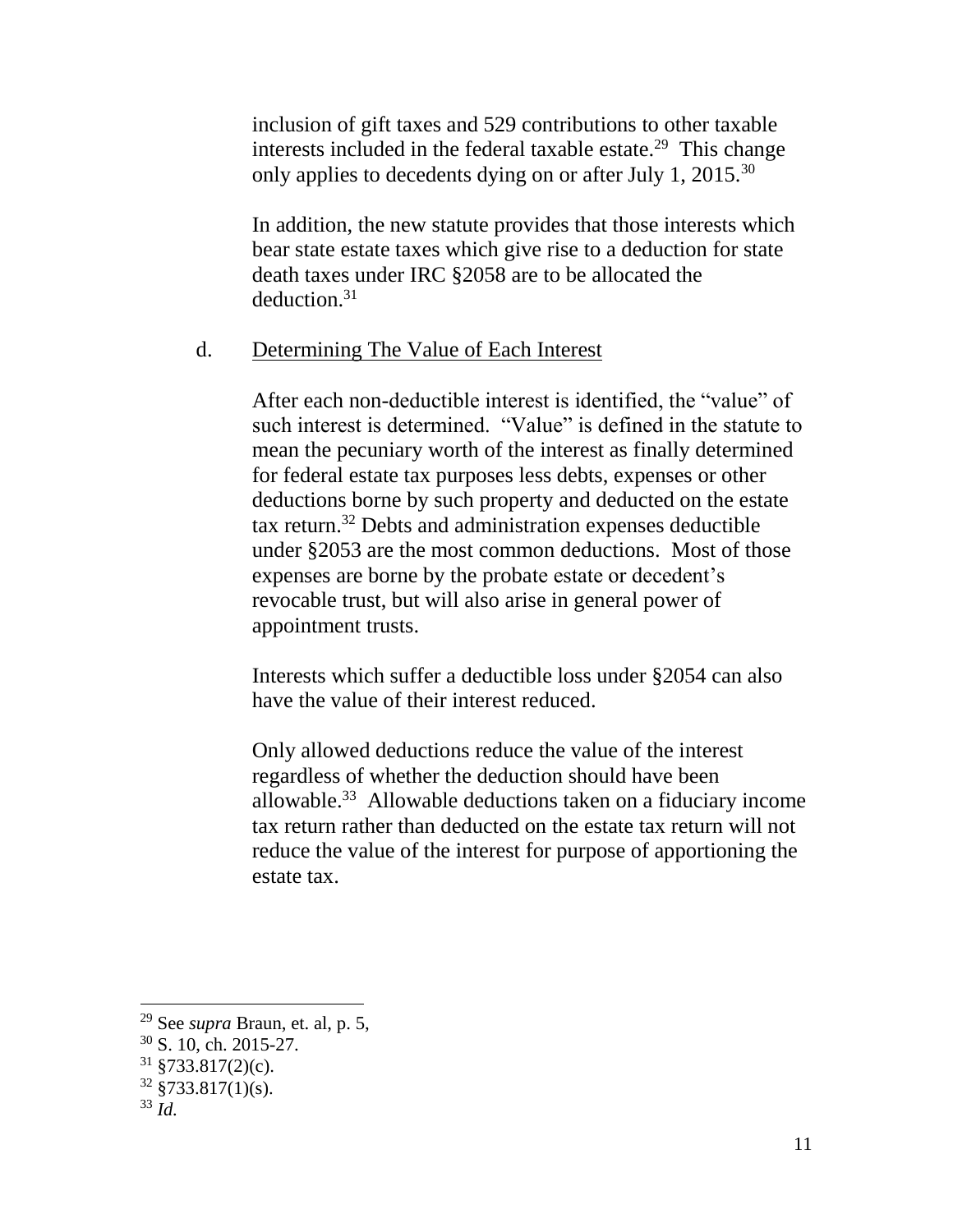### e. The Interest's Fraction

To determine the federal estate taxes allocated to the interest, the value (less allowed deductions paid by the interest) of the interest serves as the numerator. The remaining federal taxable estate (that portion of the estate tax that remains after the additional estate taxes caused by section 2044 property has been charged to the section 2044 property), less gift tax included pursuant to IRC §2035 and less IRC §529 property, serves as the denominator. <sup>34</sup>This fraction is then multiplied by the remaining federal taxable estate (that portion of the estate tax that remains after the additional estate taxes caused by section 2044 property has been charged to the section 2044 property),less the foreign tax credit, if any. 35

Except for 2044 property, the formula allows each interest included in the federal taxable estate to benefit from the unified credit of IRC §2010, the gift tax credit of IRC §2012 and the credit for prior transfers of IRC §2013.

f. Inside Entity Apportionment

After the federal estate taxes are apportioned to each interest, the federal estate tax must be apportioned among the recipients inside the interest.

(i) Intestate Estates

In an intestate estate, property passing in a deductible manner to a surviving spouse is not included in the measure of the tax or the value of the interest and therefore does not bear any of the estate taxes.<sup>36</sup> All other intestate heirs bear a portion of the estate taxes based on the value of the interest each heir receives as to the total value received by all non-spousal heirs.

 $34$  §733.817(2) & §733.817(1)(e).

<sup>35</sup> §733.817(2).

 $36 \frac{8733.817(1)}{e}$ .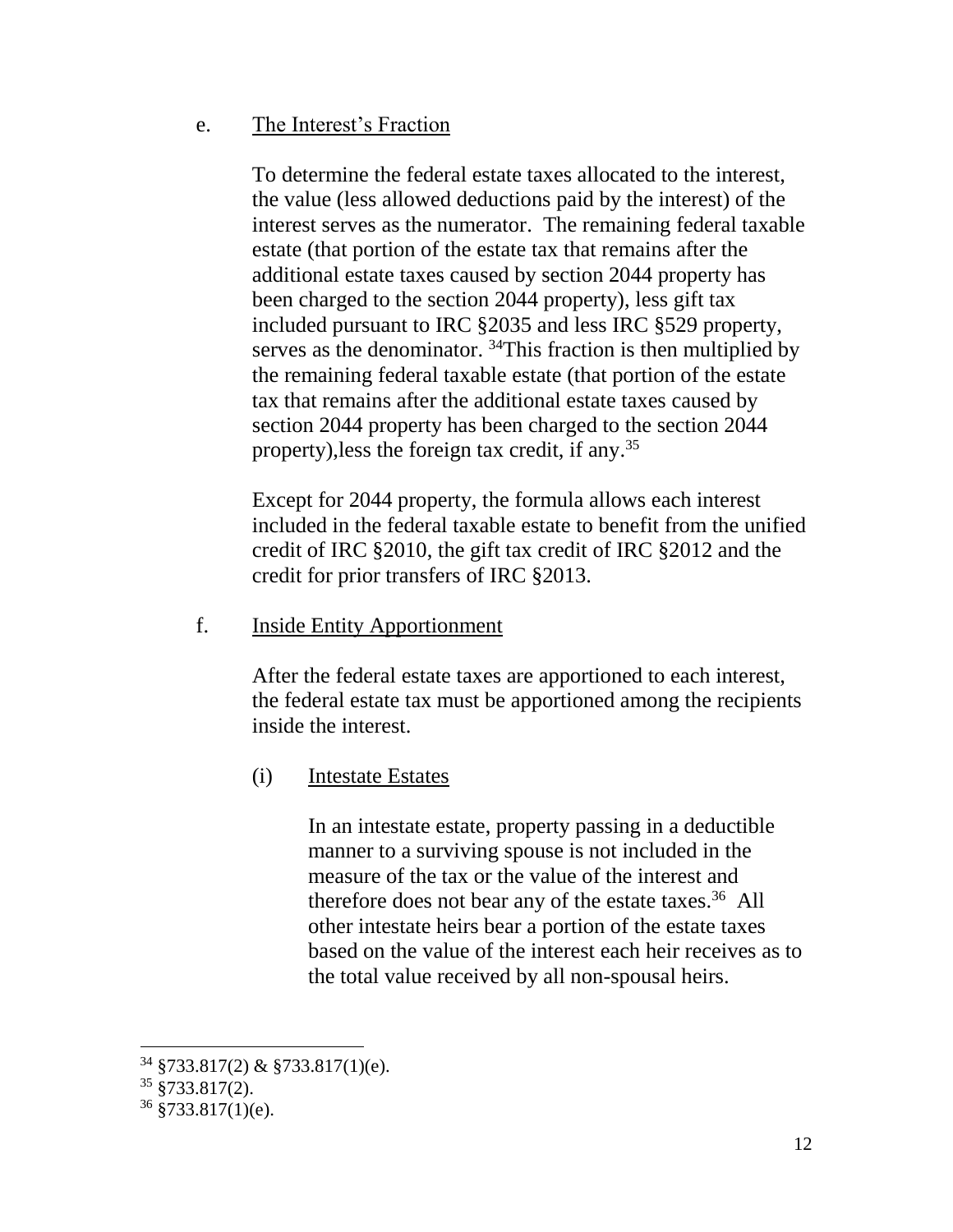#### (ii) Testate Estates

Nonresiduary devises do not bear any of the federal estate taxes unless the residuary devise is insufficient to pay all of the estate taxes. $37$  The federal estate taxes allocable to the nonresiduary devises are charged to all of the residuary devises, whether or not all interests in the residue are included in the measure of the tax.<sup>38</sup> An illustration is helpful. Assume the will contains one nonresidual devise of \$2,000,000 to the decedent's son and devises the residue of \$4,000,000, after reduction for all allowable §§2053 and 2054 deductions, equally between the decedent's spouse and daughter. Arguably, the net tax attributable to the nonresiduary devise is onethird of the total tax (\$2,000,000 divided by \$6,000,000). The net tax on the nonresidual devise reduces the residue before its division between the daughter's and the surviving spouse's devises. The surviving spouse must bear half of the tax on the nonresidual devise even though the marital devise is not otherwise subject to estate taxes.

If the residuary estate is insufficient to pay the tax attributable to the nonresiduary devises, the tax is apportioned among the recipients of the nonresiduary devises in the proportion that the value of each nonresiduary devise included in the measure of the tax bears to the total of all nonresiduary devises included in the measure of the tax.<sup>39</sup> The statute does not distinguish between general, demonstrative and specific devises.

Residuary devises bear a portion of the estate taxes in proportion to their value, less allocable deductions, as to the value of all assets in the residue, less allocable deductions.<sup>40</sup> Marital and charitable devises in the residue

 $37 \frac{$733.817(3)(c)(1)}{6}$ .

 $38\,$   $\mathrm{M}$ .

<sup>39</sup> *Id.*

 $40 \frac{\text{8733.817}}{3}$ (c)(2).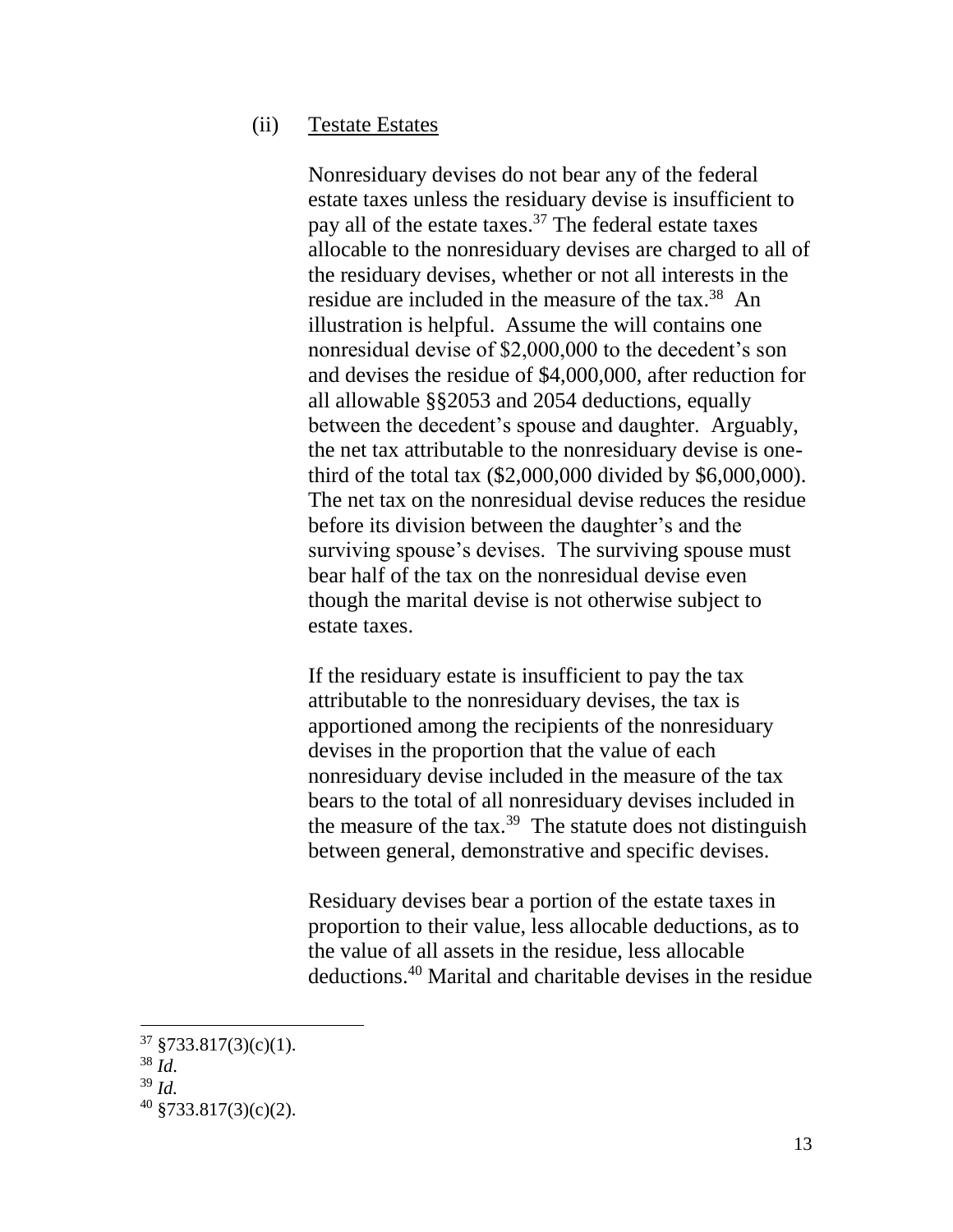only bear a portion of the estate taxes arising from nonresiduary devises.<sup>41</sup> If the residue is insufficient to pay all of the estate taxes allocable to it, the nonresiduary devises included in the measure of the tax must bear the  $\arctan 42$ 

In *Estate of Miller*, <sup>43</sup> the court addressed whether a devise constituted a part of the residue or a nonresiduary devise. In Article Second of his will, the decedent devised "one-half of my estate as the same shall be valued for purposes of inventory and appraisement, said bequest not to be reduced by debts, claims or taxes of my estate." In Article Third of his will, the decedent directed "all the rest, residue and remainder of my estate" be divided among charitable and non-charitable beneficiaries. Similar to current law, Florida's tax apportionment statute then in effect directed that estate taxes on nonresiduary devises be borne by the residue and that estate taxes on residuary devises be borne equitable.<sup>44</sup> The charity argued the Article Second devise was a residuary devise and therefore the estate taxes should be apportioned to the devise rather than borne by the devises set forth in Article Third. The court disagreed and directed that the estate taxes on the Article Second devise be borne by all of the residuary devises in Article Third, including the charity.

If the decedent's estate is the beneficiary of a life insurance policy, annuity, or contractual right included in the decedent's gross estate, or is the taker as a result of the exercise or default in exercise of a general power of appointment held by the decedent, that interest shall be regarded as passing under the terms of the decedent's will for the purposes of apportioning the estate taxes in the probate estate.<sup>45</sup> Additionally, any interest included

<sup>41</sup> §733.817(3)(c)(1).

 $42\frac{1}{3}733.817(3)(c)(2)$ .

 $^{43}$  301 So.2d 137(Fla. 4<sup>th</sup> DCA 1974).

<sup>&</sup>lt;sup>44</sup> The decedent died in 1968. The applicable statute was  $\frac{$734.041(1)(1965)}{734.041(1)(1965)}$ .

 $45 \frac{\$733.817(3)(f)(1)}{2}$ .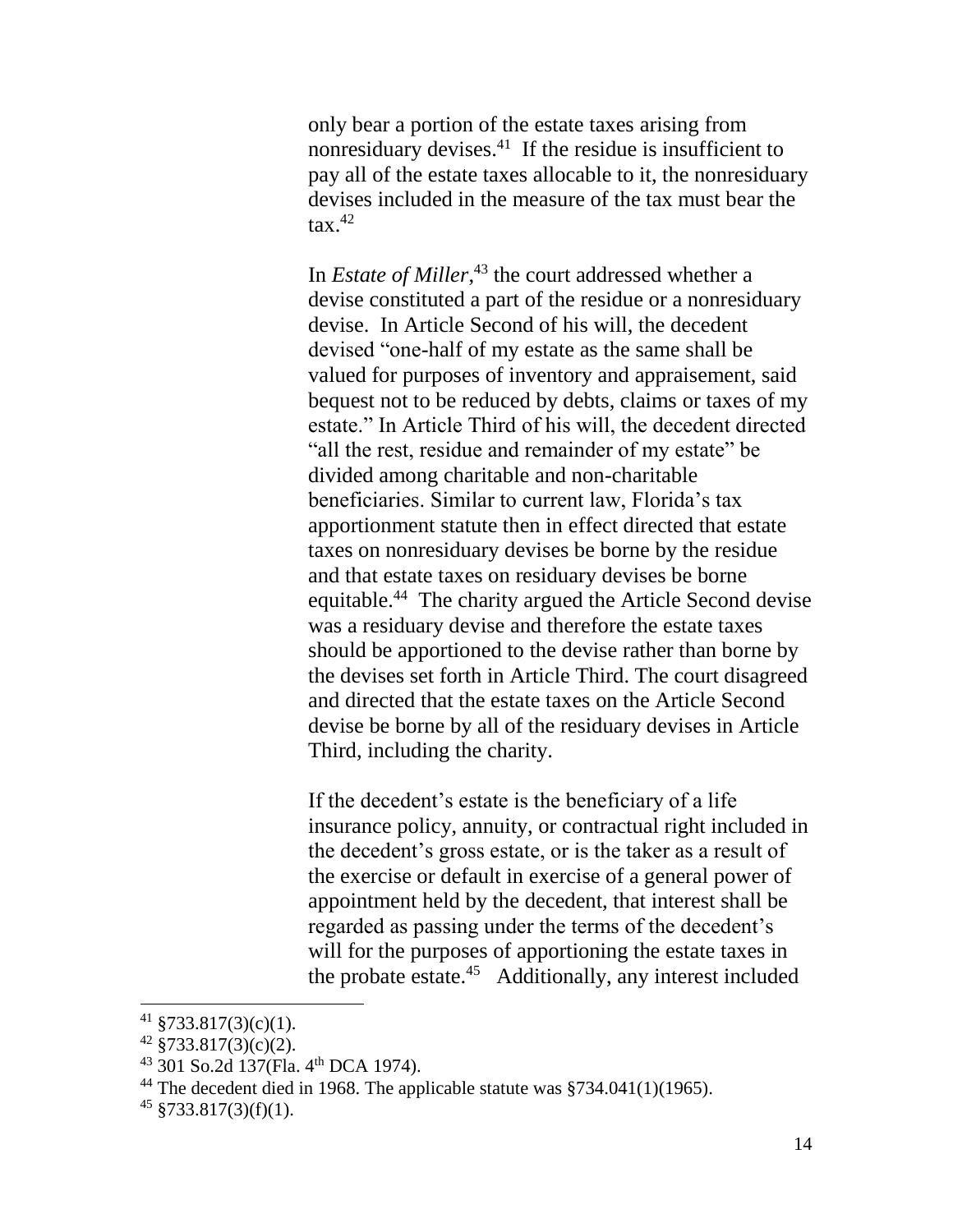in the measure of the tax by reason of IRC §2041 (general power of appointment property) passing to the decedent's creditors or the creditors of the decedent's estate shall be regarded as passing to the decedent's estate.<sup>46</sup>

(iii) Trusts

Identical to the treatment of nonresiduary devises in testate estates, nonresiduary interests in a trust do not bear any of the federal estate taxes unless the trust residuary interest is insufficient to bear the tax.<sup>47</sup> Similarly, the taxes attributable to nonresiduary interests are borne by deductible and nondeductible interest in the trust residue.<sup>48</sup> Similar rules as those applying in testate estates apply if the trust residue is insufficient to bear all the taxes. $49$ 

Nondeductible residuary trust interests bear the estate taxes allocated to the trust residue.<sup>50</sup> Marital and charitable interests in the residue of the trust bear a portion of the estate tax attributable to nonresiduary interests, but do not bear any of the estate taxes on trust residuary interests. 51

The term "trust" is not defined in the statute. The term "revocable trust" is defined in  $\S 733.817(1)$  (m) as a trust described in §733.707(3). Section 733.707(3) provides:

> "Any portion of a trust with respect to which a decedent who is the grantor has at the decedent's death a right of revocation, as defined in paragraph (e), either alone or in conjunction with any other person, is liable for the expenses of the

<sup>46</sup> *Id.*

 $47 \frac{$733.817(3)(d)(1)}{.}$ 

<sup>48</sup> *Id.*

<sup>49</sup> *Id.*

<sup>50</sup> §733.817(3)(d)(2).

 $51 \text{ §}5733.817(3)(d)(1) \& 733.817(3)(d)(2).$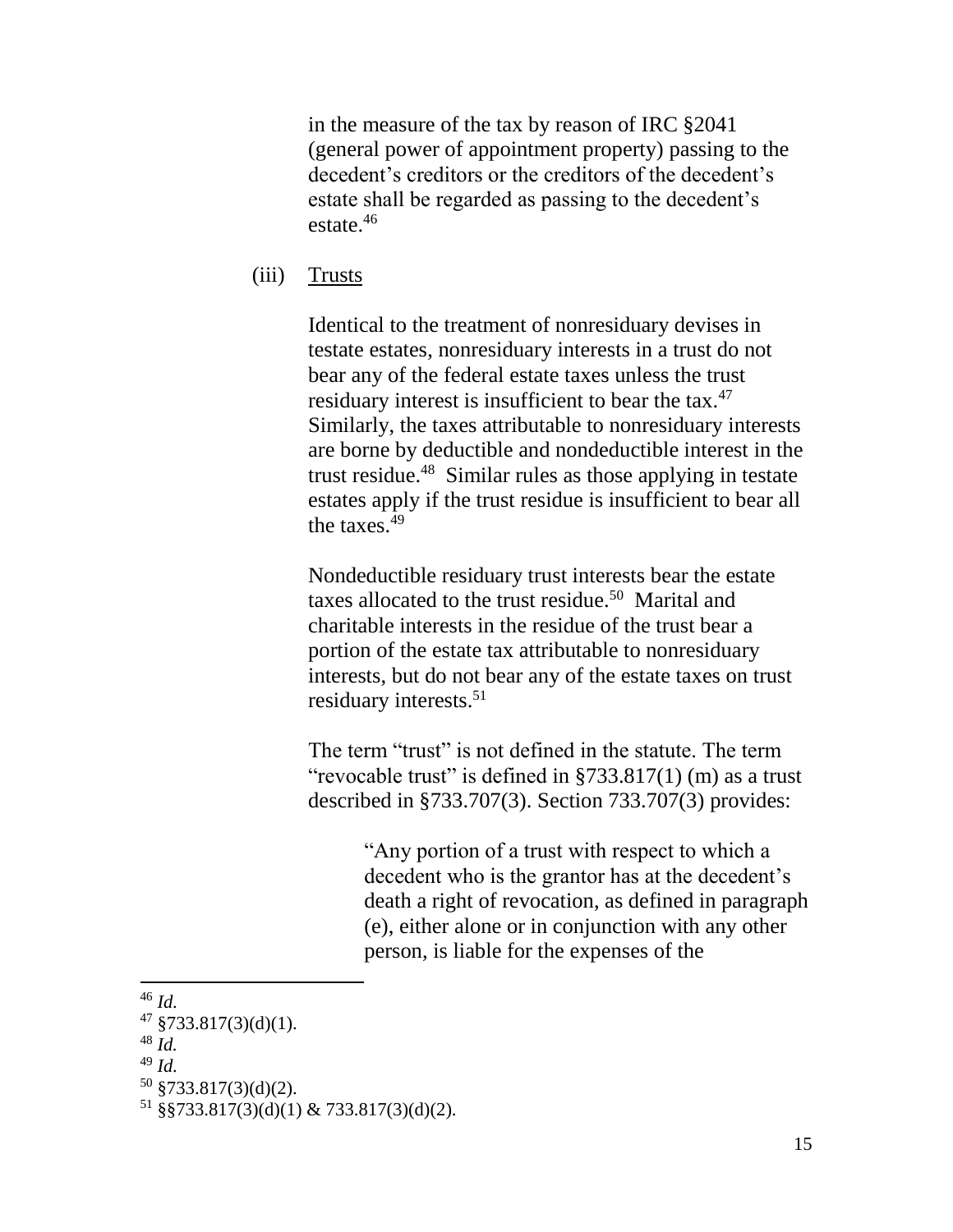administration and obligations of the decedent's estate…."

Subparagraph (e) of §733.707(3) provides that a "right of revocation" is a power retained by the decedent, held in any capacity, to:

- 1. Amend or revoke the trust and reinvest the principal of the trust in the decedent; or
- 2. Withdraw or appoint the principal of the trust to or for the decedent's benefit.

Intuitively, a "trust" is a broader term than a "revocable trust." Section 733.817(3) (d) is not limited to revocable trusts and therefore would include trusts over which the decedent had a general power of appointment and QTIP trusts.

If a trust is the beneficiary of a life insurance policy, annuity, or contractual right included in the decedent's gross estate, or is the taker as a result of the exercise or default in exercise of a general power of appointment held by the decedent, that interest shall be regarded as passing under the trust.<sup>52</sup>

# (iv) Common Instrument Construction

Section 733.817(3)(g) provides that a will and revocable trust shall be read together in determining the allocation of inter-interest tax apportionment, if the decedent's estate is a beneficiary of the revocable trust or if the revocable trust is a beneficiary of the decedent's estate. Under these circumstances, the will and revocable trust are considered as one interest to prevent inadvertent abatement of nonresiduary devises or interest when the residue of one of the will or trust is insufficient to bear all of the tax.

 $\overline{a}$ <sup>52</sup> §733.817(3)(f)(2).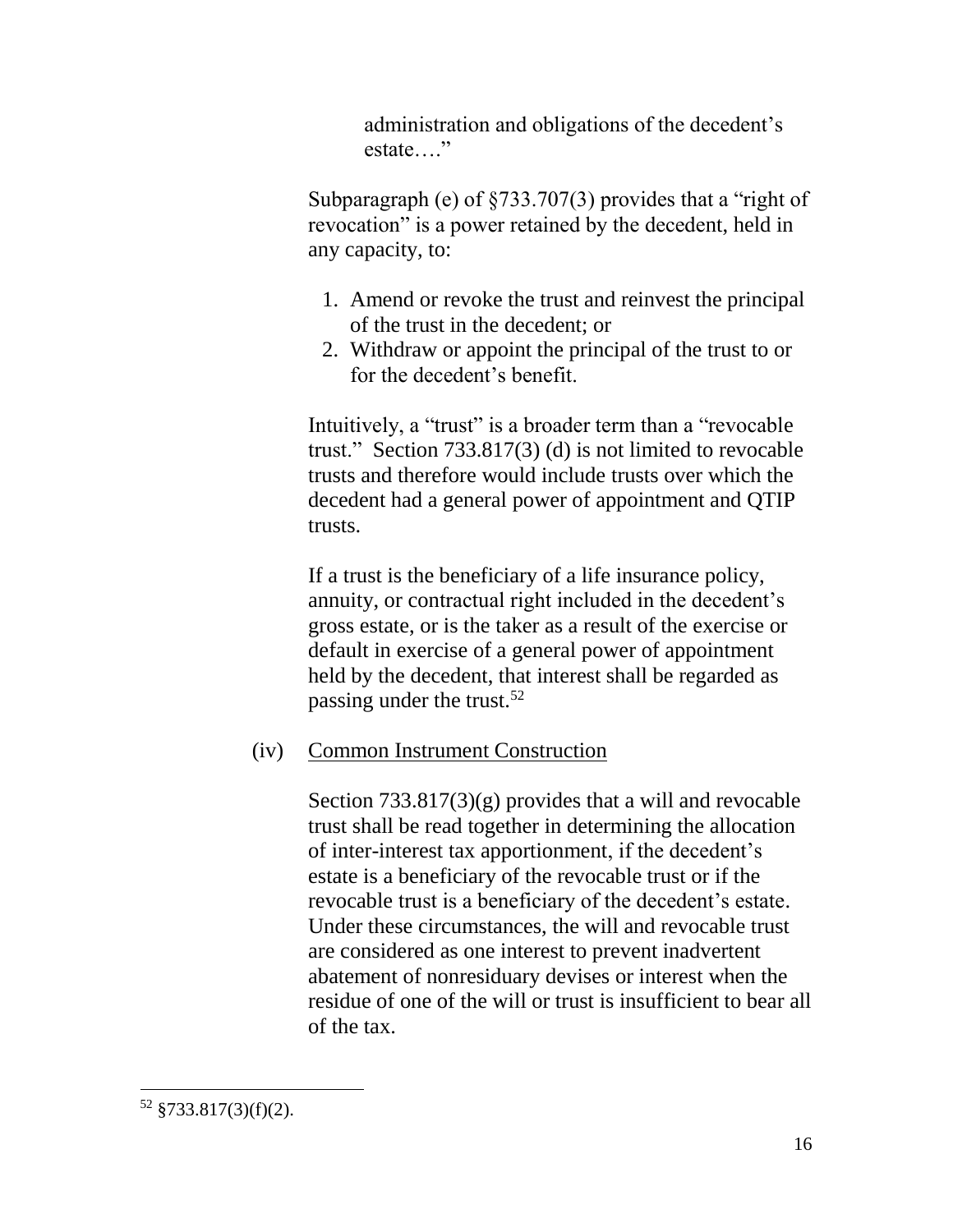For example, assume the decedent executed a pour-over will (a will which devises the residue to the decedent's revocable trust) containing a nonresiduary devise of the decedent's closely-held stock to decedent's daughter, and a revocable trust which contains only a residuary interest to decedent's son. Assume further the decedent dies owning only the closely-held stock in her name with the balance of her assets in the revocable trust. Without the savings provision in the tax apportionment statute, the closely-held stock would bear a portion of the tax liability because there are no assets in the residue of the probate estate. The new statute requires the will and revocable trust to be viewed as one interest so that all of the estate taxes would be borne by the devise to the son in the trust residue.

## g. Protected Homesteads, Exempt Property, and Family Allowance

The tax apportionment statute exempts protected homesteads, exempt property and family allowance from apportionment of federal estate taxes.<sup>53</sup>

Section 731.201(33) defines "protected homestead" as:

"Protected homestead" means the property described in s. 4(a) (1), Art. X of the State Constitution on which at the death of the owner the exemption inures to the owner's surviving spouse or heirs under s. 4(b), Art. X of the State Constitution. For purposes of the code, real property owned in tenancy by the entireties or in joint tenancy with rights of survivorship is not protected homestead.

Protected homesteads, exempt property and family allowance are not allocated any of the estate taxes.<sup>54</sup> The statute provides the tax attributable to the protected homestead, exempt property

 $53 \text{ } $733.817(3)$ (e).

<sup>54</sup> *Id.*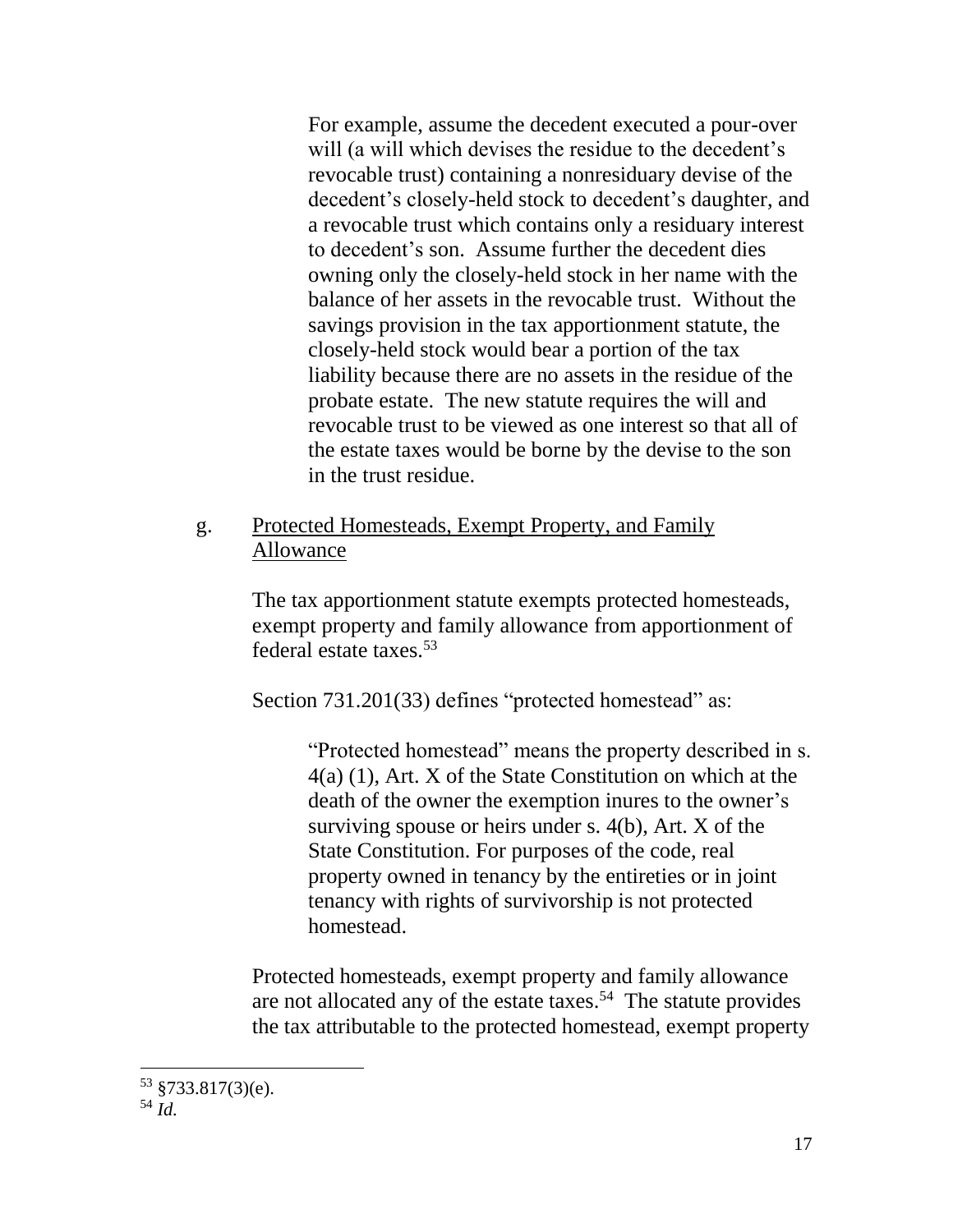and family allowance should be borne by the other interests in the estate or revocable trust in the following order of priority:

- 1. Recipients of interests passing by intestacy that are included in the measure of the federal estate tax;
- 2. Recipients of residuary devises, residuary interests, and pretermitted shares that are included in the measure of the federal estate tax;
- 3. Recipients of nonresiduary devises and nonresiduary interests that are included in the measure of the federal estate tax. 55

The statute contains additional detail if an elective share is present and if the foregoing interests are insufficient to pay the estate taxes. 56

h. Other Interests

Jointly held interests, annuities, life insurance beneficiaries, recipients of property over which the decedent had a general power of apportionment and recipients of retained interests also bear a portion of the estate taxes in the proportion that the value of each such interest bears to the total value of all such interests included in the measure of the tax. 57

# 2. Florida Estate Taxes

Since Florida no longer imposes an estate tax, the apportionment statute does not need to apportion a non-existent tax.

### 3. Other State Estate and Inheritance Taxes

Other state's estate taxes are apportioned to property included in the tax base giving due regards to deductible interests.<sup>58</sup> Any

<sup>55</sup> *Id.*

<sup>56</sup> *Id.*

 $57 \text{ } $733.817(3)$ (h).

<sup>58</sup> §733.817(2).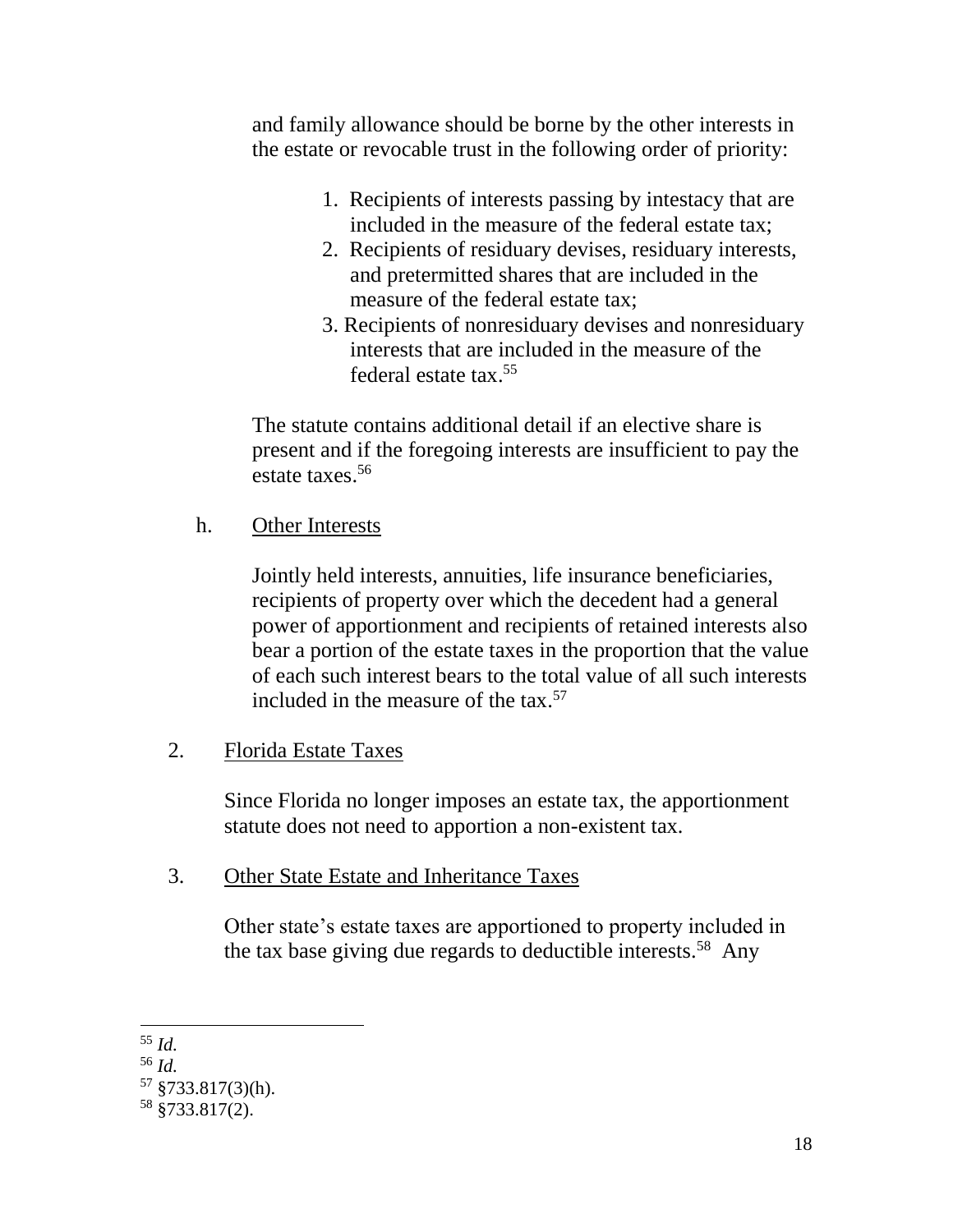deduction for state taxes allowed by IRC §2058 shall be allocated to the recipients of the interests that produced the deduction.<sup>59</sup>

# 4. Generation-Skipping Transfer Taxes

"Generation-skipping transfer tax" is defined as generationskipping transfer tax imposed by Chapter 13 of the IRC on direct skips of interests includible in the federal gross estate or a corresponding tax imposed by any state or country or political subdivision of the foregoing.<sup>60</sup>The term does not include any GST tax on taxable distributions, taxable terminations or any other GST transfer.<sup>61</sup> GST taxes on direct skips are allocated to the devise or interest giving rise to the GST tax pursuant to IRC  $\S 2603$ .<sup>62</sup>

### 5. Foreign Transfer Taxes

Foreign transfer taxes are also treated separately and are borne by the interests included in each separate foreign death tax. <sup>63</sup> The statute provides that it shall not be construed to require the personal representative or fiduciary to pay any tax levied or assessed by any foreign country, unless specific directions to that effect are contained in the will or other instrument under which the personal representative or fiduciary is acting.<sup>64</sup>

The foreign tax credit provided in IRC §2014 is allocated among the receipts charged with the foreign tax.<sup>65</sup>

# **D. Summary**

 The new statutory apportionment has been carefully drafted to resolve many of the ambiguities associated with the prior statute. The statute equitable apportions the tax and should be allowed to govern unless very good reasons exist to waive its application.

<sup>59</sup> §733.817(2)(c).

 $60 \overline{\text{ } }$ \$733.817(1)(b).

<sup>61</sup> *Id.*

 $62 \text{ } $733.817(3)(a).$ 

<sup>63</sup> The foreign tax is treated like any other tax as separate tax. *See* §733.817(2).

 $64$  §733.817(11).

 $65 \text{ } $733.817(2)(b)$ .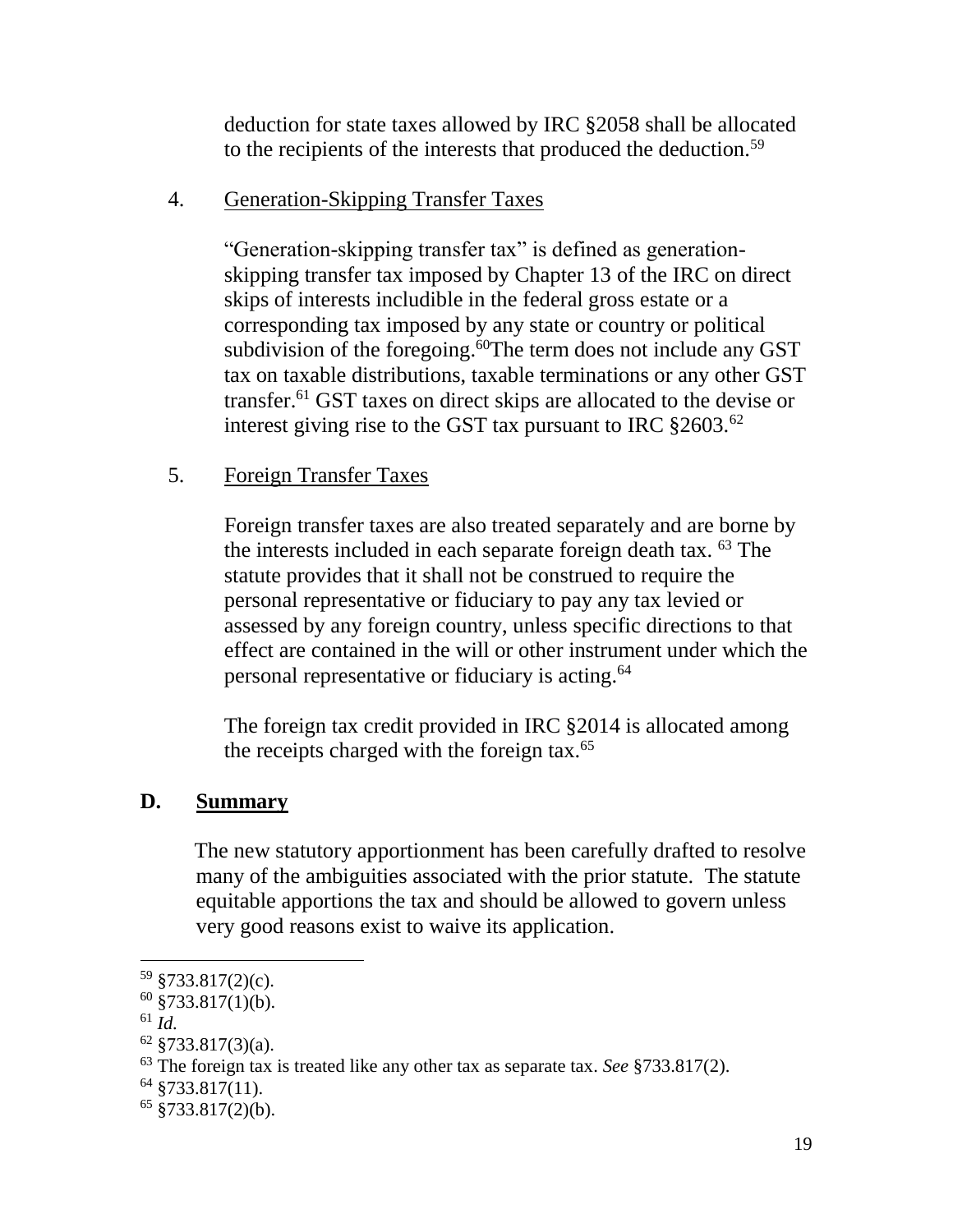# **Part II: Directing Against Statutory Tax Apportionment under Florida's Tax Apportionment Act**

Probably for historical reasons no longer valid today, many wills contain tax apportionment provisions. It is even commonplace for individuals who have significantly less than the applicable exclusion amount to have tax apportionment clauses in their wills. Old habits die hard, but it is now time for Florida practitioners to carefully determine whether it is best to remove the tax apportionment clauses from most wills and allow the Florida tax apportionment statute to govern.

A will need not direct the payment of estate taxes. Florida law empowers the personal representative to pay taxes even without language in the will and without court approval.<sup>66</sup>

The practitioner should be well aware of the tax apportionment provisions of the new statute before directing against their application. In most cases, the Florida tax apportionment statute will direct the apportionment of taxes in the manner in which the decedent desires. In those rare cases in which the client, after consultation with an attorney, decides to direct against statutory apportionment, the attorney should be extremely familiar with the rules set forth in this outline. Many tax apportionment clauses are insufficient to fully direct against statutory apportionment under the new statute.

# **A. General Concepts**

# 1. Governing Instrument Limitations

The tax apportionment statute provides that a governing instrument, such as a will or trust, may call upon itself a greater share of the estate taxes than provided by statutory apportionment.<sup>67</sup> For example, a will can call upon itself all of the estate taxes on property passing outside of the will. But only with two exceptions (hereinafter noted), an instrument cannot shift its tax liability to another instrument. For example,

<sup>66</sup> §733.612(16).

<sup>&</sup>lt;sup>67</sup> §733.817(4)(a). *See infra* Part V(C)(E) & (F) for the development of this law in Florida.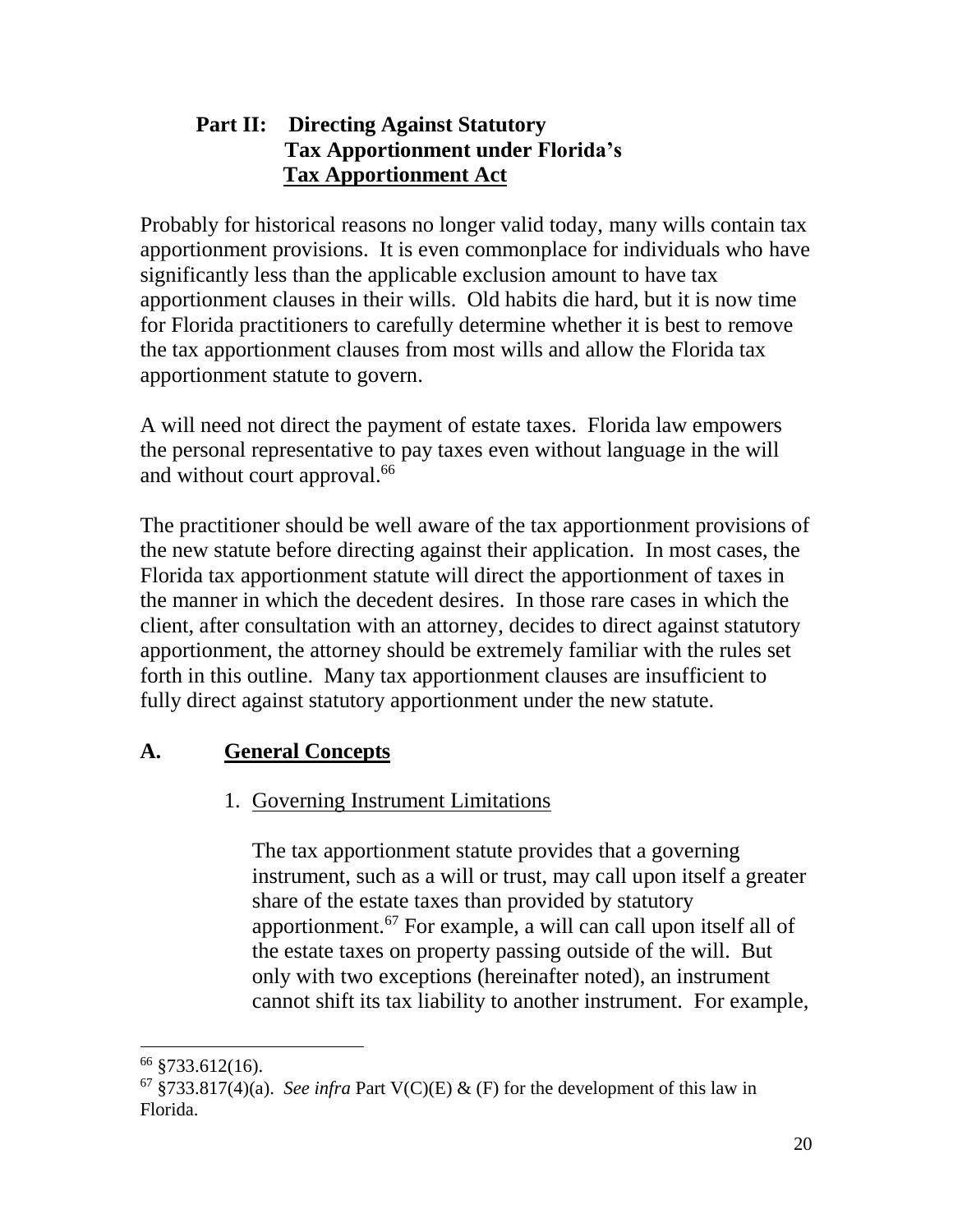a will cannot shift its portion of the estate taxes to the designated beneficiary of a life insurance policy. This limitation is extremely important to bear in mind in a reverse QTIP situation.<sup>68</sup> The ideal is for the residual QTIP to bear the estate taxes on the reverse QTIP. Assuming federal law permits the same, the residual QTIP must contain the provision calling upon itself the tax on the reverse QTIP. Language in the reverse QTIP directing the residual QTIP to bear the tax is not sufficient in and of itself. Another option is for the Will to call upon itself the estate tax on the reverse QTIP. This may be untenable however, if the beneficiaries of the reverse QTIP and the beneficiaries of the Will are different.

One exception to the limitation set forth in the preceding paragraph is the statutory provision that a Will may call upon the decedent's revocable trust to bear the probate estate's share of the taxes.<sup>69</sup> In order to be effective, the will must contain an express direction to pay tax from the decedent's revocable trust by specific reference to the revocable trust.<sup>70</sup> Such a direction is effective unless a contrary express direction is contained in the revocable trust.<sup>71</sup> Note, the statute does not require that the revocable trust be a beneficiary of the estate, as required for common instrument construction under §733.817(3) (g).

Can a will call upon itself all of the estate taxes, even on property passing outside of probate, and then direct that the tax be paid by the revocable trust? The statute is not clear. The safer route is for the will to simply provide that the tax shall be apportioned as provided in the decedent's revocable trust by specific reference to the revocable trust.<sup>72</sup> The revocable trust should call upon itself all of the estate taxes if that is the grantor's intentions. The tax apportionment language in the

 $68$  A "reverse QTIP" is qualified terminable interest property to which the estate of the decedent makes the special election provided in IRC  $\S 2652(a)(3)$ .  $69$  §733.817(4)(g).

<sup>70</sup> *Id.*

 $^{71}$  *Id.* 

 $72$  §733.817(4)(f).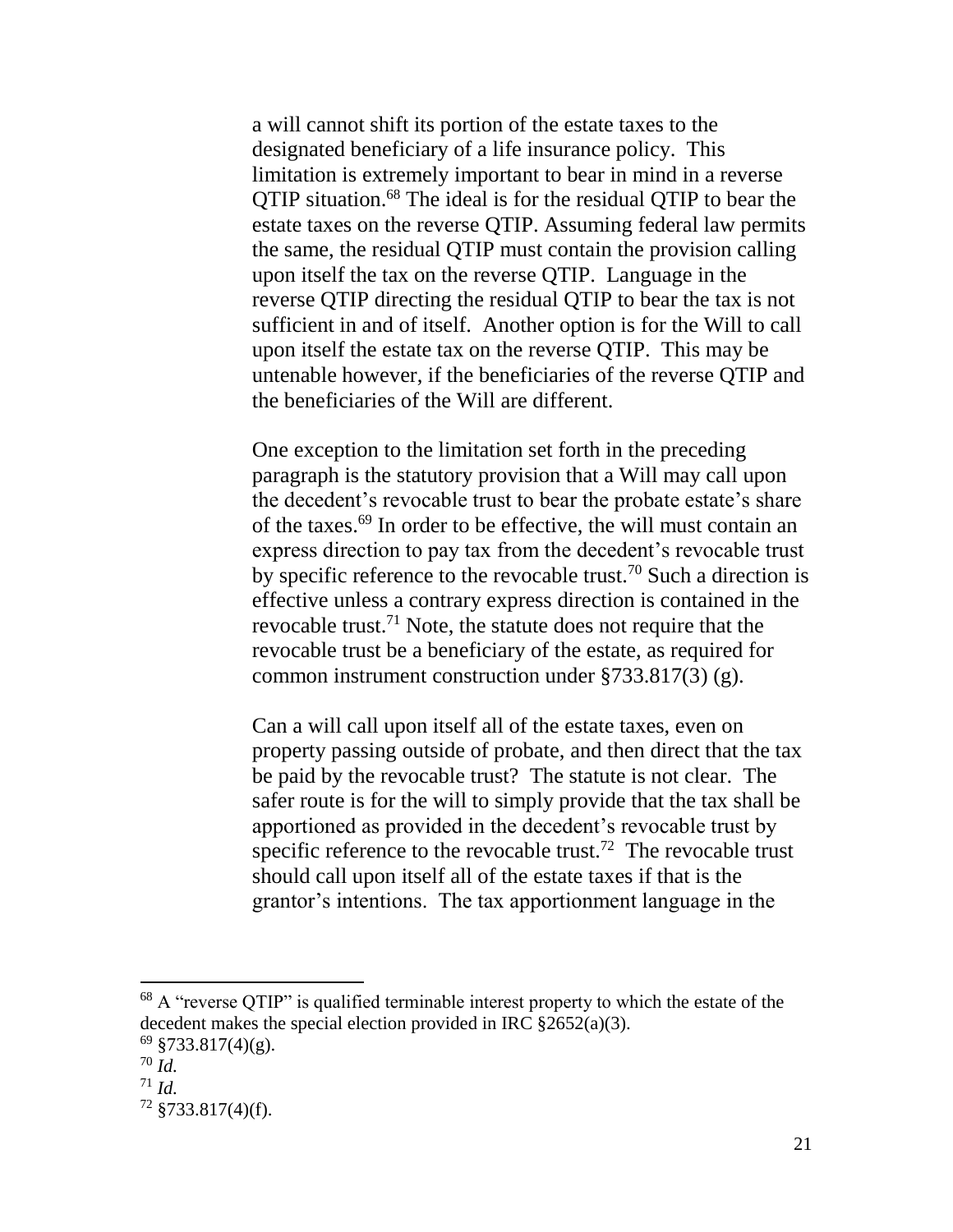revocable trust under those circumstances is deemed to be a direction contained in the Will.<sup>73</sup>

In addition to a will directing that a revocable trust bear the tax otherwise allocated to the estate, a will can also impose on property over which the decedent had a general power of appointment a greater share of the tax than would be allocable to such property under the statutory scheme.<sup>74</sup> In the absence of an effective direction otherwise, the tax apportionment statute would apportion to general power of appointment property a pro rata share of the estate taxes.<sup>75</sup> The statute permits the decedent to expressly direct by will, that the general power of appointment bear the additional estate taxes caused by its inclusion in the decedent's estate.<sup>76</sup> If the estate also includes §2044 property, the additional estate taxes caused by the inclusion of the §2044 property is first calculated, reduces the estate taxes, and then the additional estate taxes arising from the general power of appointment property is computed.<sup>77</sup> This provision seems appropriate if the decedent had the power to appoint the property to their estate. In essence a direction that the general power of appointment bear the additional estate taxes is in essence a partial exercise of the power of appointment. Presumably, the tax apportionment provision must meet any requirements set forth in the power of appointment. For example, if the general power of appointment is contained in a trust agreement which requires that the exercise is only effective if the exercise makes specific reference to the trust, a boilerplate provision which directs that all general power of appointment property bear the additional tax is not sufficient in that the boilerplate provision would not specifically reference the trust. The provision to burden the general power of appointment with the additional estate taxes seem overbroad however if the decedent only had the power to appoint the property to the decedent's creditors. Is the federal government deemed a creditor of the decedent?

<sup>73</sup> *Id*.

 $74$  §733.817(4)(e).

 $75 \frac{8}{3733.817(3)}$ (h).

 $76$  §733.817(4)(e).

<sup>77</sup> *Id.*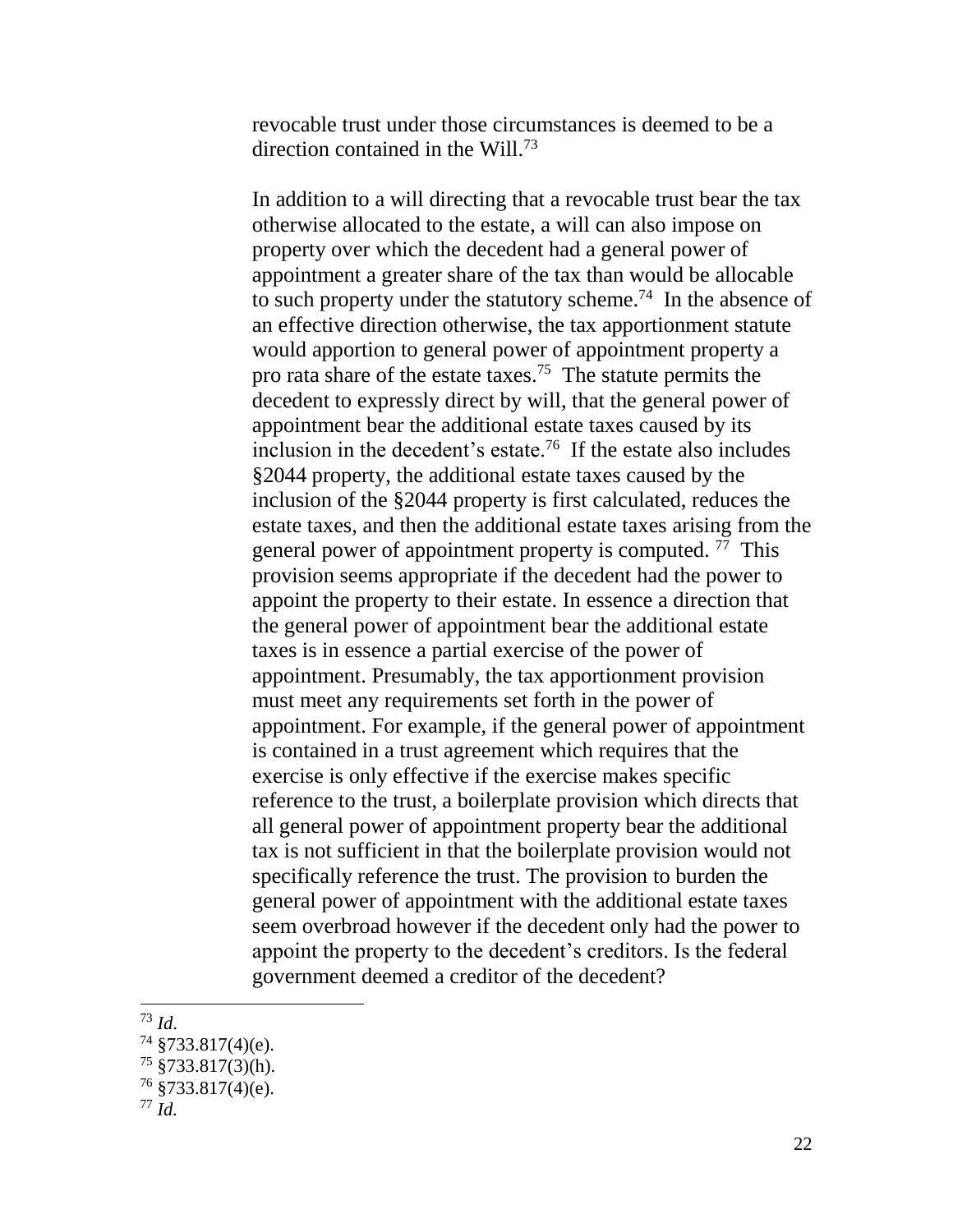## 2. Partial Direction Otherwise

The statute specifically permits a direction which directs against a portion of the statute.<sup>78</sup> Section 733.817(4)(j) provides: "An effective express direction for payment of tax on specific property or a type of property in a manner different from that provided in this section is not effective as an express direction for payment of tax on other property or other types of property included in the measure of the tax."<sup>79</sup> This statute permits partial waiver of statutory apportionment. For example, a decedent's Will which directs that the residue bear all of the estate taxes arising as a result of jointly held property being included in the federal gross estate is effective even though the Will does not direct against all provisions of the statute.

In fact, only in the most extreme case should a governing instrument direct totally against statutory application under §733.817. A Will which directs against §733.817 would waive all provisions of the statute including interest to interest apportionment and inter-interest apportionment. Such a broad waiver would have to be coupled with a lengthy tax clause which would cover all the interest to interest and inter-interest apportionment provisions.

Section 733.817(4) (j) provides that a partial waiver is only effective as to the extent of its direction. It is not effective as an express direction for any other apportionment provision.

# **B. Directing Otherwise**

In order for a direction in a governing instrument to be effective to direct against inter-interest (inside the entity) apportionment, the direction in the governing instrument must be express.<sup>80</sup> For example, for a will to direct that nonresiduary interest bear a portion of the estate taxes, the will direction must be express.

 $78$  §733.817(4)(j).

<sup>79</sup> *Id*.

 $80$  §733.817(4)(b).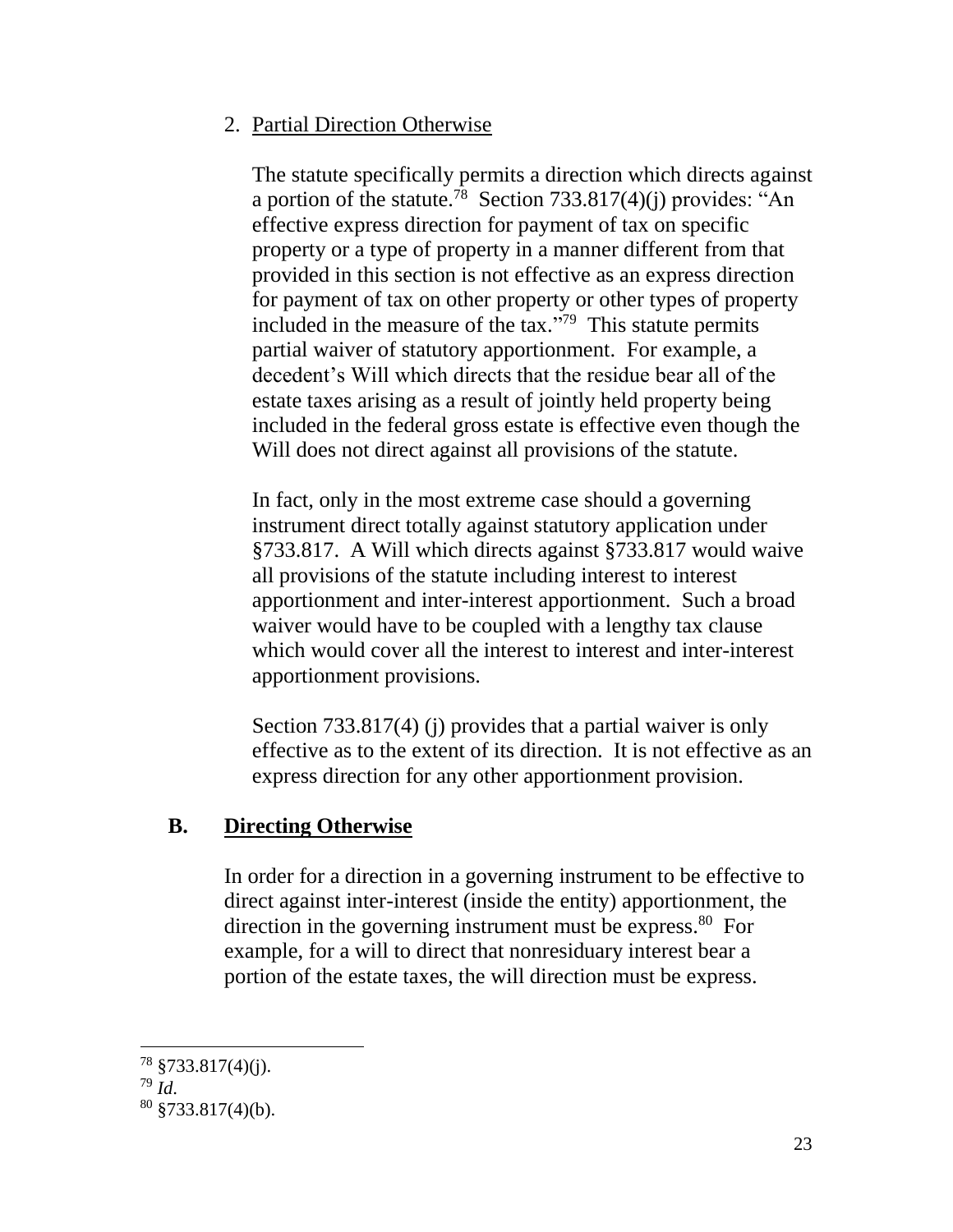Similarly, for a direction in a governing instrument to call upon itself taxes that are apportioned under the statute to other interest, the direction must expressly direct that that the property passing under the governing instrument bear the burden of taxation for property not passing under the governing instrument.<sup>81</sup> The statute prior to its May, 2015 rewrite, required an express reference to §733.817 or an express indication that the property passing under the governing instrument is to bear a greater share of the tax. The current statute deletes any reference to the statutory code section.

Section 733.817(4)(c) provides:

Except as provided in paragraph (d), a direction in the governing instrument to the effect that all taxes are to be paid from property passing under the governing instrument whether attributable to property passing under the governing instrument or otherwise shall be effective to direct payment from property passing under the governing instrument of taxes attributable to property not passing under the governing instrument.<sup>82</sup>

Presumably, the statute is adopting the more stringent test set forth in *Ferrone v. Soffes.* 83 The Third District Court of Appeal in *Ferrone* stated:

"We conclude that the will must expressly refer to the statute, or expressly indicate that that the estate is to bear the burden of taxation for property passing outside the will (p. 147)."

The similarity between the quoted sentence in *Ferrone* and the statutory language in §733.817(4)(c) is striking. The tax apportionment statute enacted in 1997 adopted the more stringent test set forth in *Ferrone* rather than the more liberal test set forth in *Estate of Collin*.<sup>84</sup> The same standard remains in the current

 $81 \frac{\text{S}}{\text{S}}$ 733.817(4)(c).

<sup>&</sup>lt;sup>82</sup> Similar language was contained in the prior law at  $\frac{$733.817(5)(h)(4)}{325.817(5)}$ .

<sup>83 558</sup> So2d 146 (Fla. 3rd DCA 1990).

<sup>84</sup> Public Law, c. 97-240, s. 9. *Estate of Collin*, 368 So2d 1350 (Fla. 4th DCA 1979). For a more elaborate analysis of *Ferrone* and *Collin see* Kiziah, "Estate Tax Apportionment: 'Except as Otherwise Directed'," FL BAR J., November 1990, pp 52-53, and Kiziah and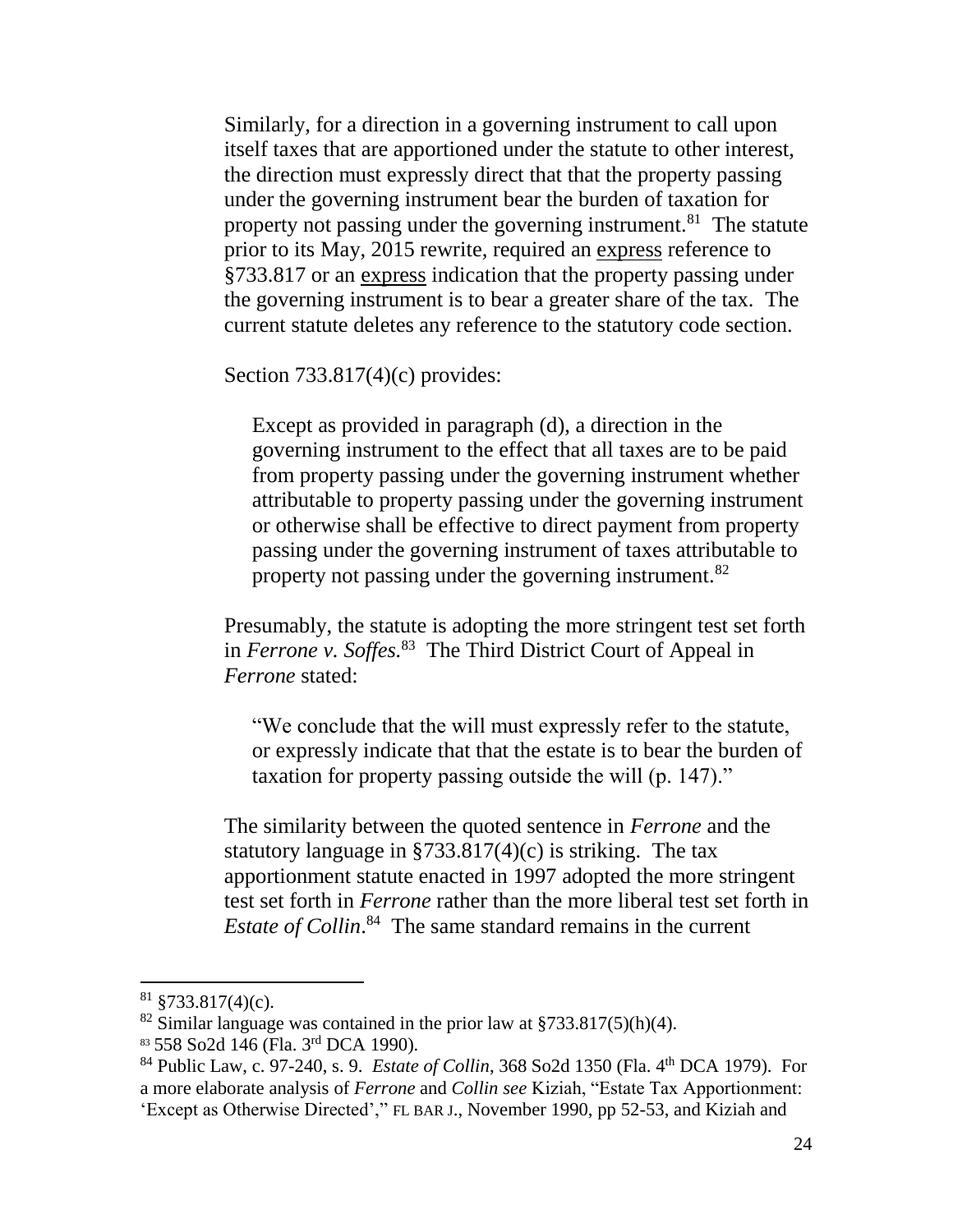statute in subsection (4). Because the standard has remained the same, case law interpreting the prior statute will serve as guidance in interpreting the current statute.

In a three paragraph opinion, Florida's Third District Court of Appeal in *Nationsbank v. Brenner*<sup>85</sup> reached the conclusion that a will which contained a tax apportionment clause which specifically provided that the will was to bear all of the estate taxes "becoming due by reason of my death, whether or not such property passes under this Will" was not "clear and unequivocal" as required by then Fla. Stat. §733.817(2)(d)(1997). As discussed *infra* in Part V(F), in 1997, Florida removed the "clear and unequivocal" provision for presumably a more relaxed standard of "express."

The Second District Court of Appeal in *Estate of McClaran*<sup>86</sup> examined the following will provision:

> My personal representative shall pay from the residue of my estate all expenses of my last illness and funeral, costs of administration including ancillary, costs of safeguarding and delivering devises, other proper charges against my estate, *and estate and inheritance taxes assessed by reason of my death, except that the amount, if any, by which the estate and inheritance taxes shall be increased as a result of the inclusion of property in which I may have a qualifying income interest for life or over which I may have a power of appointment shall be paid by the person holding or receiving that property"* (emphasis added by the court).

At issue is whether the foregoing tax apportionment language in the will called upon the residuary the estate taxes on life insurance included in the federal gross estate. The life insurance was paid to a life insurance trust. The court does not address why estate tax inclusion occurred. The court examined former §733.817(5)(h)(4) which contained language nearly identical to current

Chmiel, "Estate Tax Apportionment Statutory Modification," FL BAR J., February 1993, pp. 22-28.

 $85$  756 So.2d 203 (Fla. 3<sup>rd</sup> DCA 2000).

<sup>86</sup> 811 So.2d 799 (Fla. 2d DCA 2002).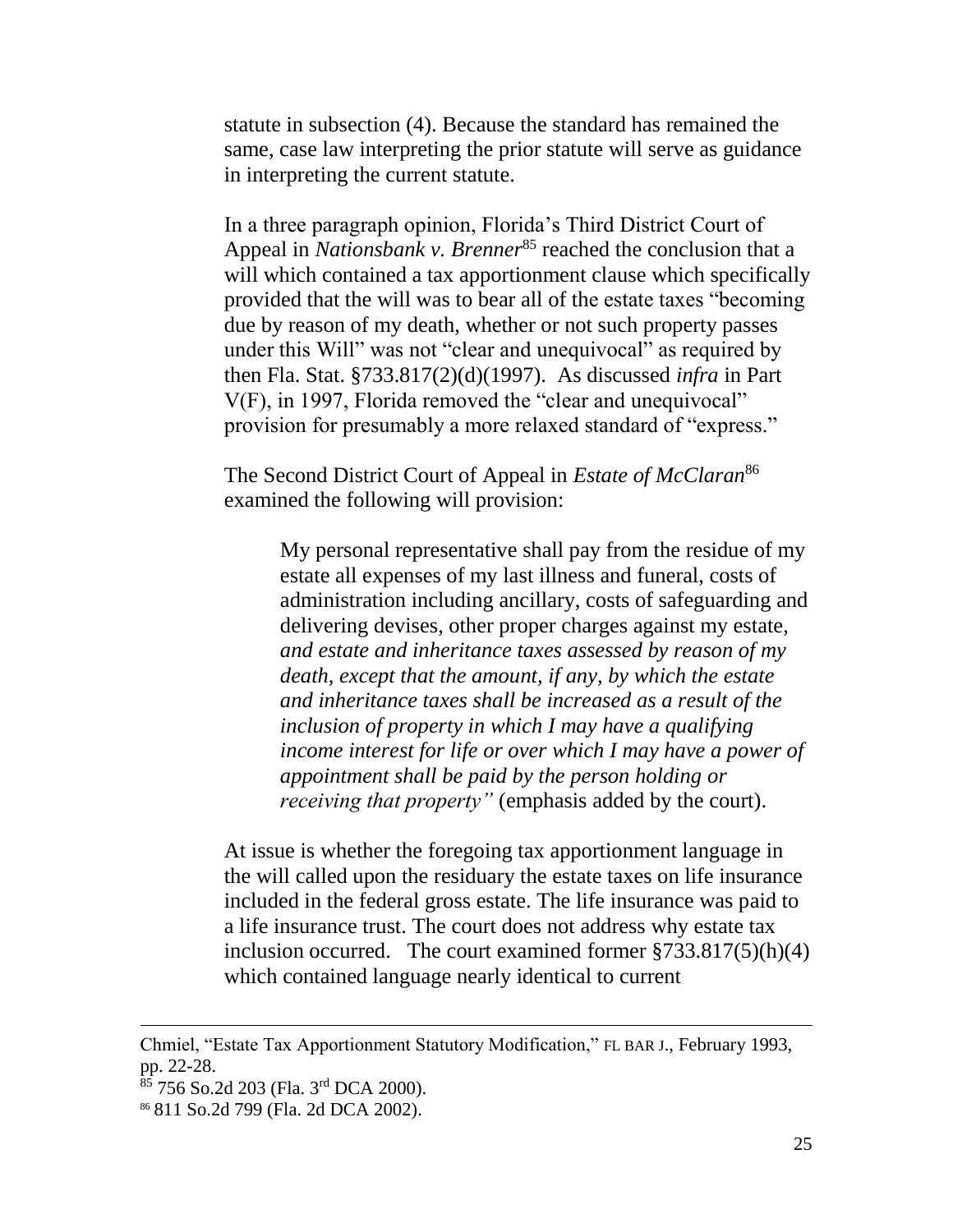§733.817(4)(c). Note, the foregoing tax apportionment language does not expressly call upon itself estate taxes on property passing outside of the will. However, a negative inference can be derived that the language does just that since by directing that QTIP and general power of appointment property bear their share of the taxes, the inference is made that the language was intended to call upon the residue all of the taxes less the two exceptions noted. The court refused to draw a negative inference and concluded that the will had to affirmatively call upon itself the taxes on non-probate property to be effective to do so. The life insurance was required to bear its share of the estate taxes.

Since nearly identical language exists currently in §733.817(4)(c) and that which the court examined in *Estate of McClaran*, presumably, *Estate of McClaran* remains precedent.

In *Boulis v. Blackburn*, <sup>87</sup> the surviving spouse elected the elective share. Because the spouse was not a U.S. citizen, the marital deduction was not available. Her election resulted in estate taxes. The decedent's will provided:

I direct my Personal Representative to pay out of the property which would otherwise become a part of the Residuary Estate, all estate, inheritance, transfer and succession taxes, including interest and penalties thereon, which may be lawfully assessed by reason of my death. I waive on behalf of my estate any right of recover any part of such taxes, including any beneficiary of life insurance on my life and anyone who may have received from me or from my estate any property which is taxable as part of my estate.

At issue in *Boulis v. Blackburn* , as in *Estate of McClaran*, *supra*, was whether the tax apportionment language in the will was effective in light of §733.817(5)(h) [now §733.817(4)(c)]. Note, the will called upon itself "all" of the estate taxes. Arguably, "all" means "all." The language did not expressly call upon the residue estate taxes on property passing outside of probate. However, the will did waive the right of reimbursement. Current

 $87$  16 So.3d 186 (Fla. 4<sup>th</sup> DCA 2009).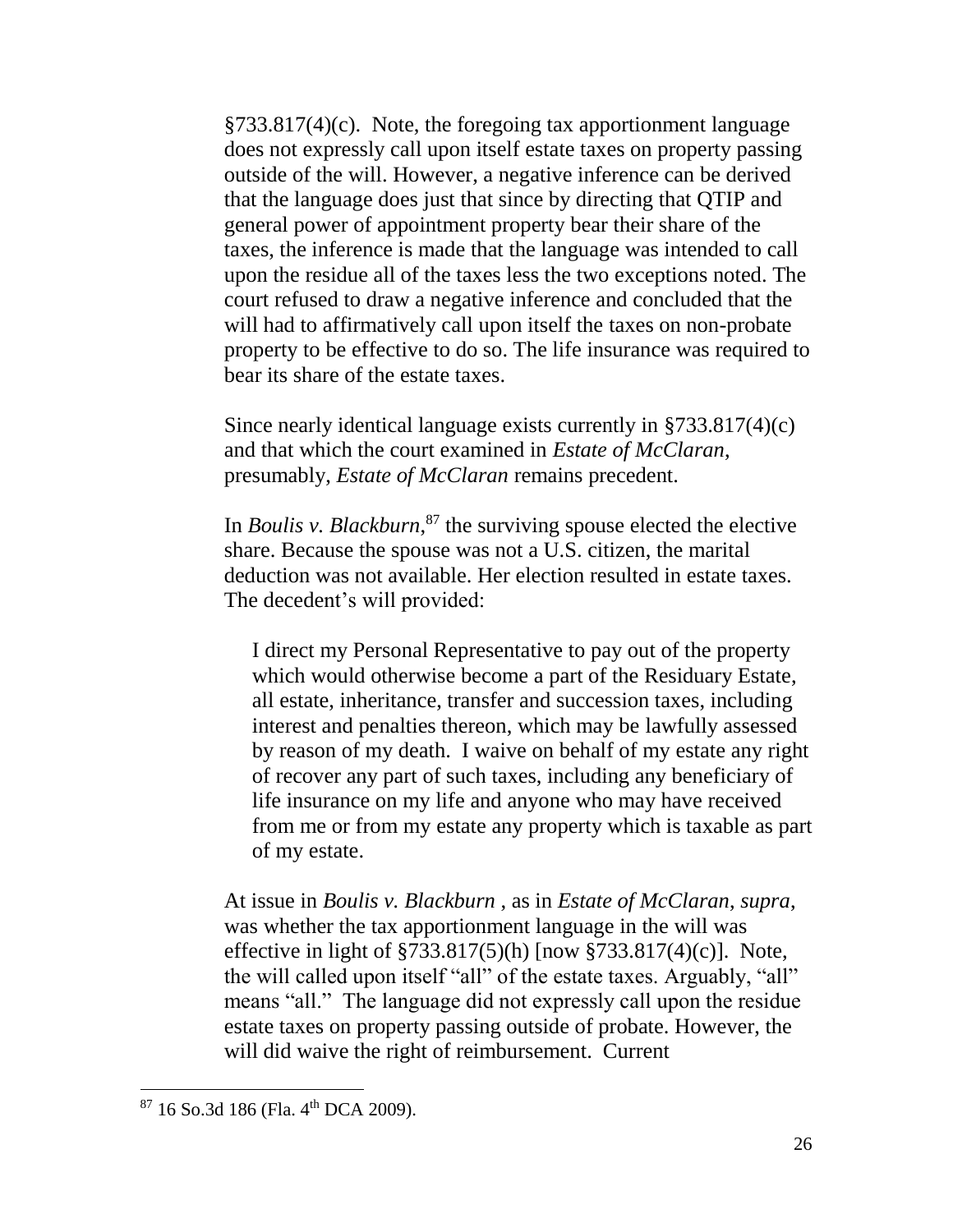§733.817(4)(d)(3) provides that a general statement waiving all rights of reimbursement is not an express waiver of the rights provided in IRC §§2207A and 2207B. This subsection was not contained in the prior statute. Even if  $\S 733.817(4)(d)(3)$  had been in effect, it would not be applicable since those federal code sections were not in play in *Boulis v. Blackburn*. The court concluded that the will did expressly call upon itself the estate taxes on property passing outside of probate. The surviving spouse was required to bear a portion of the estate taxes. In the published opinion, the court does not address the waiver provision (the second sentence quoted above) but rather solely addresses the first sentence quoted above.

While the language in former §733.817(5)(h) is essentially the same as that currently in §733.817(4)(c), *Boulis v. Blackburn* remains precedent; however, the question arises as to the waiver provision. Does the enactment of §733.817(4)(d)(3) modify the conclusion? Presumably, since the court in *Boulis v. Blackburn* ignored the waiver in the case, the enactment of  $\frac{2733.817(4)(d)}{3}$ would not alter the result, but, minds can differ on that conclusion.

Section 733.817(4)(c) provides "except as provided in paragraph (d)," a direction to the effect that all taxes are to be paid from property passing under the governing instrument whether attributable to property passing under the governing instrument or otherwise shall be effective to call upon the governing instrument all the estate taxes.<sup>88</sup> At first glance, a will that contains the following provision presumably calls upon the probate estate all of the estate taxes:

"I direct that all estate taxes arising as a result of my death on property passing under this Will, or on property outside this Will, shall be paid by my residuary estate."

However as analyzed in the next section, the quoted language is not sufficient to call upon the probate residuary estate the estate taxes arising on QTIP property apportioned in accordance with

 $88 \frac{\$733.817(4)(c)}{6}$ .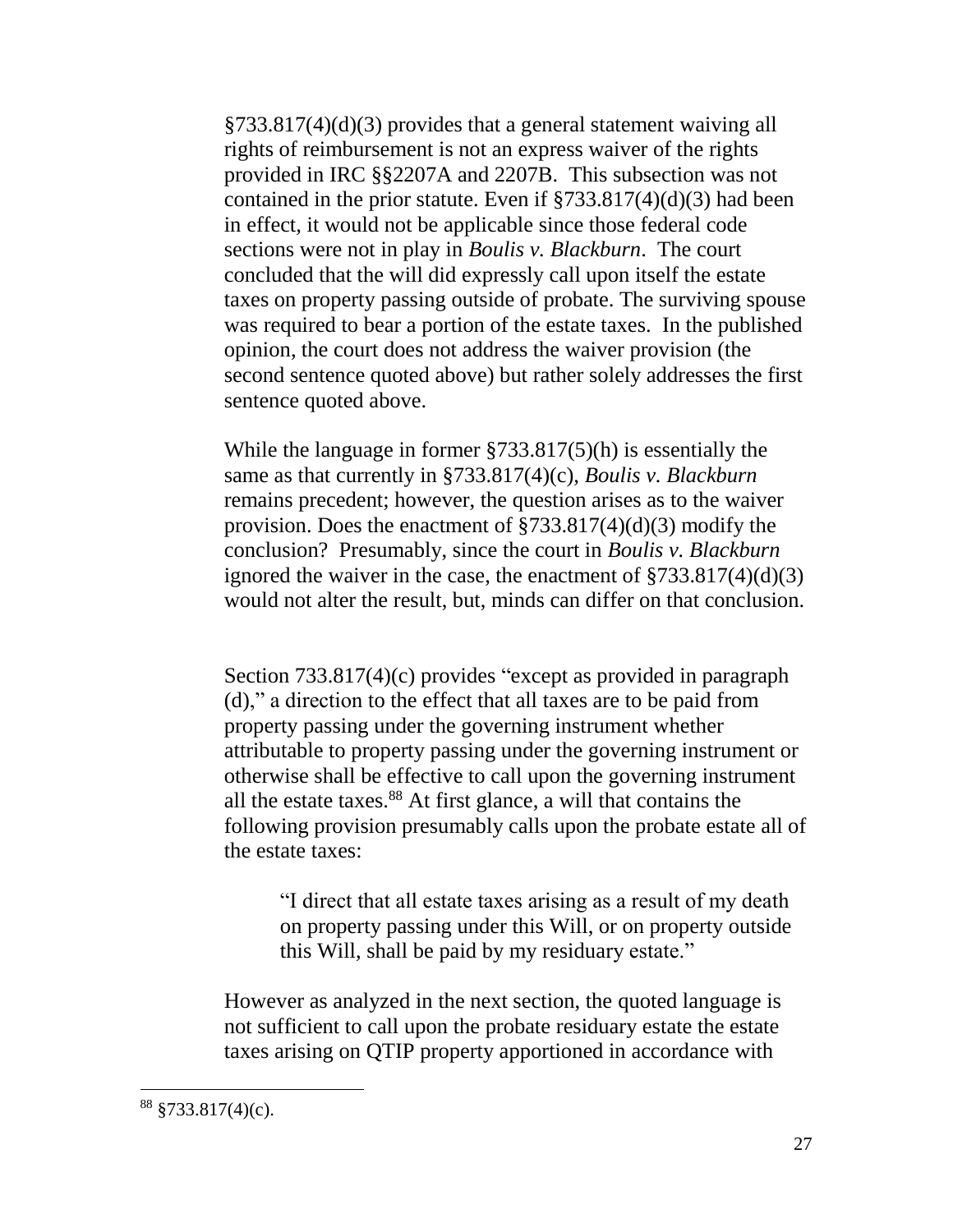§2207A, retained interest property apportioned in accordance with §2207B and GST taxes apportioned in accordance with §2603.<sup>89</sup>

### **C. Federal Statutory Provisions**

IRC §2207A grants the decedent's estate a right to recover from the QTIP, the additional estate taxes caused by the QTIP's inclusion in the federal gross estate. IRC §2207B permits the decedent's estate to recover from the recipient of IRC §2036 property, a portion of the estate taxes resulting from the inclusion of IRC §2036 property in the federal gross estate. Both IRC §2207A and §2207B permit the decedent in his will (or revocable trust) to waive the right of recovery provides the will (or revocable trust) specifically indicates an intent to waive the right of recovery.

Section  $733.817(4)(d)(1)(a)$  provides that for a direction in a will or revocable trust to waive the right of recovery under IRC §2207A, the direction must expressly waive that right of recovery. The statute provides:

An express direction that property passing under the will or revocable trust bear the tax imposed by s. 2044 of the Internal Revenue Code is deemed an express wavier of the right of recovery provided in s. 2207A of the Internal Revenue Code. A reference to "qualified terminable interest property," "QTIP," or property in which the decedent had a "qualifying income interest for life" is deemed to be a reference to property upon which tax is imposed by s. 2044 of the Internal Revenue Code which is subject to the right of recovery provided in s. 2207A of the Internal Revenue Code.<sup>90</sup>

According to the apportionment statute, a reference to "qualified terminable interest property," "QTIP," or property in which the decedent had a "qualifying income interest for life" is sufficient to waive the right of recovery under IRC §2207A. The statute does not require a specific reference to the QTIP property. The legislative history states that the language set forth in

 $89 \text{ } $733.817(4)(d).$ 

<sup>90</sup> *Id*.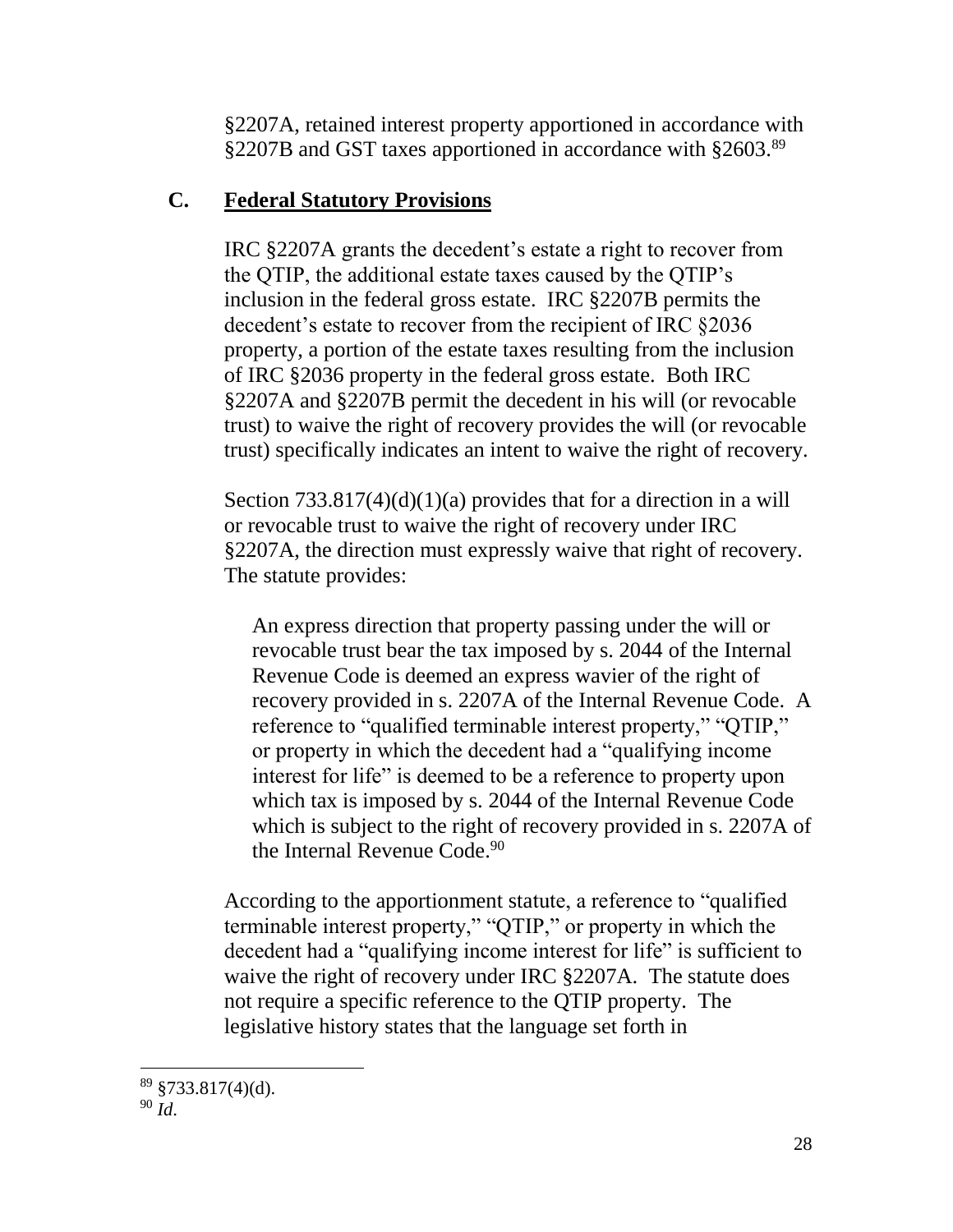§733.817(4)(c) is not effective to waive the right of recovery under IRC  $\S 2207A<sup>91</sup>$  In order to waive the right of recovery under IRC §2207A, the language must contain something more than pay all of the estate taxes on non-probate property from the estate. However, the statute does not require a reference to the specific QTIP trust or property.

The statute provides that if the property is included in the gross estate pursuant to both IRC §2041 (power of appointment property) and IRC §2044, the property is deemed included under IRC §2044.<sup>92</sup>

Similar to the treatment of waiving reimbursement under IRC §2207A, for a direction in a will or a revocable trust to waive recovery under IRC §2207B, the direction must expressly waive that right of recovery.<sup>93</sup>

An express direction that property passing under the will or revocable trust bear the tax imposed by IRC §2036 is deemed an express waiver of the right of recovery provided in IRC §2207B.<sup>94</sup> If the property is included in the gross estate pursuant to both IRC §2036 (retained life interest) and IRC §2038, the property is deemed includible under IRC §2038 and not IRC §2036 and there is no right of recovery under IRC §2207B.<sup>95</sup>

A general statement in the decedent's will or revocable trust waiving all rights of reimbursement or recovery under the Internal Revenue Code is not an express waiver of the rights of recovery provided in IRC §§2207A and 2207B.<sup>96</sup>

These tax apportionment provisions in §733.817 concerning the federal right of recovery under IRC §§2207A and 2207B assume that the state statute can define what is sufficient to waive recovery

<sup>91</sup> *See* The Bill Analysis, Judiciary, Part III, p. 12, and The Bill Analysis, Rules, Part III, p. 12.

 $92 \frac{\$733.817(4)(d)(1)(b)}{2}$ .

 $93 \frac{$733.817(4)(d)(2)}{2}$ .

 $94 \text{ } $733.817(4)(d)(2).$ 

<sup>95</sup> *Id*.

 $96 \frac{\$733.817(4)(d)(3)}{6}$ .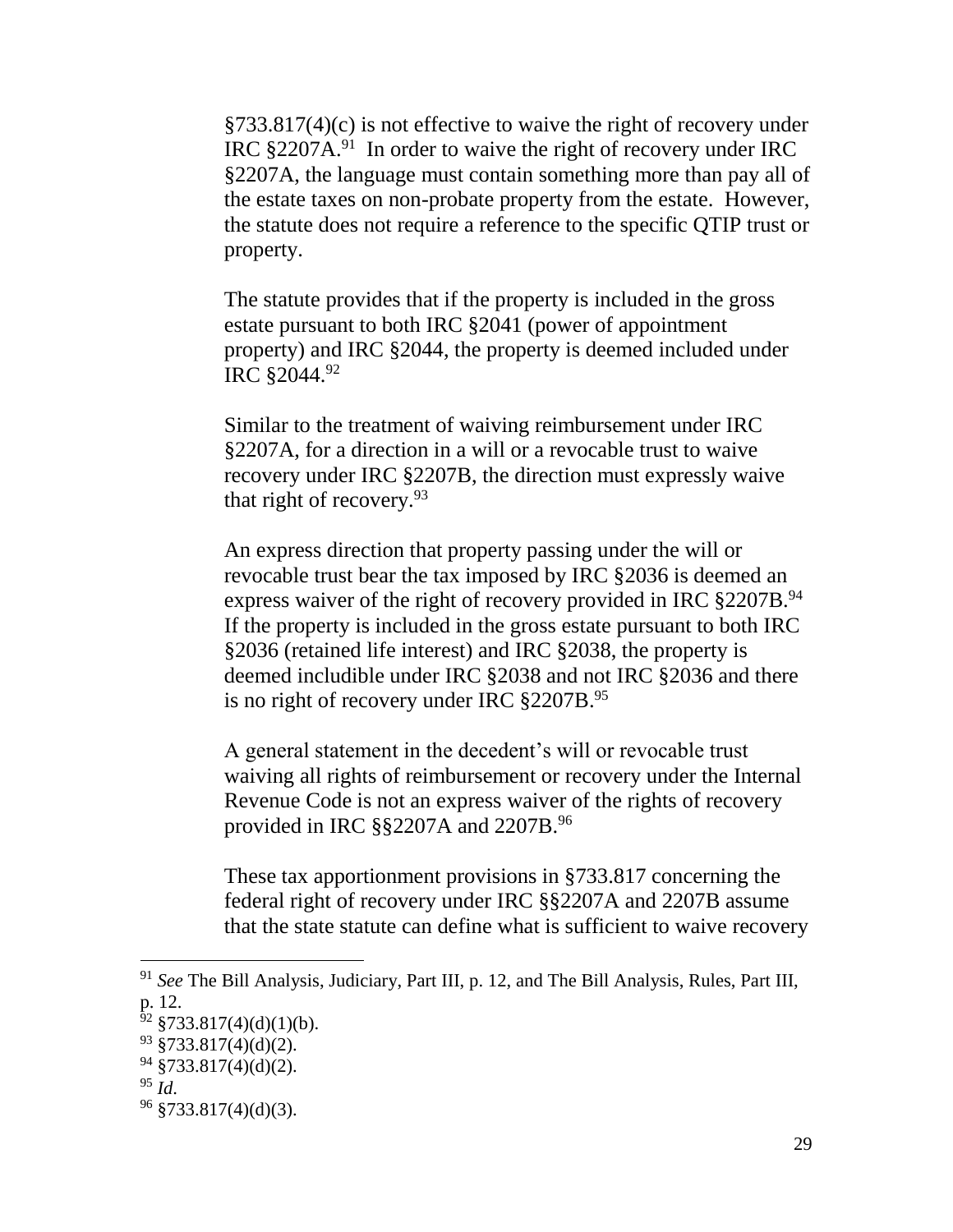under these federal statutes. Can a state statute define a federal statute? Particularly, can Florida's statute deny a federal right of recovery when the property is includible in the gross estate under IRC §2036 simply because it also meets the definition under IRC §2038? Braun, et. al note in their article:

The prior Apportionment Statute applied to revocable trusts long before the enactment of Section 2207B, which the authors believe was never intended to apply to revocable trusts and there is no policy reason why it should.<sup>97</sup>

Surely the authors are not suggesting that the state statute has priority over a federal statute simply because the state statute was enacted before the federal statute. The authors fail to cite any authority to support their belief that §2207B was never intended to apply to revocable trusts. They are correct. Section 2207B does not apply to property included solely under IRC §2038. The issue is of course that inclusion arises in many cases under both IRC §2036 and IRC §2038. The denial of a right of recovery seems misplaced in the statute. The denial is contained in subsection (4) of the statute which addresses direction against apportionment. It would seem more appropriate for the denial provision to appear in subsection (2) which covers allocation of tax in general. The constitutionality of this provision is in doubt.

Section 2603, concerning GST taxes, permits waiver if the governing instrument makes specific reference to the GST tax. Section 733.817(4)(d)(4) requires a specific reference to the tax imposed by IRC §2601, in other words, a specific reference to the GST tax is required. A reference to the generation-skipping transfer tax or IRC  $\S 2603$  is deemed sufficient.<sup>98</sup>

IRC  $\S$  2032A(c)(5), concerning the additional tax on qualified heirs as to special use property, is silent as to whether it can be waived. The apportionment statute specifically states that the statute does not apply to IRC  $$2032A(c).^{99}$ 

<sup>97</sup> Braun, et. al, *supra*, at p. 5.

<sup>98</sup> *Id*.

 $99 \frac{\text{S}}{33.817(1)}$ (p).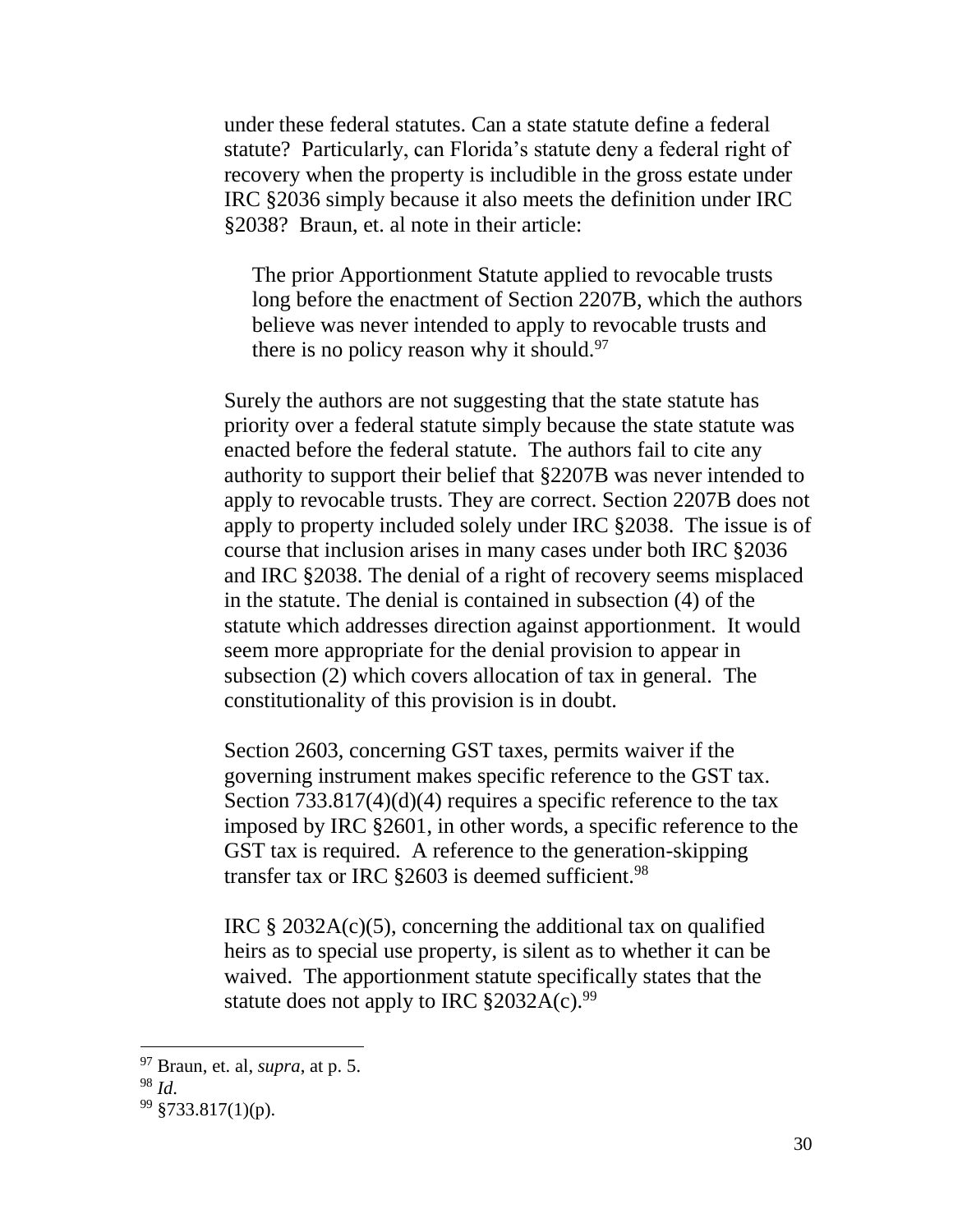IRC §2206, which allocates estate taxes to life insurance beneficiaries, and IRC §2207, which allocates estate taxes to recipients of general power of apportionment property apply unless the decedent's Will directs otherwise. The apportionment statute does not specifically address the right of recovery provided in these two federal code sections. Presumably, since these two recovery statutes permits the decedent's will to direct otherwise and does not require the specificity required in IRC §§2207A and 2207B, they are addressed by §733.817(4)(c) which requires an express direction to call upon the governing instrument taxes that would otherwise be apportioned to such property. Section 733.817(4)(d)(3) specifically states that a "general statement in the decedent's will or revocable trust waiving all rights of reimbursement or recovery under the Internal Revenue Code is not an express waiver of the rights of recovery provided in s. 2207A or s. 2207B of the Internal Revenue Code." Notable, this subsection does not address whether a general statement is sufficient to waive reimbursement or recovery under IRC §§2206 and 2207. Section 733.817(4)(c) provides that a direction in a governing instrument calling upon itself estate taxes on property not passing under the instrument is effective to call upon itself those estate taxes, except as provided in paragraph (d). Paragraph (d) does not address IRC §§2206 and 2207. Therefore, the general direction in §733.817(4)(c) appears to be sufficient to waive the right of recovery under §§2206 and 2207.

#### **D. Conflict between Instruments**

The statute departs from the will control doctrine set forth in *Estate of Strohm*,<sup>100</sup> and *Yoakley v. Raese*.<sup>101</sup> In both of these cases, the trust provided it was to bear the portion of the estate taxes arising from its inclusion in the gross estate. In both cases, the will called upon itself all the estate taxes even on property passing outside the will. In both cases, the court held that the will controlled and thus all estate taxes fell on the probate estate, hence, the "will control doctrine." Under

<sup>&</sup>lt;sup>100</sup> 241 So2d 167 (Fla. 4<sup>th</sup> DCA 1970).

<sup>&</sup>lt;sup>101</sup> 448 So2d 632 (Fla. 4<sup>th</sup> DCA 1984).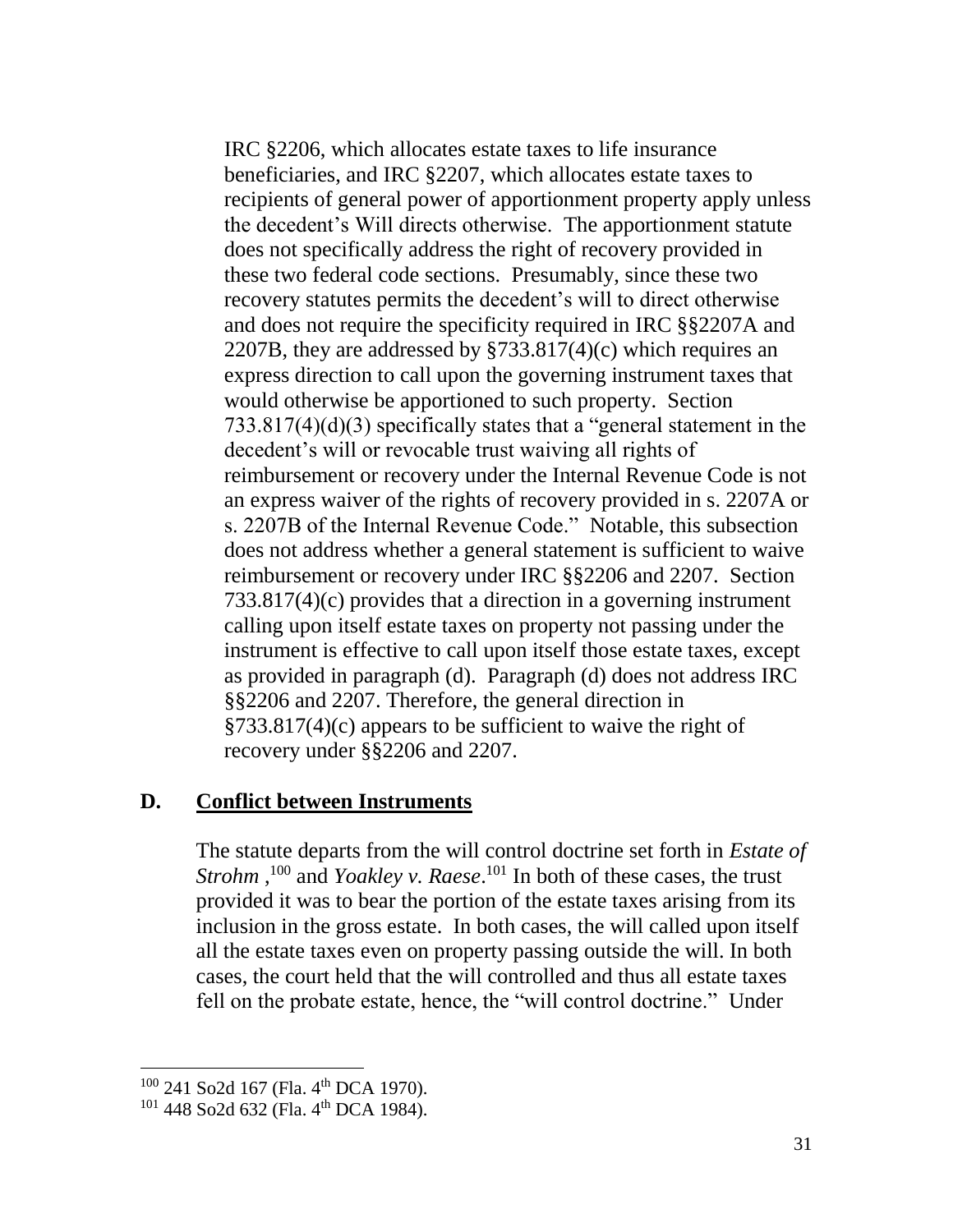the new law, the result in both cases would have been the same because in both cases the will was the last executed document.

The new tax apportionment statute abandons the "will control doctrine." If governing instruments contain effective directions that conflict as to the payment of taxes, the most recently executed tax apportionment provision controls to the extent of the conflict.<sup>102</sup> If a will or other governing instrument is amended, the date of the codicil to the will or amendment to the governing instrument is regarded as the date of the will or other governing instrument only if the codicil or amendment contains an express tax apportionment provision or an express modification of the tax apportionment provision.<sup>103</sup> A general statement ratifying or republishing all provisions not otherwise amended does not meet this condition.<sup>104</sup> If the decedent's will and another governing instrument were executed on the same date, the will is deemed executed after the other governing instrument.<sup>105</sup> Presumably, this rule applies notwithstanding the fact that it can be conclusively proved that the will was executed first.

### **E. Grant of Permission**

A grant of permission or authority in a governing instrument to request payment of tax from property passing under another governing instrument is not a direction apportioning the tax to the property passing under the other instrument.<sup>106</sup>

### **F. Reasons for Directing Against Statutory Apportionment**

As set forth *supra* in Part I, the new statutory apportionment statute is well drafted. Attorneys should allow the statute to govern unless, after consultation with the client, sufficient reasons exist to waive its application. Many wills should not contain any tax apportionment clauses. For those who feel uncomfortable with silence, consider the following clause:

 $\overline{a}$  $102 \text{ } \frac{\$733.817(4)(h)}{}$ . <sup>103</sup> *Id*. <sup>104</sup> *Id*. <sup>105</sup> *Id*.  $106 \frac{\text{ }8733.817(4)(i)}{i}$ .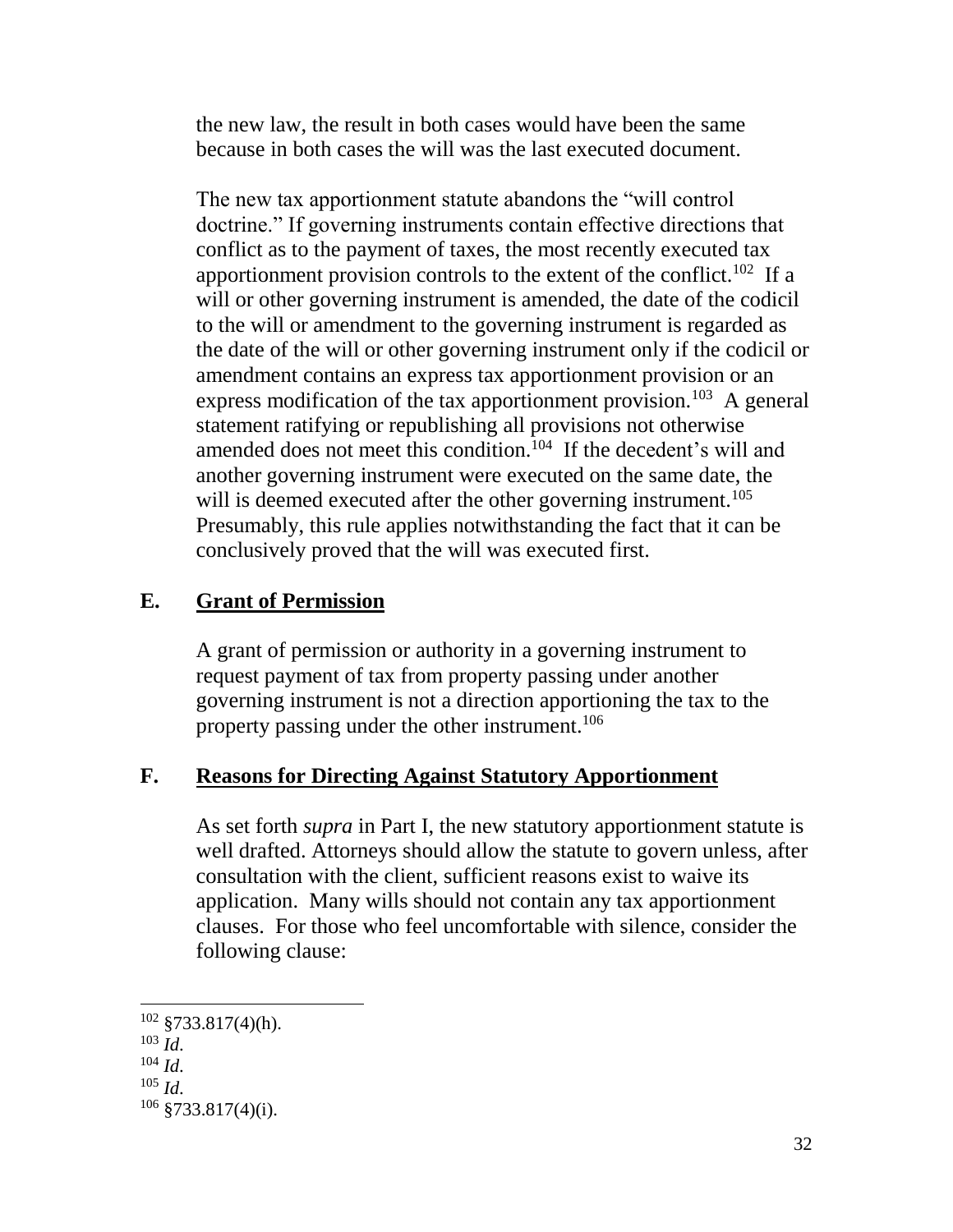"I direct that all estate, inheritance, succession, generationskipping transfer, and other death taxes, including any interest and penalties thereon, be apportioned in accordance with applicable state and federal tax apportionment laws in effect at the time of my death."

This suggested sentence confirms federal and state tax apportionment laws. For those situations in which tax apportionment laws are being deviated from, the attorney would be well advised to have file notes explaining the intent of the waiver of statutory apportionment. Since most clients complain about the length of their wills, deleting a dangerous and unnecessary tax apportionment clause will better serve the clients and will serve to reduce malpractice exposure.

There are a few situations where a partial direction against statutory apportionment is likely warranted.

1. Pour-over Will to Revocable Trust

Generally, in a will that pours over into a revocable trust, it may be best in most cases for the will to direct that estate taxes be apportioned in accordance with the tax apportionment in the revocable trust. As required by  $\S$  $733.817(3)(g)$  and  $733.817(4)(f)$ , the will should specifically reference the trust agreement and provide that it is the decedent's intent that the provisions of the will and trust be viewed as a common instrument and that the tax apportionment provisions of the trust be viewed as contained in the will.

### 2. Reverse QTIP

When the estate plan involves a QTIP and a Reverse QTIP trust, consideration should be given to placing in the QTIP trust a direction that it should bear the estate taxes that will be apportioned under law, both federal and state, to the Reverse QTIP trust. The Reverse QTIP trust should indicate that the QTIP trust will be bearing the estate taxes that would otherwise be borne by it. Both trusts should specifically name the other trust.

3. Deceased Spousal Unused Exclusion Amount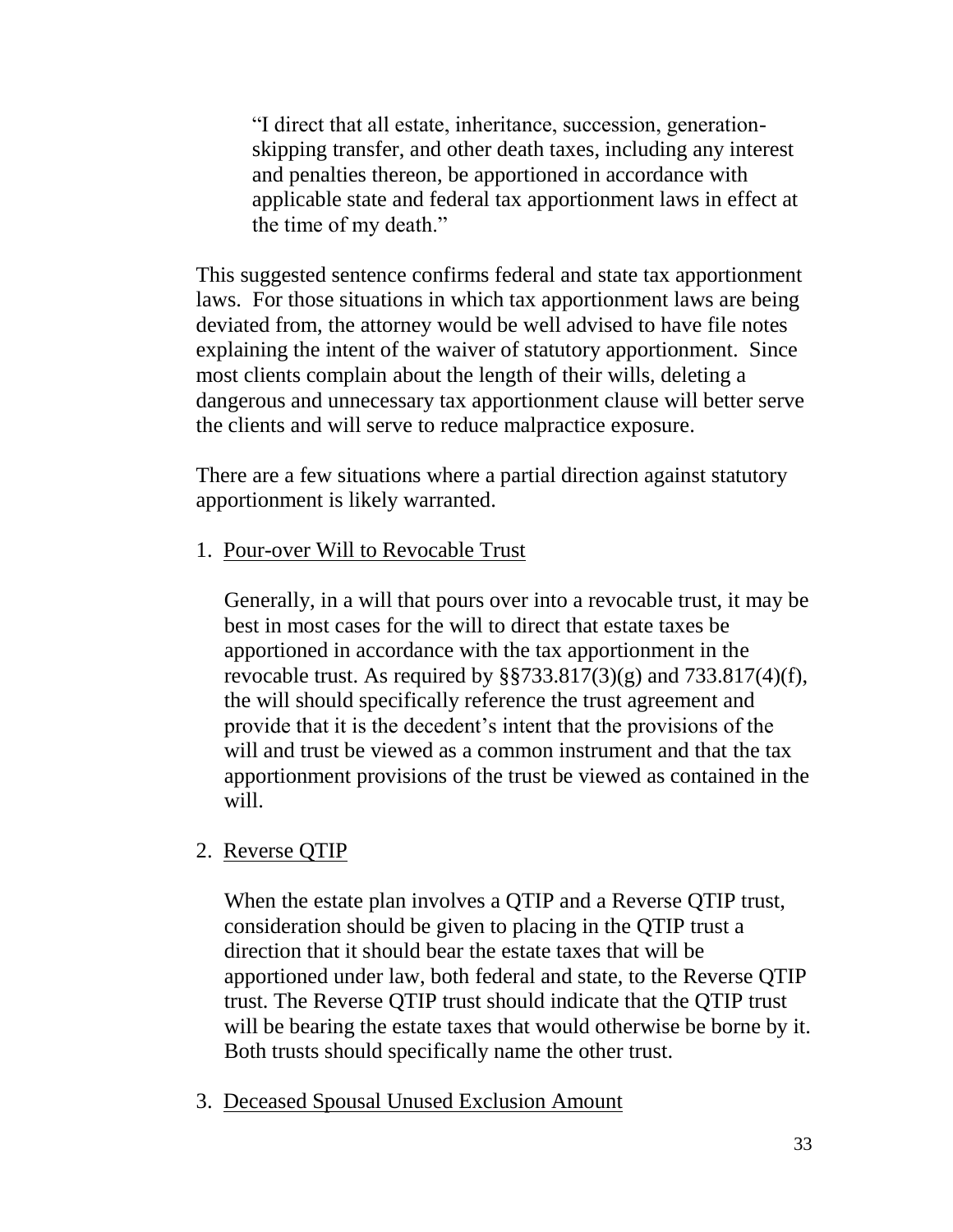As discussed *supra* in Part I(C)(1)(e), the unified credit is shared among all interest included in the measure of the tax, except §2044 do not share in the unified credit except to the extent other includible interests do not exceed the unified credit. Assume a married individual dies survived by a spouse and children from a prior marriage. Assume the individual dies with her full applicable exclusion amount of \$5,400,000 and with an estate plan that devises her entire estate into a QTIP trust for her surviving spouse with the remainder to her children from the prior marriage. Assume further that her executor QTIPs the entire trust and elects to transfer the full unused exclusion amount to the surviving spouse. Assume upon the surviving spouse's death, the trust has a value of \$8,000,000 and the surviving spouse dies with an estate equal in amount to the basic exclusion amount at the surviving spouse's death and the deceased spouse's unused exclusion amount. Assume the surviving spouse dies a resident of Florida and devises his estate to his children from a prior marriage. Since the surviving spouse's applicable exclusion amount is equal to the property devised to his children, the federal estate taxes that arise are solely a result of the QTIP's inclusion in the surviving spouse's federal gross estate. Pursuant to IRC §2207A and Florida's apportionment statute, the QTIP must bear all of the estate taxes and does not share in any of the unified credit. The children of the surviving spouse receive the full benefit of their father's and their step-mother's applicable exclusion amounts. The children of the first spouse to die do not receive any benefit of their mother's applicable exclusion amount. Should the estate plans address this issue?

Obviously, one way to eliminate this inequity is for the first spouse's executor to make a partial QTIP election so as to take advantage of the first spouse's applicable exclusion amount. This election has the added benefit of removing the future appreciation of a portion of the estate from estate tax exposure upon the surviving spouse's estate. Unfortunately, those assets will not receive an adjustment to basis. In addition, a partial QTIP election will likely warrant a division of the QTIP into two trusts so that principal distributions, if permitted by the instrument, to the surviving spouse can be made solely from the QTIP trust. Thus,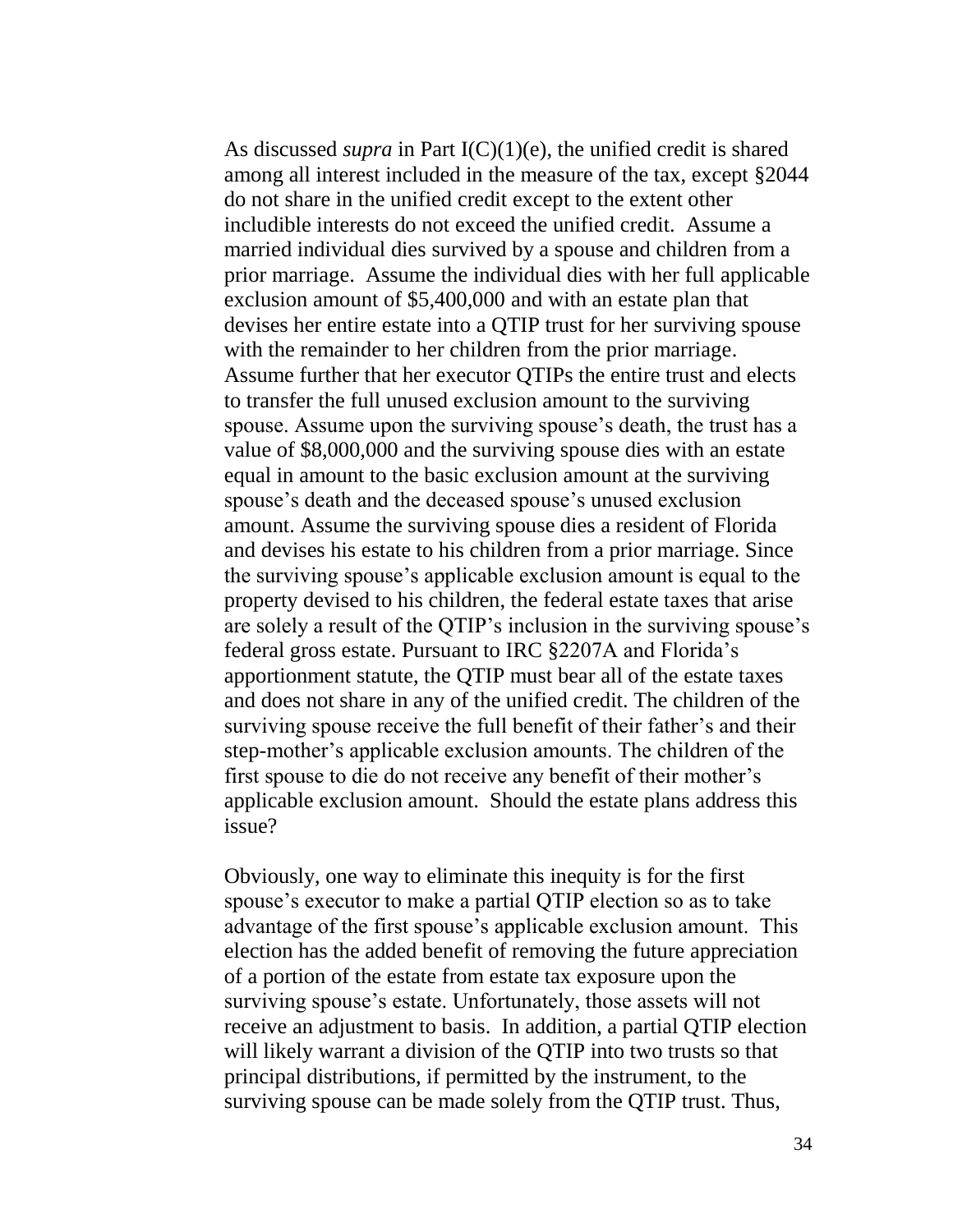the partial QTIP trust complicates the estate plan. In larger estates the complication may be warranted but in smaller estates it may add unnecessary expense.

Another option is for the surviving spouse's will to direct against statutory apportionment and direct that the QTIP not bear the additional estate taxes. Of course, the surviving spouse could change his or her will.

### **Part III: Tax Apportionment Petitions, Fiduciary Issues and Construction Issues**

### **A. Tax Apportionment Petitions**

The personal representative may petition at any time for an order of tax apportionment.<sup>107</sup> If no probate administration has been commenced within 90 days of the decedent's death, then any fiduciary may petition for an order of tax apportionment.<sup>108</sup> Six months after the decedent's death, any recipient of property can petition the court.<sup>109</sup>

The court can determine all issues concerning apportionment.<sup>110</sup> If the tax has not been finally determined, the court can determine the probable tax, apportion the probable tax and retain jurisdiction to modify the order as appropriate after the tax is finally determined.<sup>111</sup>

If the court finds it inequitable to apportion interest or penalties, or both, in the manner set forth in  $$733.817(3)(a) - (h)$ , the court may assess liability for the payment thereof in the manner equitable.<sup>112</sup> If payment of any tax is not effectively directed otherwise and not apportioned by §733.817(3), the court may assess liability for the payment of such tax in the manner that the court finds equitable.<sup>113</sup>

- $108 \frac{1}{1}$
- <sup>109</sup> *Id*.

 $\overline{a}$ 

<sup>111</sup> *Id*.

 $107 \frac{$733.817(6)(a)}{6}.$ 

 $110 \frac{\text{g}}{\text{g}}$ 733.817(6)(b).

 $112 \frac{112}{3733.817(3)(i)(1)}$ .

 $113 \text{ } $733.817(e)(i)(2)$ .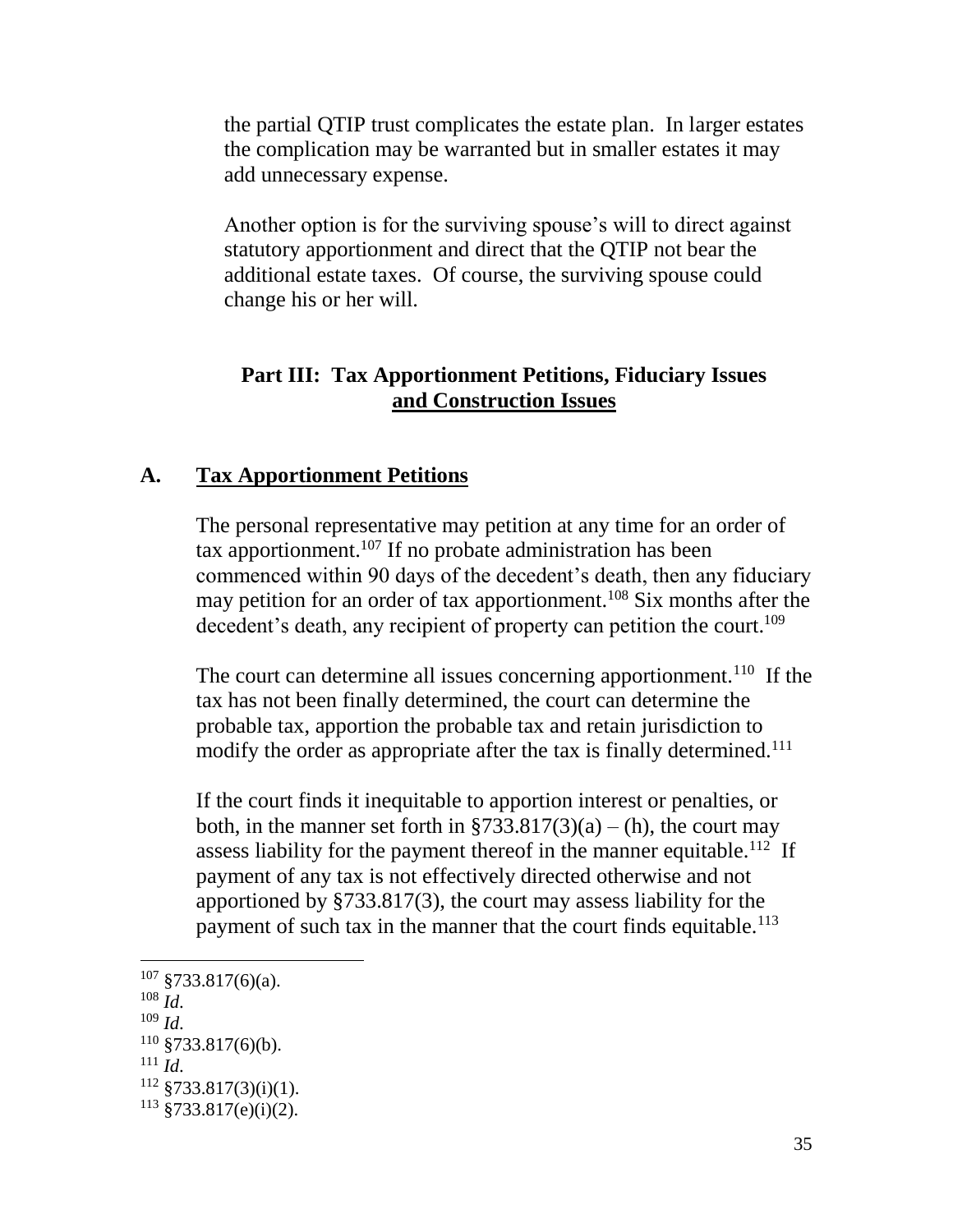# **B. Fiduciary Issues**

# 1. Transfer of Property

A personal representative or fiduciary is not required to transfer to a recipient any property reasonably anticipated to be necessary for the payment of taxes.<sup>114</sup> Further, the personal representative or fiduciary is not required to transfer any property to the recipient until the amount of the tax due from the recipient is paid by the recipient.<sup>115</sup> If the property is transferred before final apportionment of the tax, the recipient shall provide a bond or other security for his or her apportioned liability.<sup>116</sup>

2. Relief from Duty

A personal representative or fiduciary may be relieved of the duty to collect the tax by an order of the court finding that:

- 1. The estimated court costs and attorney fees in collecting the tax will approximate or exceed the amount of the recovery;
- 2. The person against whom the tax is sought is resident of a foreign country other than Canada and refuses to pay the tax; or
- 3. It is impracticable to enforce contribution against the person apportioned the tax or the judgment is likely not collectible.<sup>117</sup>

# **C. Uncollected Tax**

Any apportioned tax that is not collected shall be reapportioned in accordance with the apportionment statute as if the portion of the

 $\overline{a}$  $114$  §733.817(5).

 $^{115}$   $\check{I}$ .

<sup>116</sup> *Id*.

 $117$  §733.817(8).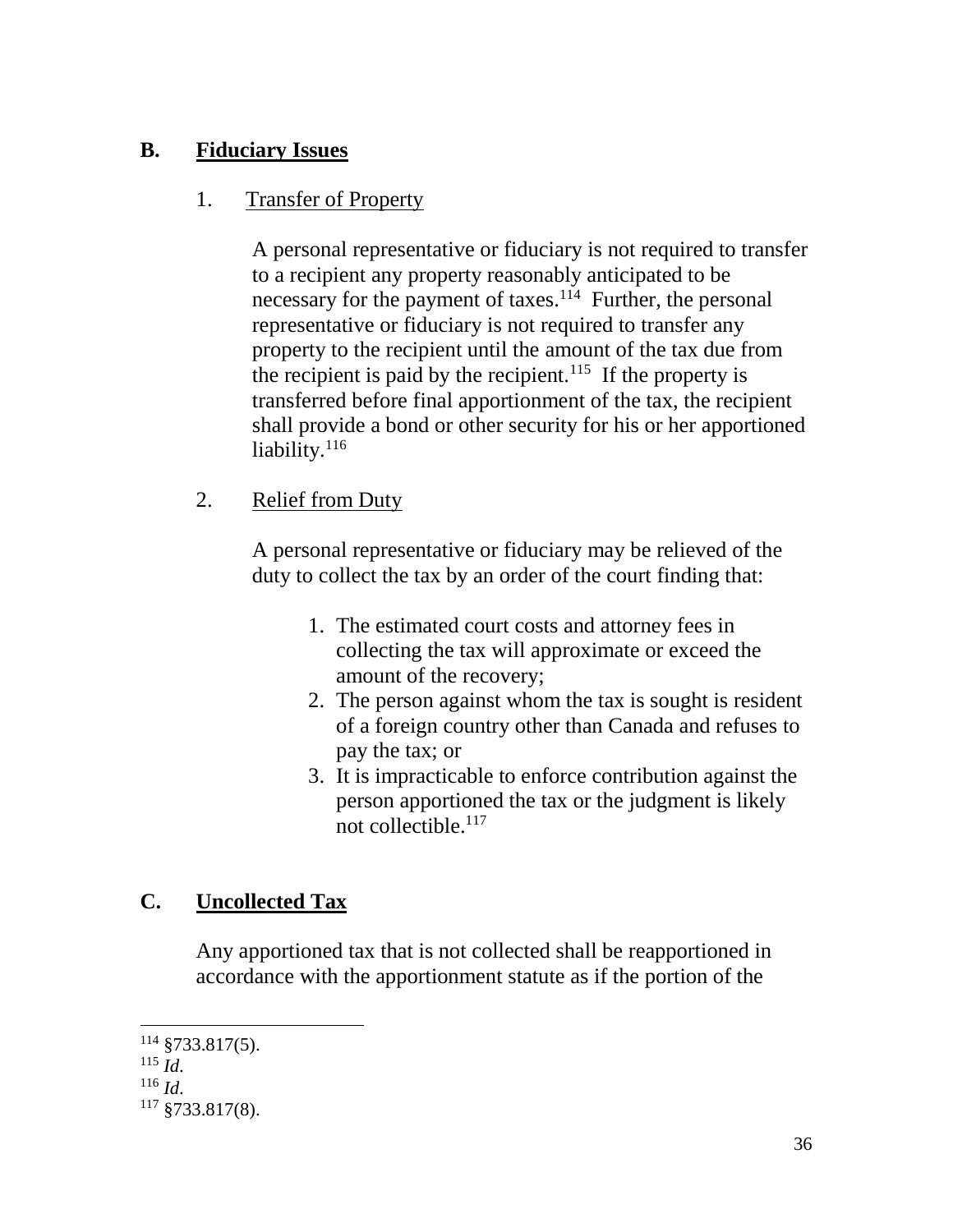property to which the uncollected tax had been apportioned had been exempt.<sup>118</sup>

### **D. Contribution**

The statute provides that it does not limit the right of any person who has paid more than their fair share of the tax to obtain contribution from the others who have not paid their fair share, including the right to seek award of costs and attorney fees.<sup>119</sup>

# **E. Choice of Law Issues**

Section 733.817 governs the apportionment of death taxes for Florida decedents. It addresses the apportionment of death taxes among interests, to wit, the probate estate, trusts, jointly held properties, etc. It addresses the apportionment of death taxes inside governing instruments. The statute applies to all interests and governing instruments creating those interests even those not created by the decedent. For example, the statute addresses QTIP trusts included in the Florida domiciliary estate. In nearly all cases, those QTIP trusts will have been created by the decedent's former spouse. The apportionment statute applies to those trusts regardless of when they were executed and regardless of the domicile of the grantor's of those QTIP trusts. For example, assume wife dies a resident of New York. Assume her will creates a QTIP trust for her surviving spouse which provides that upon the surviving spouse's death, \$1,000,000 will be paid to her son and the balance of the trust will pass to her daughter. Under New York law, the \$1,000,000 devise will bear estate taxes because of New York's equitable apportionment. If the surviving spouse moves to Florida, will Florida's apportionment statute apply and exempt the \$1,000,000 nonresiduary interest from estate taxes? If the QTIP trust were to contain a tax apportionment provision, will the determination as to whether it is effective to waive statutory apportionment be determined under New York or Florida law?

 $\overline{a}$  $118 \text{ }$ \$733.817(9).

 $119$  §733.817(10).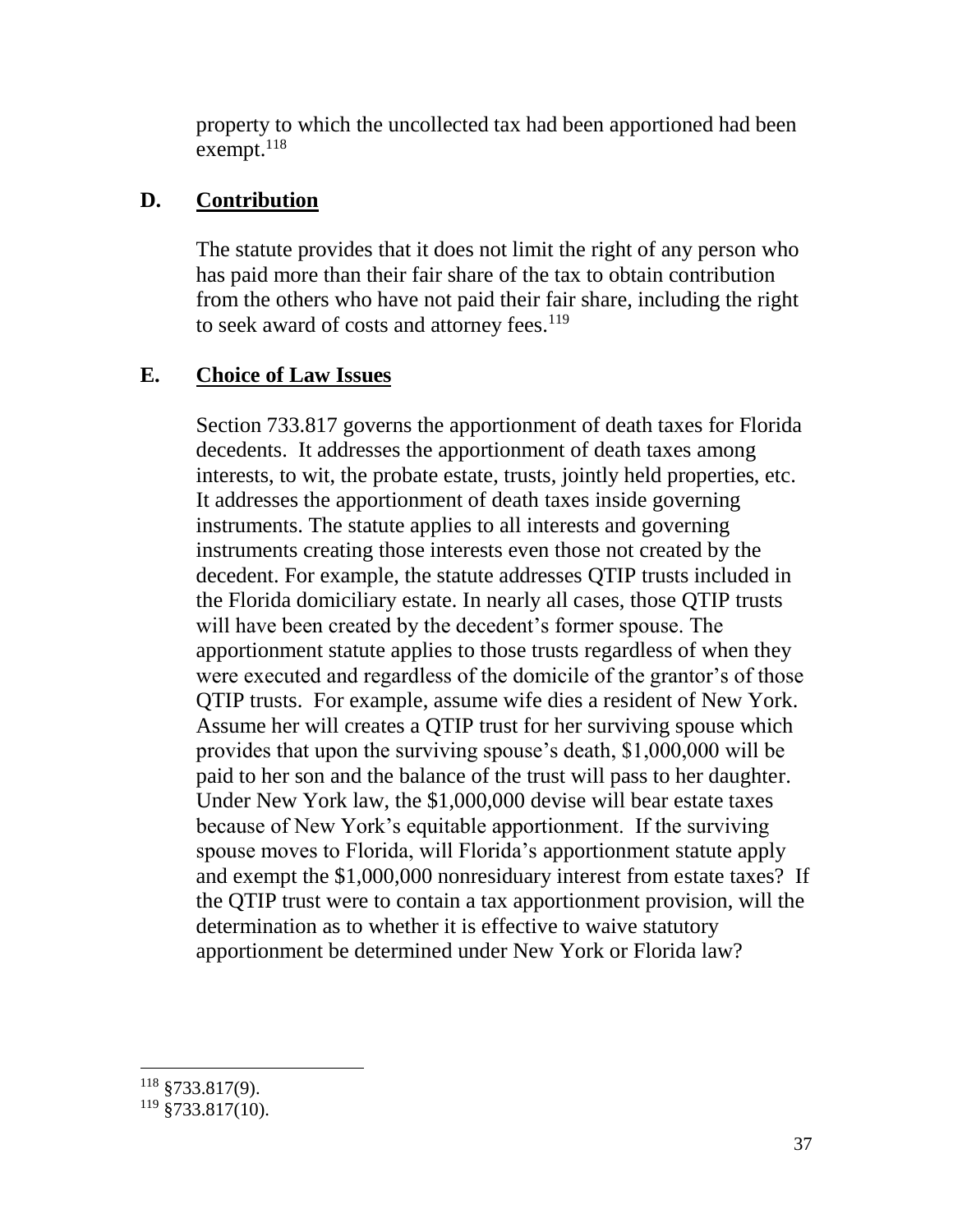# **Part IV: Effective Dates**

Because most of the modifications were deemed a clarification of existing law, the new statute applies to every Florida resident decedent without regard to the date of the decedent's death and applies retroactively to all proceedings pending or commenced on or after July 1, 2015, in which the apportionment of taxes has not been finally determined or agreed, except as follows:

(1). The amendments made to  $\frac{$733.817(1)(g)}{9}$  and (2)(c) [both of which concern the state death tax deduction apply to all proceedings pending or commenced on or after July 1, 2015 in which the apportionment of taxes has not been finally determined or agreed for the estates of decedents who die after December 31, 2004.

(2). The amendments made to  $$733.817(1)(e)(3)$  [gift taxes included in IRC 2035], (3)(e) [protected homestead, exempt property and family allowance],  $(3)(g)$  [requiring that the will or trust pour-over into one another for common construction], (4)(b) , (4)(c),  $(4)(d)(1)(b)$ ,  $(4)(e)$ ,  $(4)(h)$  [subsection 4 concerns directing against statutory apportionment], and (6) [order of apportionment], apply to the estates of decedents who die on or after July 1, 2015.<sup>120</sup>

In summary, the new apportionment statute applies to all decedents dying after July 1, 2015 regardless of when the decedent's documents were executed.

# **Part V: History of Tax Apportionment in Florida**

# **A. Modified Equitable Apportionment: 1949 – 1957**

From June 13, 1949 to May 13, 1957, modified equitable apportionment existed in Florida. Florida Law, Chapter 25435, 1949, §1-4, equitably apportioned federal and Florida estate taxes among all property included in the gross estate, except estate taxes apportionment to property passing under the will was to be charged to

<sup>120</sup> Laws 2015, c. 2015-27, s. 10.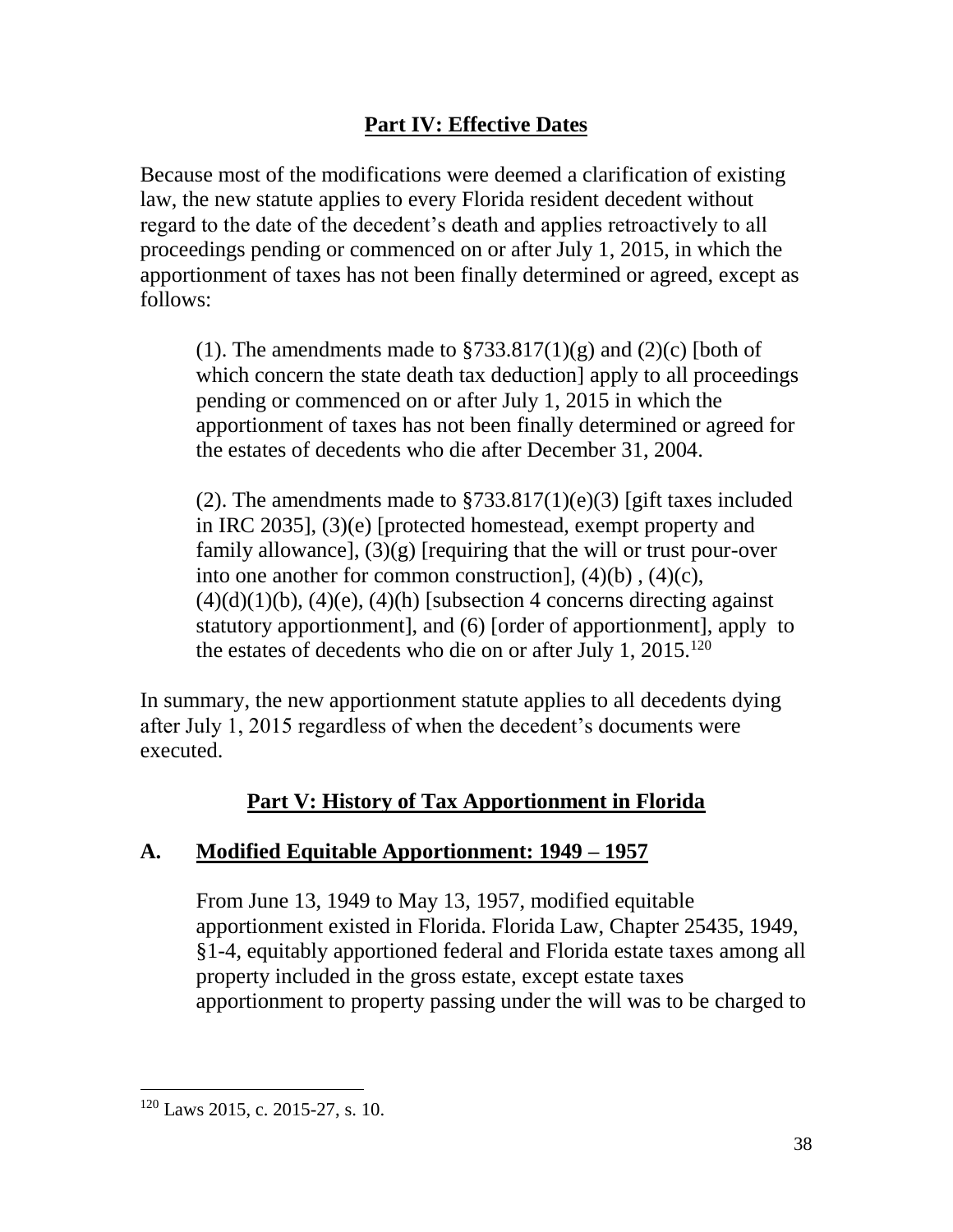the residue of the estate.<sup>121</sup> The statute applied "except in a case" where a testator otherwise directs in his will, and except in a case where by written instrument executed inter vivos, direction is given for apportionment within the fund of taxes assessed upon the specific fund dealt with in such inter vivos instrument."<sup>122</sup> The statute provided that " [i]n all cases in which any property required to be included in the gross estate does not come into possession of the executor or administrator, as such, he shall be entitled, and it shall be his duty, to recover from whomever is in possession, or from the persons interested in the estate, the proportionate amount of such tax payable by the persons interested in the estate with which such persons interested in the estate are chargeable under the provisions of this Act.... $"123"$ 

#### **B. Residual Apportionment 1957- 1963**

In 1957, Florida repealed its modified equitable apportionment which it had originally enacted in 1949 and enacted a statute which charged all of the estate taxes to the residuary estate.<sup>124</sup> The statute provided: "Nothing in this statue shall prohibit a testator from directing in his will that said taxes be apportioned or paid in a manner other than as provided in this section."<sup>125</sup>

### **C. Modified Equitable Apportionment 1963 –1992**

<sup>121</sup> Laws 1949, c. 25435, s. 1**.** *See* Alan Lindsay, "Florida's Estate Tax Laws – Apportionment Versus A Charge Against Residue," 12 U. FL. L. REV. 50 (1959) and Alan Lindsay, "Florida's Estate Tax Laws – The Need for Compromise, 35 FL. BAR J. NO. 3. 164-173 (March, 1961).

<sup>122</sup> *Id*.

<sup>123</sup> *Id*.

<sup>124</sup> Laws 1957, c. 57-87, s. 1. *See* Alan Lindsay, "Florida's Estate Tax Laws – Apportionment Versus A Charge Against Residue," 12 U. FL. L. REV. 50 (1959) and Alan Lindsay, "Florida's Estate Tax Laws – The Need for Compromise, 35 FL. BAR J. NO. 3. 164-173 (March, 1961). Laws 1957, c. 1976, s. 1 amended Laws 1957, c. 57-87, s. 1 to provide that the act applied only to estates of decedents dying after May 13, 1957. <sup>125</sup> §734.041(1), Fl. Stat. (1957).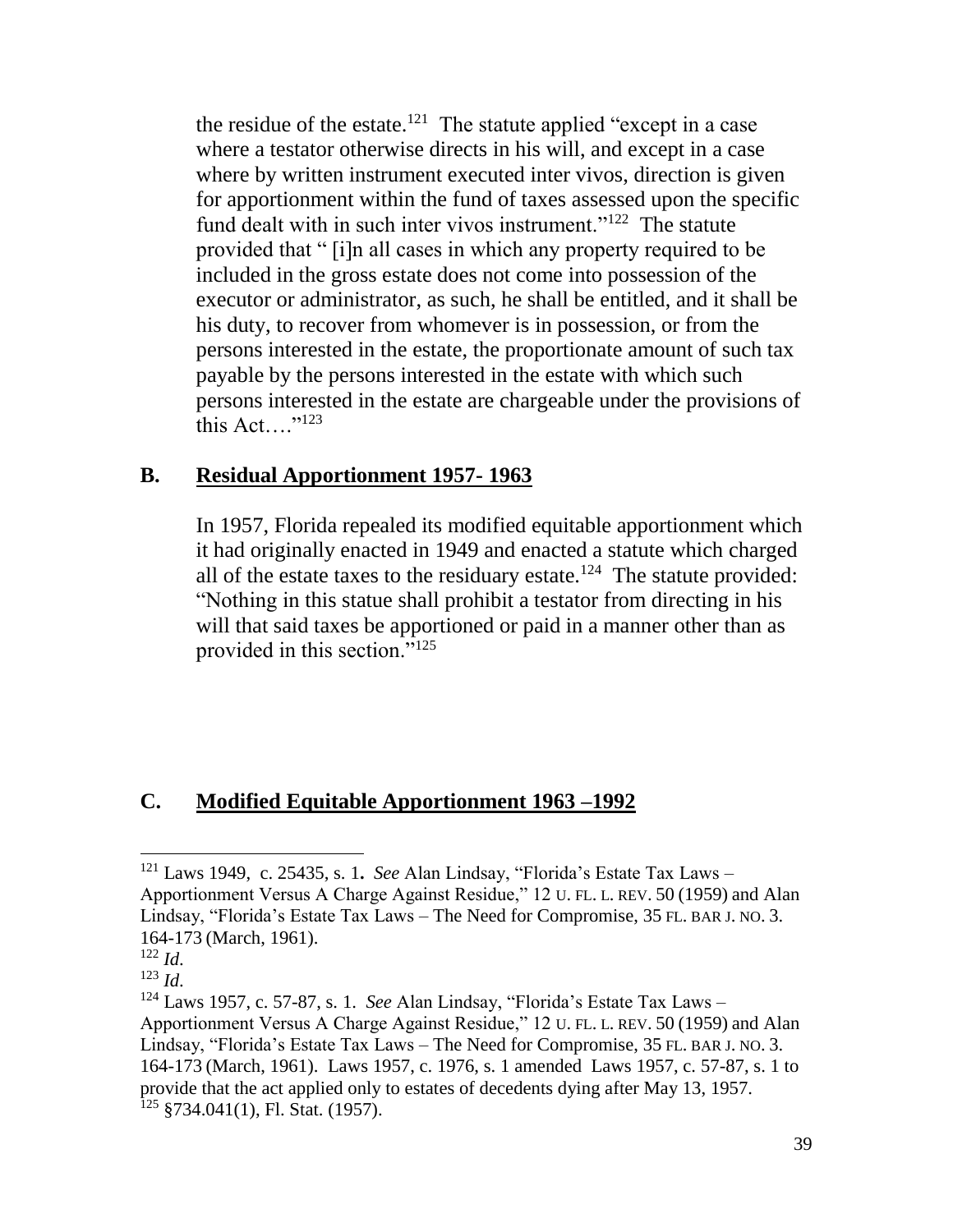In 1963, Florida reenacted modified equitable apportionment.<sup>126</sup> The statute equitable apportioned estate taxes among all those interest "included in the measure of such tax," $127$  except (1) the estate taxes apportioned to non-residual devises were charged to the residue,  $^{128}$  (2) the estate taxes on inter-vivos trusts were to be charged to the corpus of the trust,<sup>129</sup> and (3) homesteads were exempt from tax.<sup>130</sup> The statute applied "except as otherwise directed by the decedent's will"<sup>131</sup> as to property passing under the will, "except as otherwise directed by the trust instrument with respect to the fund established thereby, or by the decedent's will,"<sup>132</sup> and "except as otherwise directed by the will" as to other property included in the measure of the tax.<sup>133</sup> The statute was reenacted with only minor changes in 1965.<sup>134</sup> In 1973, the statute was amended to replace the word "county judge" with "circuit judge."<sup>135</sup>

In *Guidry v. Pinellas Central Bank and Trust Co.*, <sup>136</sup> the decedent's will was silent as to the apportionment of estate taxes. The decedent's will did not devise the probate assets to the decedent's revocable trust. In a lengthy and detailed tax apportionment clause, the decedent's revocable trust required the trustee to pay all estate taxes arising as a result of the decedent's death on all property in the gross estate. In examining §734.041(1)(e)(1973), the court held that the statute did not permit the decedent's trust to call upon itself estate taxes imposed by the statute to other interests included in the measure of the tax. Rather, the court held that the statute only permitted the will to direct against statutory apportionment on non-probate assets. The statute only permitted the trust to direct against apportionment as to property in the trust.

 $126$  Laws 1963, c. 63-106, s. 1.

 $127$  §734.041(2)(c), Fl. Stat. (1963).

 $128$  §734.041(1)(a), Fl. Stat. (1963).

 $129$  §734.041(1)(c), Fl. Stat. (1963).

<sup>130</sup> §734.041(1)(d), Fl. Stat. (1963).

 $131 \text{ } $734.041(1)(a) \& (b)$ , Fl. Stat. (1963).

 $132$  §734.041(1)(c), Fl. Stat. (1963).

 $133$  §734.041(1)(e), Fl. Stat. (1963).

<sup>134</sup> Laws 1965, c. 65-230, s. 1.

<sup>135</sup> Laws, 1973, c. 73-334, s. 28.

<sup>136</sup> 310 So.2d 386 (Fla. 2nd DCA 1975).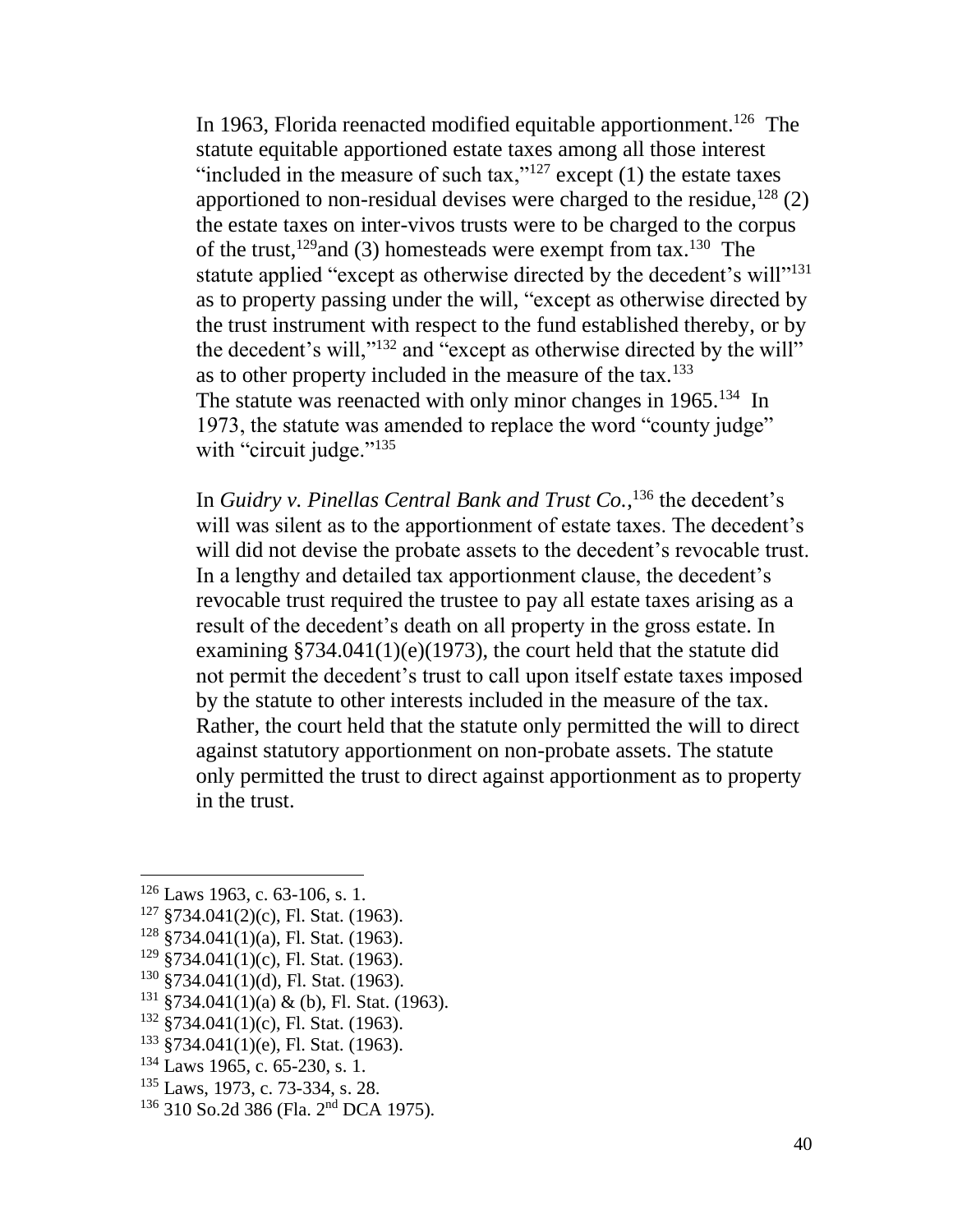In 1974, the statute was slightly modified and the code section was moved from §734.041 to its present location at §733.817.<sup>137</sup> In 1975, the direction otherwise clauses existing in then §733.817(1) were moved from their prior location to the end of the sentence.<sup>138</sup> Minor editorial changes were made to the statue in  $1977^{139}$  and  $1979$ .<sup>140</sup> The statute was not modified again until  $1992$ <sup>141</sup>

### **D.** *Collin, Keesee and Ferrone*

*Estate of Collin*<sup>142</sup> concerns the apportionment of estate taxes inside the decedent's will .The will provided: "I do hereby direct that all my just debts, estate taxes, and expenses of my last illness and funeral expenses be paid out of my estate. $143$  The residue of the estate was divided among twelve devisees in varying percentages. Several of the devisees were charitable organizations, for which the estate was entitled to a charitable estate tax deduction.

Section 733.817(1)(b) (1977) would charge the estate taxes to those residuary beneficiaries whose devises generated the estate taxes rather than payment of the taxes "off the top" and the balance distributed to residuary beneficiaries in the percentages specified in the will. The statute applied "except as otherwise directed by the will." The charitable organizations argued that the direction in the will to charge the estate taxes to the general estate was not specific enough to direct against statutory apportionment. They urged the court to follow the law of New York and require a "clear and unequivocal" direction in the will to effectively direct against statutory apportionment.

The non-charitable beneficiaries urged the court to adopt Kentucky law which held that when estate taxes are lumped together with debts

 $\overline{a}$ 

(Nov. 1990) and Trent S. Kiziah and Felix J. Chmiel, "Estate Tax Apportionment Statutory Modification," FL. BAR J., 22-28 (Feb. 1993).

<sup>&</sup>lt;sup>137</sup> Laws 1974, c. 74-106, s. 1.

<sup>138</sup> Laws 1975, c. 75-220, s. 95. This change was editorial.

<sup>139</sup> Laws 1977, c. 77-87, s. 41.

<sup>140</sup> Laws 1979, c. 79-400, s. 273.

<sup>141</sup> Laws 1992, c. 92-200, s. 20. *See infra* Part V, Section E.

<sup>&</sup>lt;sup>142</sup> 368 So. 1350 (Fla. 4<sup>th</sup> DCA 1979). For further analysis of the case, *see* Trent S.

Kiziah, "Estate Tax Apportionment: 'Except as Otherwise Directed,'" FL. BAR J., 52-53

<sup>143</sup> 368 So.2d 1350, at 1353.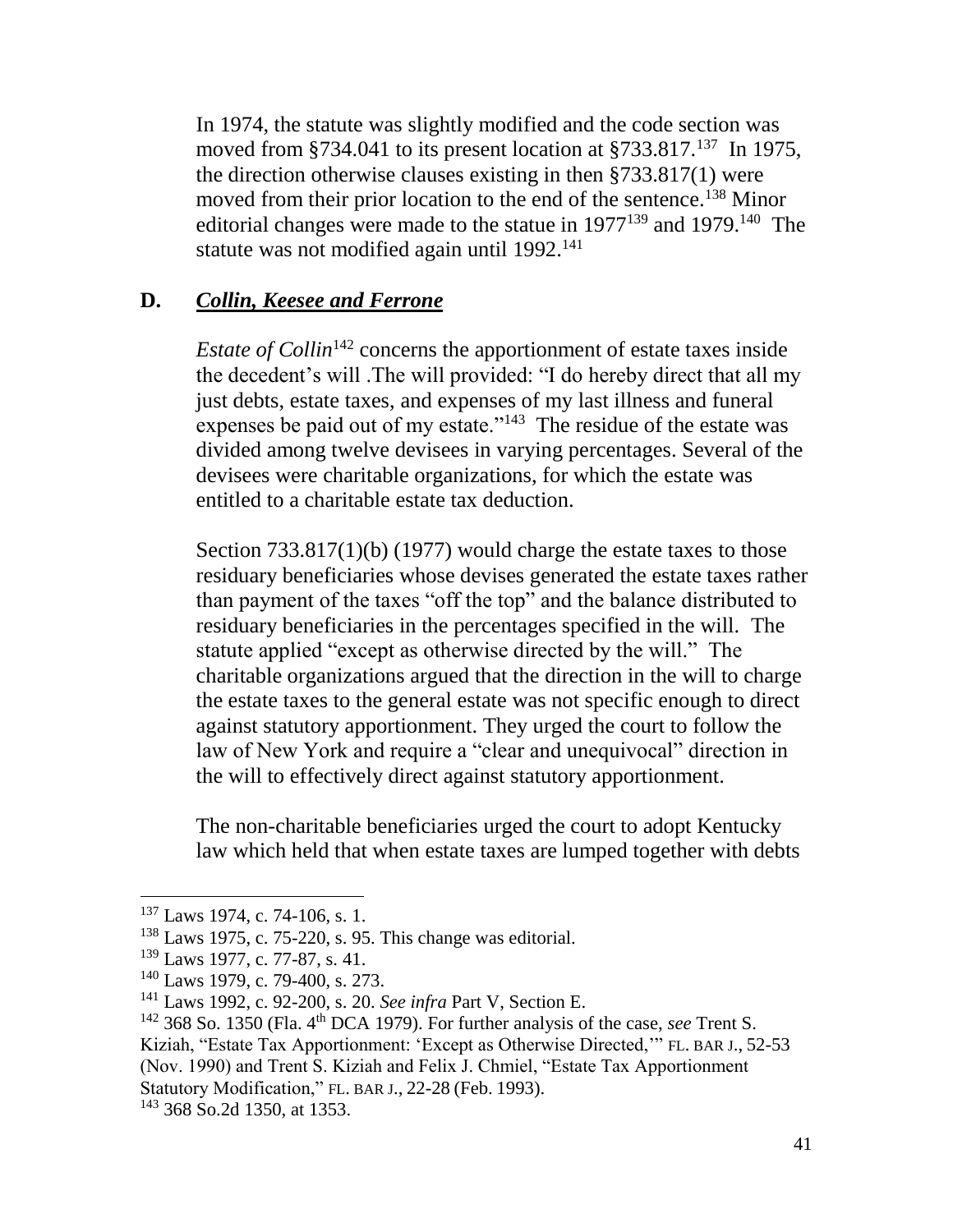and funeral expenses in the will, the estate taxes are to be treated like administration expenses and paid out of the residue before determining the percentages gifts. The court followed the Kentucky law and stated: We do not believe that the statute mandates the use of certain magic words known only to the Probate Section of the Florida Bar. A clear and otherwise unambiguous direction is all that is required and we believe the instrument now before us so directs."<sup>144</sup>

In *Keesee v. Neely*,<sup>145</sup>the Second District Court of Appeal held that the recipients of a life insurance policy included in the decedent's federal gross estate were required to bear a portion of the estate taxes notwithstanding the decedent's will which contained the following language:

I direct my person representative to pay all expenses incident to my last illness and death, and to pay all estate and inheritance taxes and other governmental taxes and charges, if any, legally imposed on my estate or any part of it…<sup>146</sup>

The court held the quoted language was ambiguous, and therefore, presumably not sufficient to direct against statutory apportionment.

On March 13, 1990, the Third District Court of Appeal addressed apportionment of estate taxes between entities in *Ferrone v. Soffes*. 147 The decedent's will provided: "I direct my Executor, hereinafter named, to pay all debts allowed as claims against my estate, my funeral expenses, and all expenses of administration of my estate, and all estate, inheritance , succession and transfer taxes which may be assessed by reason of my death."<sup>148</sup> As in *Collin*, the direction for payment of estate taxes in *Ferrone* was part of the same sentence directing the payment of debts and funeral expenses. The issue in

<sup>144</sup> *Id*., at 1355.

<sup>&</sup>lt;sup>145</sup> 498 So.2d 1026 (Fla. 2<sup>nd</sup> DCA 1986).

<sup>146</sup> *Id*. at 1027.

<sup>147</sup> 558 So.2d 146 (Fla. 3rd DCA 1990). For further analysis of the case, *see* Trent S. Kiziah, "Estate Tax Apportionment: 'Except as Otherwise Directed,'" FL. BAR J., 52-53 (Nov. 1990) and Trent S. Kiziah and Felix J. Chmiel, "Estate Tax Apportionment Statutory Modification," FL. BAR J., 22-28 (Feb. 1993). <sup>148</sup> *Id*., at 147.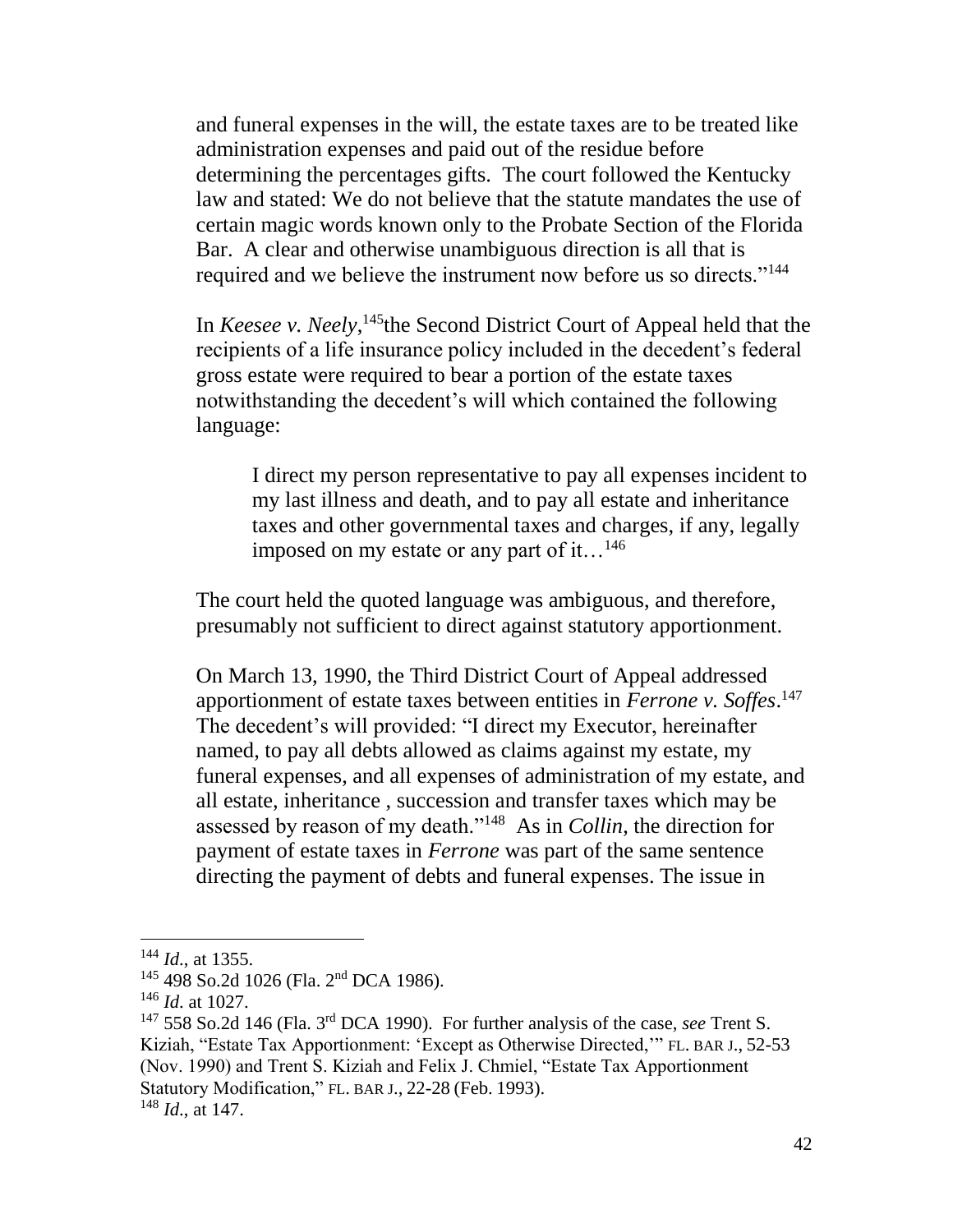*Ferrone*, however, was the apportionment of estate taxes to property held jointly with right of survivorship.

The Third District concluded that the general language in the will was not sufficient to direct against statutory apportionment pursuant to §733.817(1)(e) (1977). The Court stated:

We conclude that the will must expressly refer to the statute, or expressly indicate that the estate is to bear the burden of taxation for property passing outside the will. In that fashion it will be unmistakably clear that the testator considered the issue and made a deliberate decision about the burden of taxation. It is that degree of particularity which is contemplated by the phrase "otherwise directed by the will." … In the absence of such unequivocal language, the statute will govern.<sup>149</sup>

The Third District acknowledged that its decision was in direct conflict with *Collin* and aligned itself with the dissent in *Collin*. 150

### E. **Modified Equitable Apportionment 1992-1997**

In 1992, Florida revised §733.817 by (1) specifying that language must be inserted in the will if the executor is looking to the trustee of the decedent's revocable trust to pay the estate taxes; (2) setting forth a more stringent standard to direct against statutory apportionment; (3) imposing upon the residuary portion of a trust the taxes on specific distributions; and (4) providing that federal law in certain cases preempts the Florida apportionment statute.<sup>151</sup> Subsection  $(2)$  (d) provided:

A direction against apportionment under this section may be explicit or implicit from the terms of the governing instrument, but must be clear and unequivocal; provided, however, that an implicit direction against apportionment is not sufficient to avoid the apportionment under state or applicable federal law

 $\overline{a}$ <sup>149</sup> *Id*.

<sup>150</sup> *Id*.

<sup>151</sup> Laws 1992, c. 92-200, §20. For further analysis of the law, *see* Trent S. Kiziah and Felix J. Chmiel, "Estate Tax Apportionment Statutory Modification," FL. BAR J., 22-28 (Feb. 1993).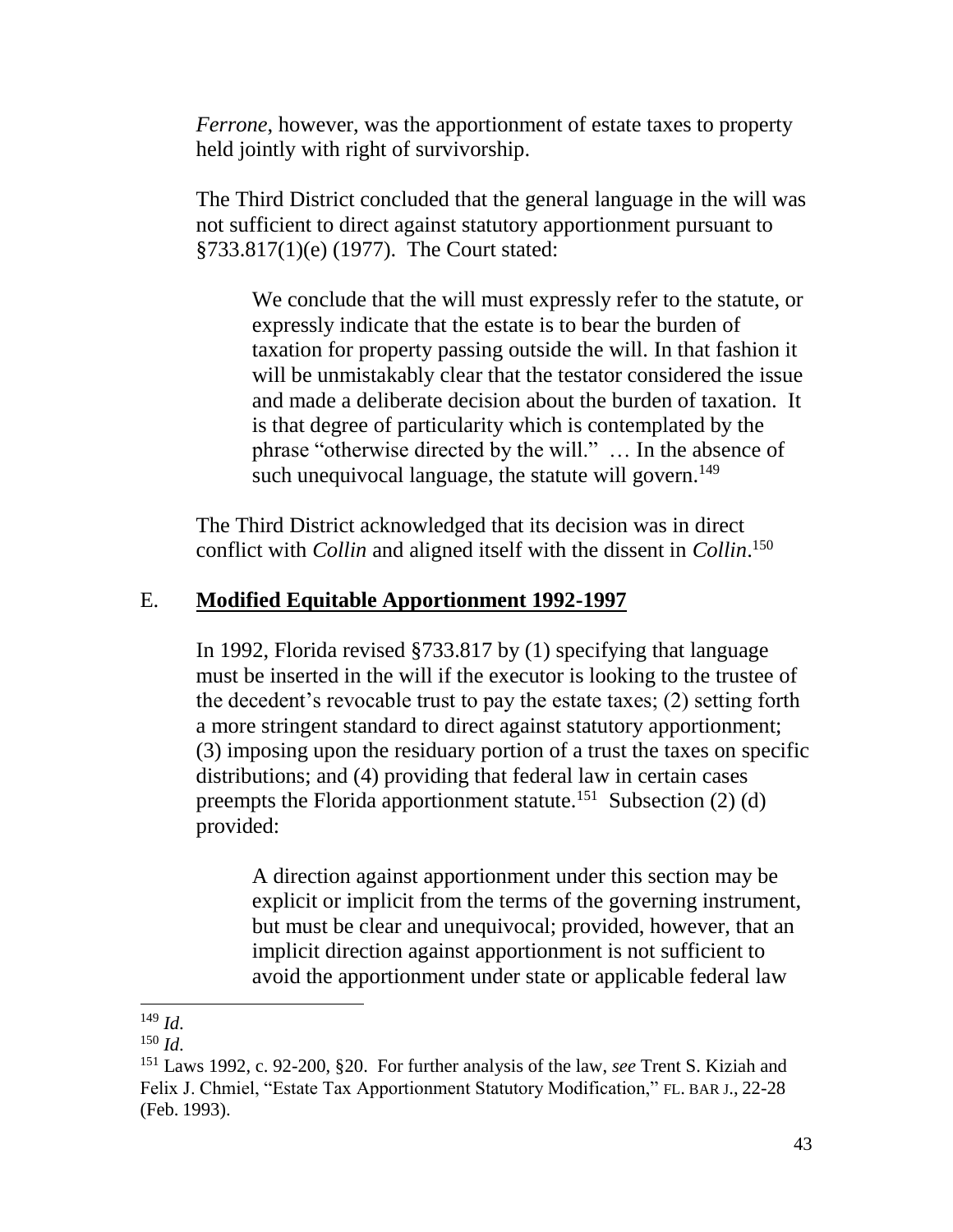unless the court also finds that the testator considered and made a deliberate and informed decision about the burden of taxation.

The statutory language originates from *Ferrone*. 152 The phrase "clear and unequivocal" is "the standard" set forth in *Ferrone*. The phrase "a deliberate and informed decision about the burden of taxation" is identical to that appearing in *Ferrone*, except for the insertion of the words "and informed" in the statutory language.

Subsection (4) of §733.817 (1992) provided the following:

"Governing instrument" means a will, a trust agreement, or any other document controlling the devolution of an asset at the death with respect to which the tax is being levied, but a direction in the will or such other instrument for the payment of tax in a manner different than that provided for herein is effective to allocate and pay tax only from assets the devolution of which is subject to control under that instrument, except that a will direction to pay tax from a trust of which the testator was the grantor and which was revocable by the grantor until the date of the grantor's death, is effective if a contrary direction is not contained in the trust agreement.

This subsection specifically permits a will to impose upon a revocable trust established by the grantor the estate taxes that the statute apportions to the probate assets. It appears the statute may prohibit any other governing instrument from directing upon itself more than its apportioned estate taxes.<sup>153</sup> Thus, a QTIP could not call upon itself the estate taxes that would be apportioned to the Reverse QTIP trust.<sup>154</sup>

Editorial revisions to the statute of no real significance occurred early in 1997.<sup>155</sup>

<sup>&</sup>lt;sup>152</sup> 558 So.2d 146 (Fla. 3<sup>rd</sup> DCA 1990).

<sup>153</sup> For further analysis of this issue *see* Trent S. Kiziah and Felix J. Chmiel, "Estate Tax Apportionment Statutory Modification," FL. BAR J., 22, 24 (Feb. 1993).  $^{15\bar{4}}$  *Id.* 

<sup>155</sup> Laws 1997, c. 97-102, s. 1026.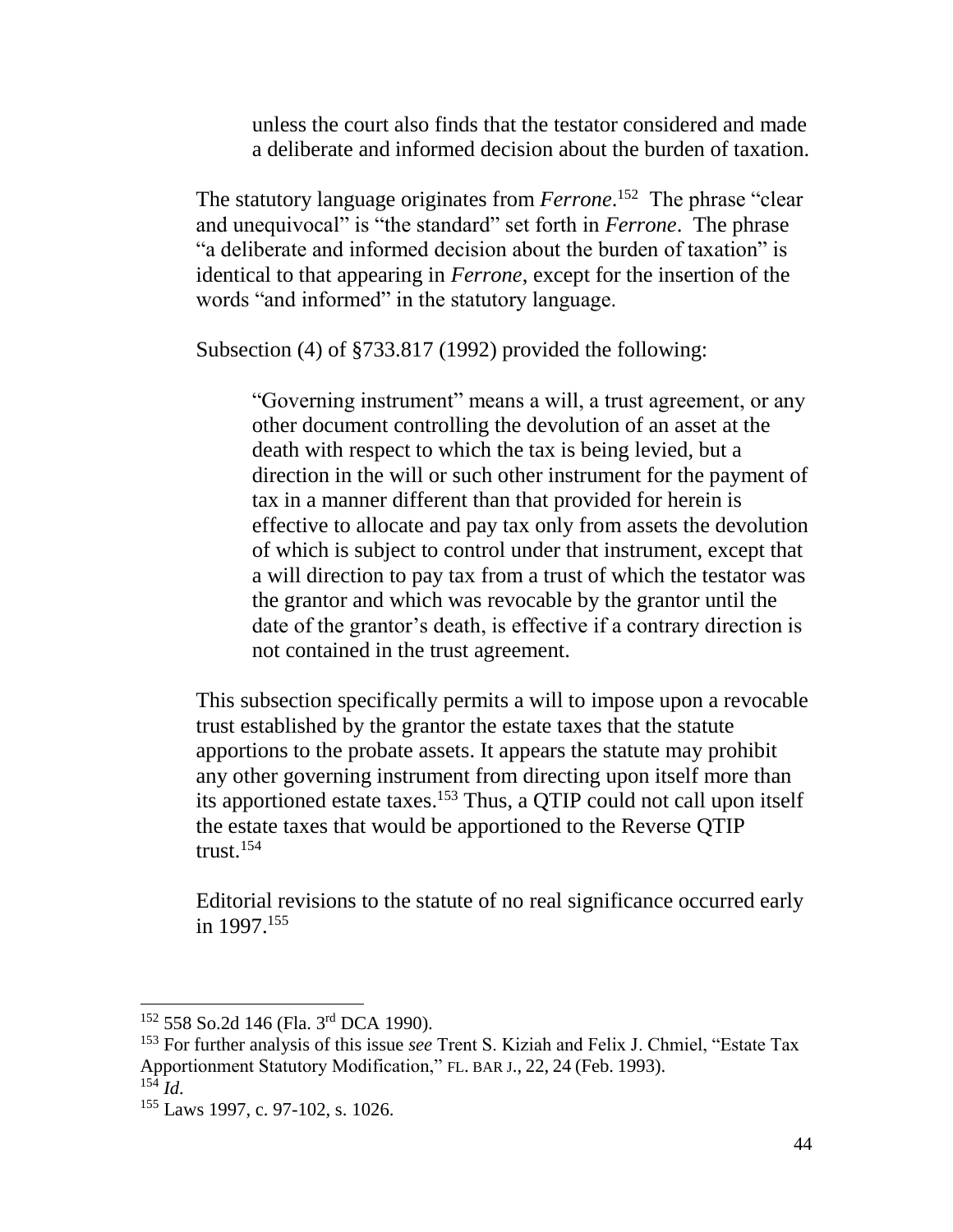### **F. Modified Equitable Apportionment 1997 – Present**

Later in 1997, the Florida Legislature totally rewrote Florida's Tax Apportionment Statute.<sup>156</sup> While completely rewritten, the new statute represented an improvement to prior law, serving to clarify and resolve ambiguity rather than codify new law.

The 1997 re-write became law on May 30, 1997 but did not become effective until October 1, 1998.<sup>157</sup> The statute applies to decedents dying on or after October 1, 1998. For estates of decedents dying before October 1, 1998, the prior statute applies.

The 1997 re-write seems to relax the "clear and unequivocal" requirement to direct otherwise contained in the 1992 statute. Subsection (4) of section 733.817 provided:

> For a direction in a governing instrument to be effective to direct payment of taxes attributable to property not passing under the governing instrument from property passing under the governing instrument, the governing instrument must expressly refer to this section, or expressly indicate that the property passing under the governing instrument is to bear the burden of taxation for property not passing under the governing instrument. A direction in the governing instrument to the effect that all taxes are to be paid from property passing under the instrument whether attributable to property passing under the governing instrument or otherwise shall be effective to direct the payment from property passing under the governing instrument to taxes attributable to property not passing under the governing instrument.

*See supra* Part II(B) for a full analysis of this subsection, its development and interpretation.

As set forth *supra* in Part V(E), section 733.817(4) of the 1992 statute appeared to prohibit a governing instrument from calling upon itself more than the estate taxes that would be apportioned to the governing

 $\overline{a}$ <sup>156</sup> Laws 1997, c. 97-240, s. 9. <sup>157</sup> *Id*.